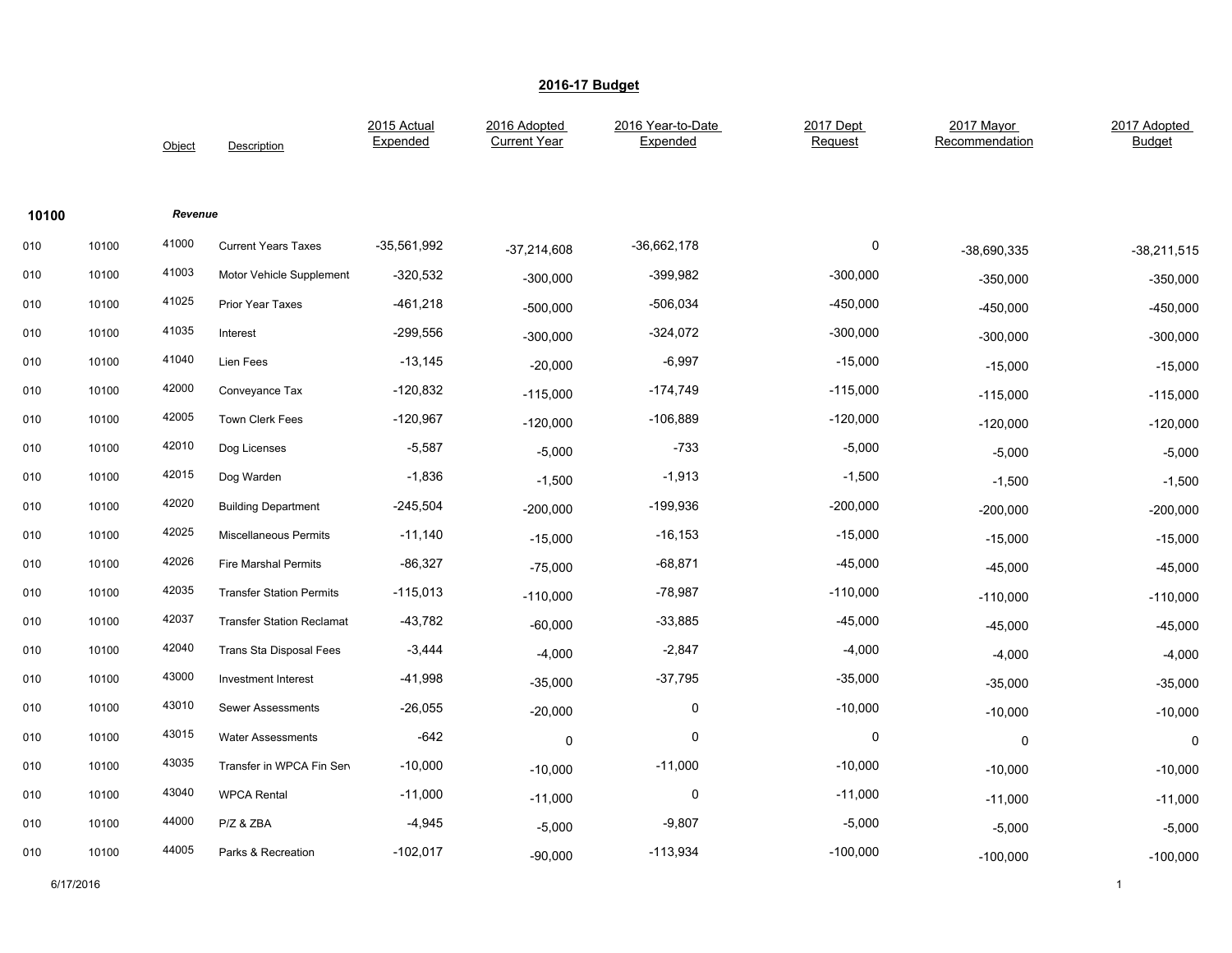|     |       | Object | Description                      | 2015 Actual<br>Expended | 2016 Adopted<br><b>Current Year</b> | 2016 Year-to-Date<br>Expended | 2017 Dept<br>Request | 2017 Mayor<br>Recommendation | 2017 Adopted<br>Budget |
|-----|-------|--------|----------------------------------|-------------------------|-------------------------------------|-------------------------------|----------------------|------------------------------|------------------------|
| 010 | 10100 | 44006  | Camp Oakdale/Other Rent          | $-4,065$                | $-4,000$                            | $-4,540$                      | $-4,000$             | $-4,000$                     | $-4,000$               |
| 010 | 10100 | 44007  | Fair Oaks Facility Rental        | $-1,965$                | $-1,500$                            | $-1,940$                      | $-1,500$             | $-1,500$                     | $-1,500$               |
| 010 | 10100 | 44010  | <b>Housing Authority</b>         | $-29,727$               | $-29,620$                           | $-30,879$                     | $-29,620$            | $-29,620$                    | $-29,620$              |
| 010 | 10100 | 44020  | Youth Services Program           | $-47,358$               | $-42,800$                           | $-38,661$                     | $-51,133$            | $-51,133$                    | $-51,133$              |
| 010 | 10100 | 45000  | <b>ECS Grant</b>                 | $-12,787,949$           | $-12,768,219$                       | $-12,864,273$                 | -12,857,281          | $-12,857,281$                | $-12,688,713$          |
| 010 | 10100 | 45005  | Transportation                   | $-321,014$              | $-300,000$                          | $-354,847$                    | $-250,000$           | $-310,119$                   | $\mathbf 0$            |
| 010 | 10100 | 45015  | Special Education                | $-214,318$              | $-300,000$                          | $-162,321$                    | $-200,000$           | $-200,000$                   | $-300,000$             |
| 010 | 10100 | 45020  | <b>Adult Education</b>           | $-31,192$               | $-32,809$                           | $-34,184$                     | $-31,100$            | $-31,100$                    | $-31,843$              |
| 010 | 10100 | 46005  | Lieu of Taxes/State Prop         | $-1,983,026$            | $-2,272,703$                        | $-2,195,507$                  | $-1,799,468$         | $-1,799,468$                 | $-1,785,473$           |
| 010 | 10100 | 46010  | Emerg Manage Assist Prog         | 0                       | $-9,877$                            | $-19,533$                     | $-9,877$             | $-9,877$                     | $-9,877$               |
| 010 | 10100 | 46015  | <b>Disability Grant</b>          | $-3,276$                | $-3,800$                            | $-3,444$                      | $-3,800$             | $-3,800$                     | $-3,800$               |
| 010 | 10100 | 46024  | <b>MRSA SALES TAX</b>            | 0                       | $\Omega$                            | 0                             | $-578,318$           | $-578,318$                   | $\mathbf 0$            |
| 010 | 10100 | 46025  | Tax Relief for Elderly           | $-108,060$              | $-119,625$                          | $-104,867$                    | $-100,000$           | $-100,000$                   | $-100,000$             |
| 010 | 10100 | 46030  | <b>Additional Veteran Grant</b>  | $-9,464$                | $-9,805$                            | $-9,159$                      | $-9,805$             | $-9,805$                     | $-9,805$               |
| 010 | 10100 | 46035  | <b>Telephone Access Line</b>     | $-55,849$               | $-55,000$                           | $-54,254$                     | $-55,000$            | $-55,000$                    | $-55,000$              |
| 010 | 10100 | 46040  | <b>Other Grants</b>              | $-162,220$              | $-45,000$                           | $-21,848$                     | $-45,000$            | $-45,000$                    | $-45,000$              |
| 010 | 10100 | 46041  | MUNICIPAL REVENUE SI             | 0                       | 0                                   | 0                             | 0                    | 0                            | $-426,835$             |
| 010 | 10100 | 46042  | CT Fines Reimbursement           | $-16,497$               | $-14,000$                           | $-12,112$                     | $-14,000$            | $-14,000$                    | $-14,000$              |
| 010 | 10100 | 46045  | Pequot Funds                     | $-1,068,665$            | $-1,021,740$                        | $-679,866$                    | $-954,946$           | $-954,946$                   | $-952,470$             |
| 010 | 10100 | 46046  | Property Tax Relief              | $-345,327$              | 0                                   | 0                             | 0                    | 0                            | 0                      |
| 010 | 10100 | 46055  | <b>Elect Restructuring Grant</b> | $-195,220$              | $-99,230$                           | $\mathbf 0$                   | 0                    | $\mathbf 0$                  | 0                      |
| 010 | 10100 | 47000  | FEMA \$\$                        | $\pmb{0}$               | 0                                   | $-115,590$                    | 0                    | $\mathbf 0$                  | $\mathbf 0$            |
| 010 | 10100 | 47005  | <b>MRSA MUNICIPAL PROJI</b>      | -497,189                | $-528,644$                          | 0                             | $-528,644$           | $-528,644$                   | $-528,644$             |
| 010 | 10100 | 48005  | <b>Tuition Regular</b>           | $-64,905$               | $-63,000$                           | $-15,807$                     | $-63,000$            | $-21,000$                    | $-21,000$              |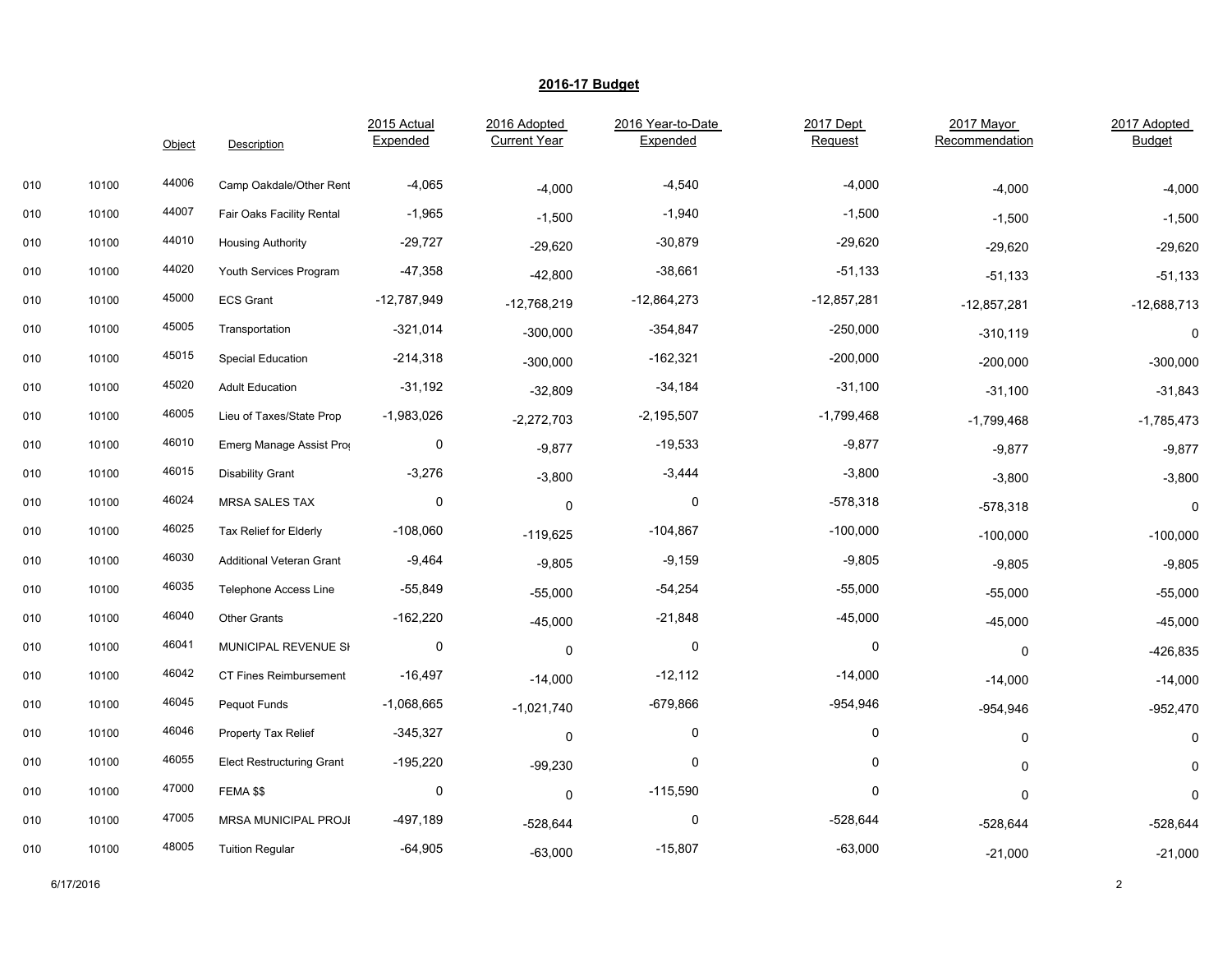|     |       | Object | Description                     | 2015 Actual<br>Expended | 2016 Adopted<br><b>Current Year</b> | 2016 Year-to-Date<br>Expended | 2017 Dept<br>Request | 2017 Mayor<br>Recommendation | 2017 Adopted<br><b>Budget</b> |
|-----|-------|--------|---------------------------------|-------------------------|-------------------------------------|-------------------------------|----------------------|------------------------------|-------------------------------|
| 010 | 10100 | 48010  | <b>Tuition Special Ed</b>       | $-206,265$              | $-188,000$                          | $-111,187$                    | $-188,000$           | $-100,000$                   | $-100,000$                    |
| 010 | 10100 | 48013  | School Misc Revenue             | $-4,475$                | $-3,000$                            | $-3,788$                      | $-3,000$             | $-3,000$                     | $-3,000$                      |
| 010 | 10100 | 48015  | <b>Personal Property Audits</b> | $-6,686$                | $-20,000$                           | $-7,800$                      | $-5,000$             | $-5,000$                     | $-5,000$                      |
| 010 | 10100 | 48020  | Public Works Dept.              | $-718$                  | $-500$                              | $-625$                        | $-500$               | $-500$                       | $-500$                        |
| 010 | 10100 | 48023  | <b>Commercial Tipping Fees</b>  | $-418,284$              | $-350,000$                          | $-315,886$                    | $-400,000$           | $-400,000$                   | $-400,000$                    |
| 010 | 10100 | 48025  | Copy Money                      | $-1,187$                | $-1,000$                            | $-1,146$                      | $-1,000$             | $-1,000$                     | $-1,000$                      |
| 010 | 10100 | 49005  | Police Reimb. Priv Duty         | $-188,343$              | $-150,000$                          | $-249,493$                    | $-150,000$           | $-175,000$                   | $-175,000$                    |
| 010 | 10100 | 49010  | St Bernards Health Clinic       | $-24,186$               | $-25,000$                           | $-20,723$                     | $-25,000$            | $-25,000$                    | $-25,000$                     |
| 010 | 10100 | 49015  | Insurance Reimbursement         | $-75,616$               | $-45,000$                           | $-21,918$                     | $-45,000$            | $-65,000$                    | $-65,000$                     |
| 010 | 10100 | 49020  | Millstone Reimbursement         | $-29,947$               | $-15,000$                           | $-19,225$                     | $-15,000$            | $-15,000$                    | $-15,000$                     |
| 010 | 10100 | 49025  | Verizon                         | 0                       | 0                                   | 0                             | 0                    | $-6,000$                     | $-6,000$                      |
| 010 | 10100 | 49035  | Fire Marshal Private Dty        | $-840$                  | $-5,000$                            | $-3,731$                      | $-5,000$             | $-5,000$                     | $-5,000$                      |
| 010 | 10100 | 49049  | <b>Engineering Review Reimt</b> | 0                       | $-1,000$                            | 0                             | $-1,000$             | $-1,000$                     | $-1,000$                      |
| 010 | 10100 | 49050  | Miscellaneous                   | $-86,519$               | $-30,000$                           | $-21,892$                     | $-30,000$            | $-30,000$                    | $-30,000$                     |
| 010 | 10100 | 49060  | Sale of Town Property           | $-24,000$               | $-20,000$                           | $-22,000$                     | $-20,000$            | $-20,000$                    | $-20,000$                     |
| 010 | 10100 | 49080  | <b>Mohegan Contributions</b>    | $-500,000$              | $-500,000$                          | $-500,000$                    | $-500,000$           | $-500,000$                   | $-500,000$                    |
| 010 | 10100 | 49100  | Transfer in (out)               | 0                       | 0                                   | $-2$                          | 0                    | 0                            | 0                             |
|     |       |        | Revenue                         | $-57,121,884$           | $-58,285,980$                       | $-56,779,811$                 | $-20,871,492$        | $-59,619,163$                | $-58,928,228$                 |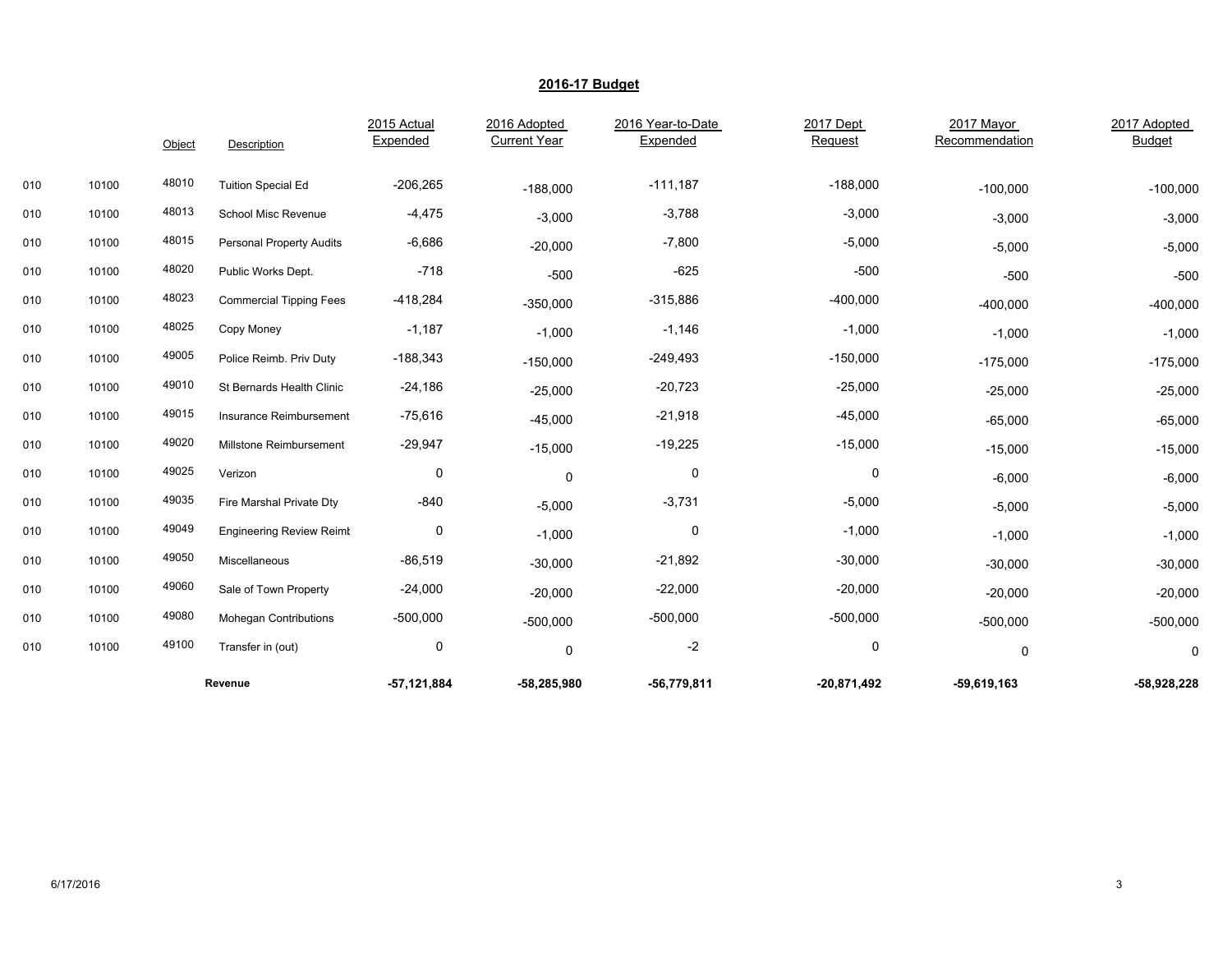|       |       | Object | Description                    | 2015 Actual<br>Expended | 2016 Adopted<br><b>Current Year</b> | 2016 Year-to-Date<br>Expended | 2017 Dept<br>Request | 2017 Mayor<br>Recommendation | 2017 Adopted<br><b>Budget</b> |
|-------|-------|--------|--------------------------------|-------------------------|-------------------------------------|-------------------------------|----------------------|------------------------------|-------------------------------|
| 10310 |       | Mayor  |                                |                         |                                     |                               |                      |                              |                               |
| 010   | 10310 | 51001  | Mayor Salary                   | 80,249                  | 80,000                              | 74,769                        | 80,000               | 80,000                       | 80,000                        |
| 010   | 10310 | 51050  | Admin Secretary                | 53,651                  | 55,800                              | 51,141                        | 55,800               | 54,725                       | 54,725                        |
| 010   | 10310 | 52075  | <b>Veterans Funerals</b>       | $\pmb{0}$               | 100                                 | 0                             | 100                  | 100                          | 100                           |
| 010   | 10310 | 52079  | <b>Condemnation Relocation</b> | 7,250                   | 500                                 | 0                             | 500                  | 500                          | 500                           |
| 010   | 10310 | 52129  | <b>Outside Contractors</b>     | $\pmb{0}$               | 2,000                               | 0                             | 2,000                | 2,000                        | 2,000                         |
| 010   | 10310 | 52136  | Fees (Membership)              | 45,289                  | 46,500                              | 41,502                        | 48,000               | 48,000                       | 48,000                        |
| 010   | 10310 | 52150  | <b>Memorial Day Parade</b>     | $\pmb{0}$               | 3,500                               | 750                           | 3,500                | 3,500                        | 3,500                         |
| 010   | 10310 | 53004  | Training & Conferences         | 199                     | 500                                 | 199                           | 500                  | 500                          | 500                           |
| 010   | 10310 | 53008  | Advertising                    | 945                     | 1,200                               | 201                           | 1,200                | 1,200                        | 500                           |
| 010   | 10310 | 53014  | Printing                       | 327                     | 500                                 | 293                           | 500                  | 500                          | 500                           |
| 010   | 10310 | 53019  | <b>Misc Supplies</b>           | 2,734                   | 700                                 | 405                           | 700                  | 700                          | 700                           |
| 010   | 10310 | 53033  | Occasions                      | 352                     | 250                                 | 0                             | 350                  | 350                          | 350                           |
| 010   | 10310 | 53049  | <b>Town Publications</b>       | 1,820                   | 1,800                               | 1,820                         | 1,850                | 1,850                        | 1,850                         |
| 010   | 10310 | 53060  | Cellular Phone                 | 780                     | 800                                 | 780                           | 800                  | 800                          | 800                           |
|       |       |        | Mayor                          | 193,596                 | 194,150                             | 171,861                       | 195,800              | 194,725                      | 194,025                       |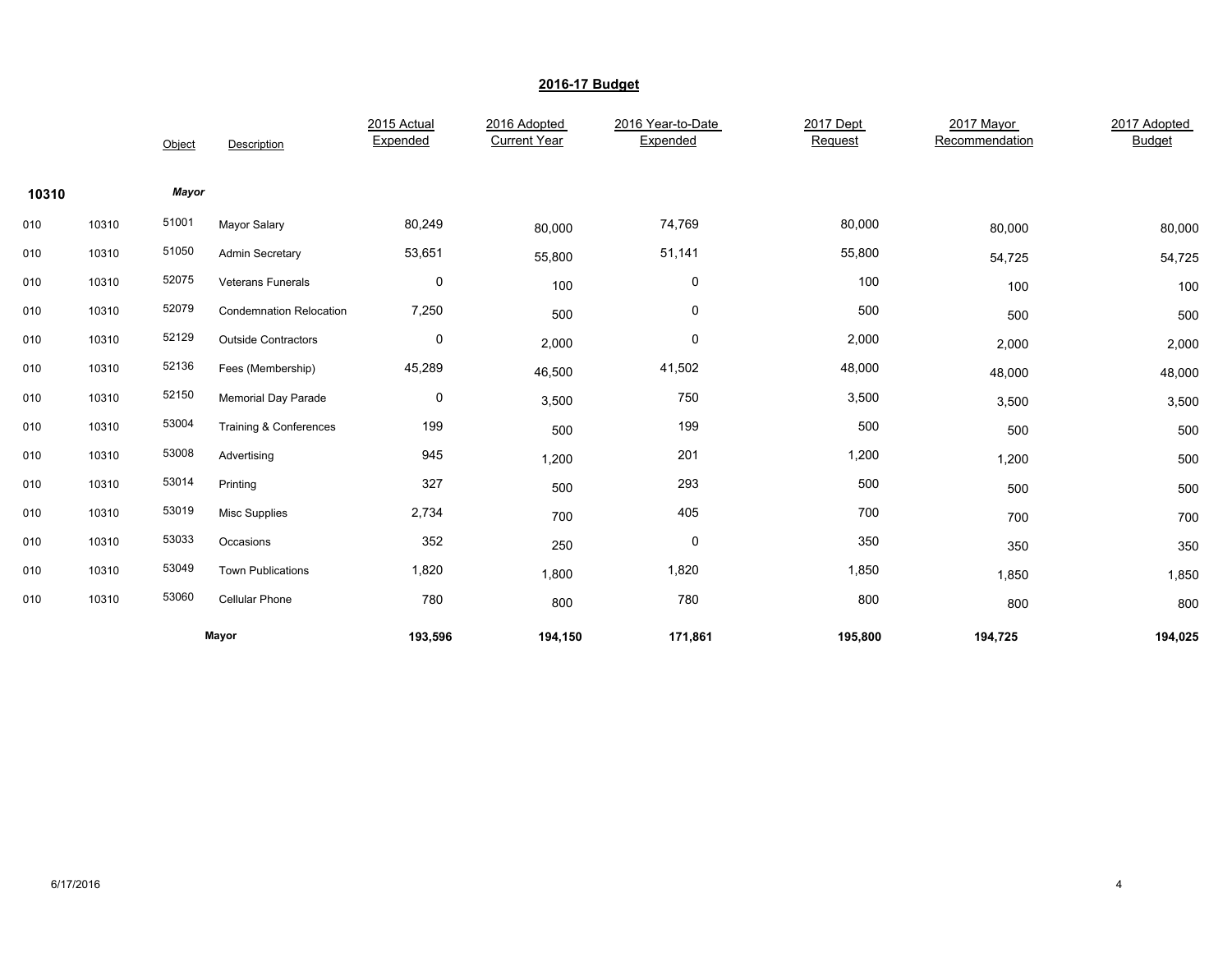|       |       | Object | Description                | 2015 Actual<br>Expended | 2016 Adopted<br><b>Current Year</b> | 2016 Year-to-Date<br>Expended | 2017 Dept<br>Request | 2017 Mayor<br>Recommendation | 2017 Adopted<br><b>Budget</b> |
|-------|-------|--------|----------------------------|-------------------------|-------------------------------------|-------------------------------|----------------------|------------------------------|-------------------------------|
| 10330 |       |        | <b>Town Council</b>        |                         |                                     |                               |                      |                              |                               |
| 010   | 10330 | 51013  | <b>Town Council Salary</b> | 14,500                  | 14,500                              | 14,500                        | 14,500               | 14,500                       | 14,500                        |
| 010   | 10330 | 51075  | PT Clerical                | 4,781                   | 5,000                               | 2,197                         | 5,000                | 5,000                        | 5,000                         |
| 010   | 10330 | 53002  | <b>Consulting Services</b> | 998                     | 2,200                               | 594                           | 2,200                | 2,200                        | 2,200                         |
| 010   | 10330 | 53004  | Training & Conferences     | 0                       | 100                                 | 0                             | 100                  | 100                          | 100                           |
| 010   | 10330 | 53008  | Advertising                | 6,227                   | 5,500                               | 8,605                         | 5,500                | 5,500                        | 5,500                         |
| 010   | 10330 | 53019  | <b>Misc Supplies</b>       | 4,272                   | 250                                 | 117                           | 250                  | 250                          | 2,500                         |
| 010   | 10330 | 53033  | Occasions                  | 289                     | 200                                 | 0                             | 200                  | 200                          | 200                           |
|       |       |        | <b>Town Council</b>        | 31,068                  | 27,750                              | 26,013                        | 27,750               | 27,750                       | 30,000                        |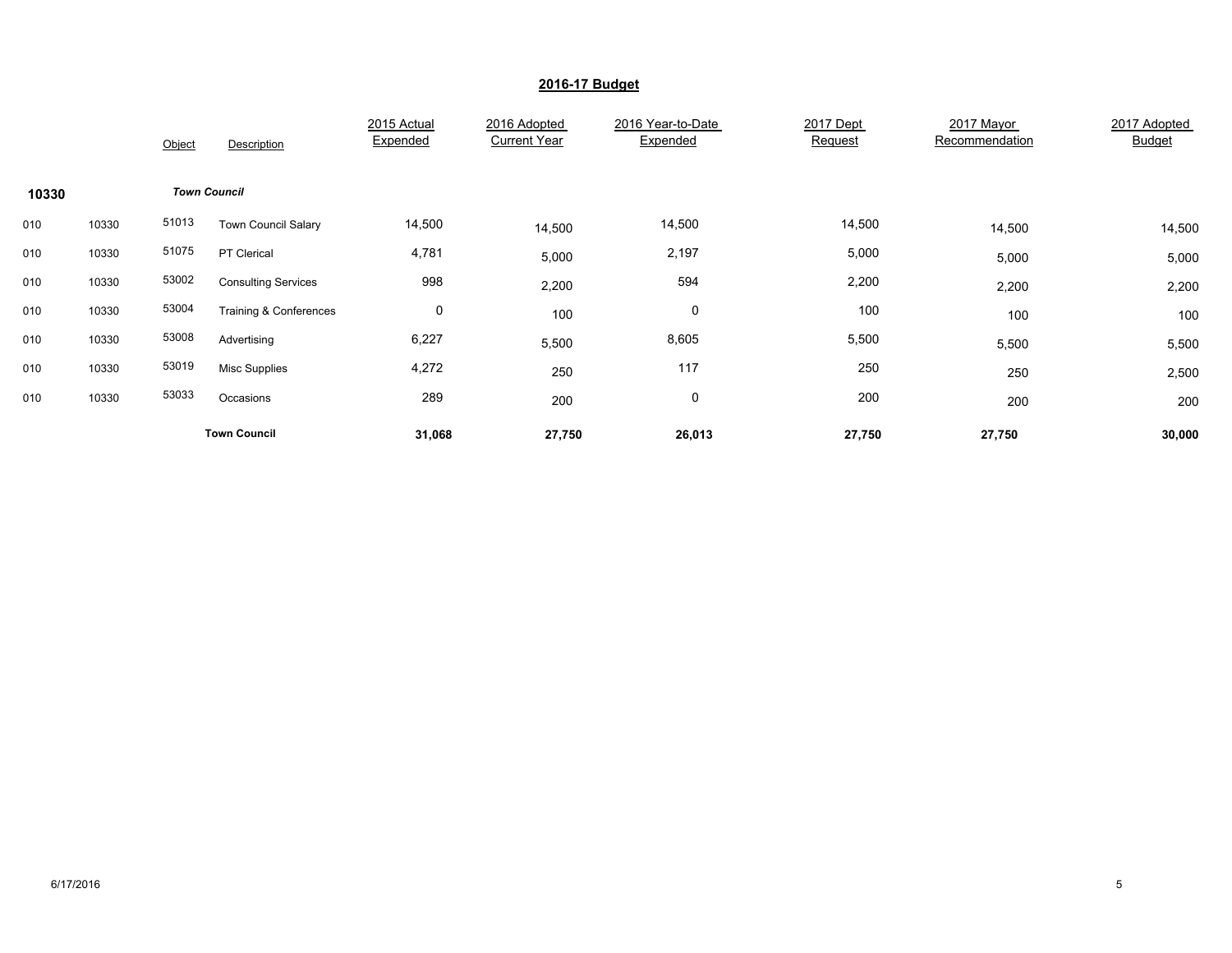|       |       | Object                | Description                   | 2015 Actual<br>Expended | 2016 Adopted<br><b>Current Year</b> | 2016 Year-to-Date<br>Expended | 2017 Dept<br>Request | 2017 Mayor<br>Recommendation | 2017 Adopted<br><b>Budget</b> |
|-------|-------|-----------------------|-------------------------------|-------------------------|-------------------------------------|-------------------------------|----------------------|------------------------------|-------------------------------|
| 10340 |       | <b>Legal Services</b> |                               |                         |                                     |                               |                      |                              |                               |
| 010   | 10340 | 52041                 | Legal - General               | 37,413                  | 65,000                              | 46,458                        | 45,000               | 45,000                       | 45,000                        |
| 010   | 10340 | 52044                 | <b>Tax/Assessment Matters</b> | 57,702                  | 75,000                              | 37,784                        | 65,000               | 65,000                       | 65,000                        |
| 010   | 10340 | 52045                 | Land Use Matters              | 12,213                  | 40,000                              | 14,970                        | 20,000               | 20,000                       | 20,000                        |
| 010   | 10340 | 52046                 | Labor/Employment Matters      | 93,497                  | 55,000                              | 63,648                        | 105,000              | 105,000                      | 105,000                       |
|       |       |                       | <b>Legal Services</b>         | 200,825                 | 235,000                             | 162,859                       | 235,000              | 235,000                      | 235,000                       |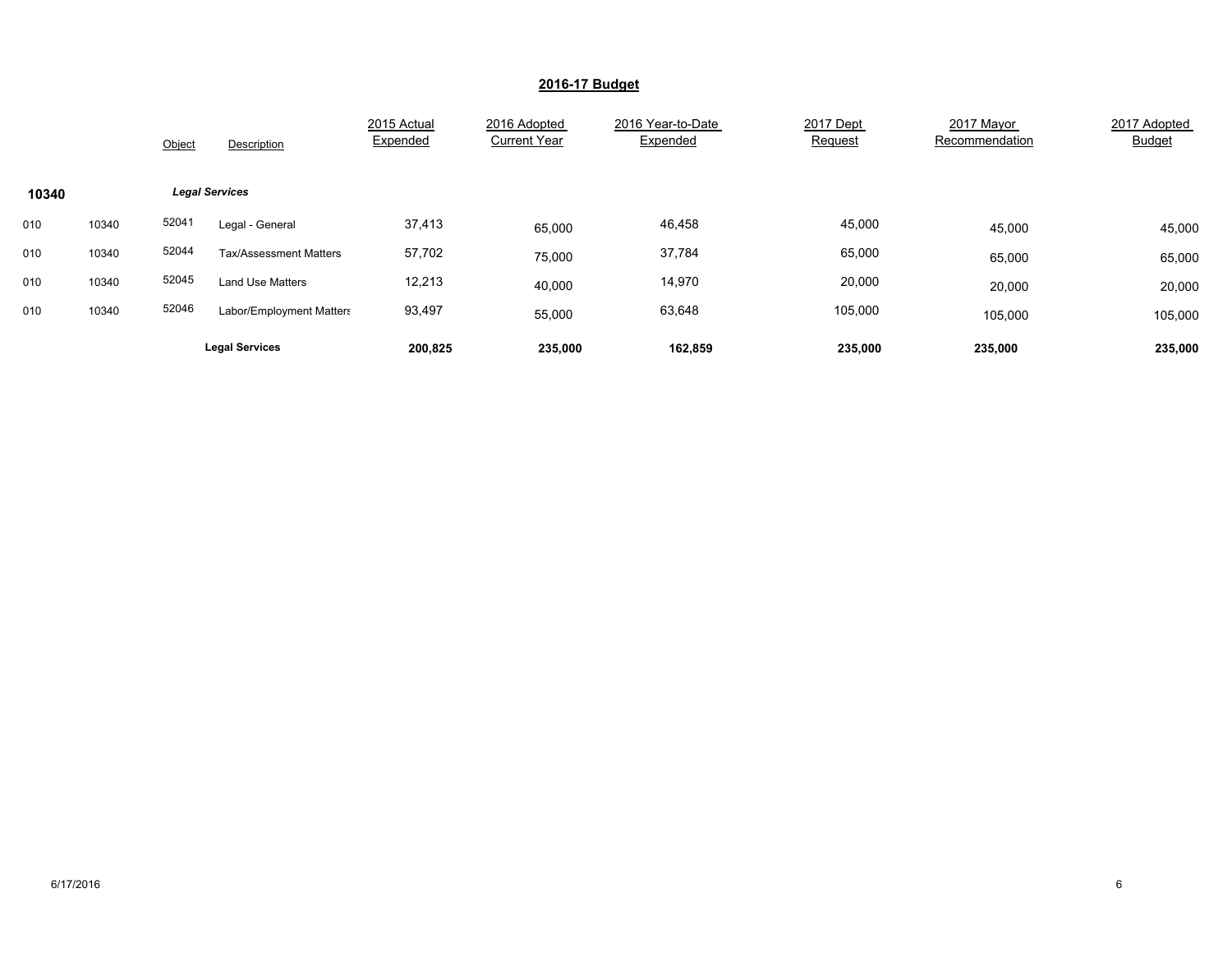|       |       | Object  | Description             | 2015 Actual<br>Expended | 2016 Adopted<br><b>Current Year</b> | 2016 Year-to-Date<br>Expended | 2017 Dept<br>Request | 2017 Mayor<br>Recommendation | 2017 Adopted<br><b>Budget</b> |
|-------|-------|---------|-------------------------|-------------------------|-------------------------------------|-------------------------------|----------------------|------------------------------|-------------------------------|
| 10350 |       | Probate |                         |                         |                                     |                               |                      |                              |                               |
| 010   | 10350 | 52137   | <b>Probate District</b> | 14,844                  | 15,275                              | 15,274                        | 16,000               | 16,000                       | 16,000                        |
|       |       |         | Probate                 | 14,844                  | 15,275                              | 15,274                        | 16,000               | 16,000                       | 16,000                        |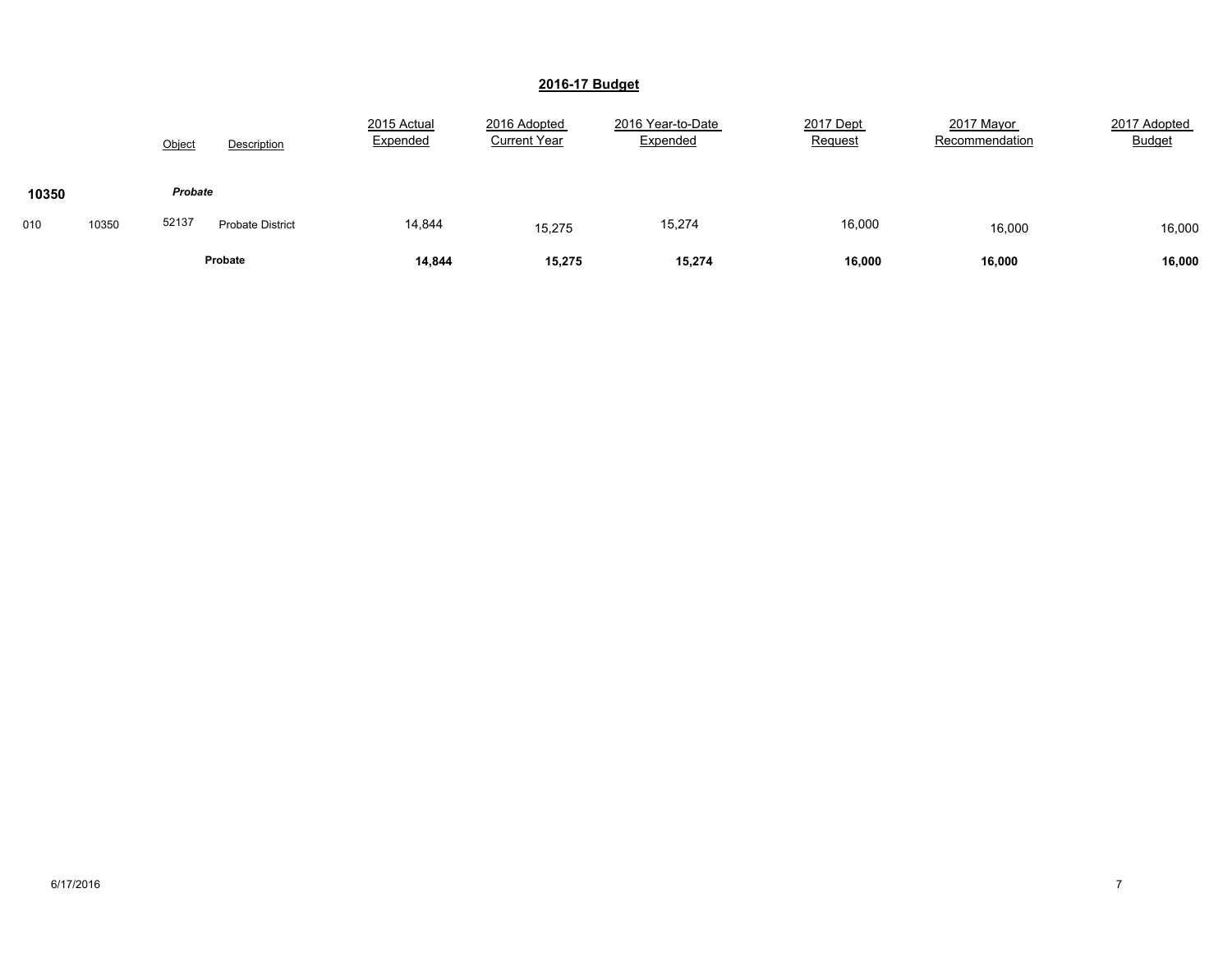|       |       | Object | Description                     | 2015 Actual<br>Expended | 2016 Adopted<br><b>Current Year</b> | 2016 Year-to-Date<br>Expended | 2017 Dept<br>Request | 2017 Mayor<br>Recommendation | 2017 Adopted<br><b>Budget</b> |
|-------|-------|--------|---------------------------------|-------------------------|-------------------------------------|-------------------------------|----------------------|------------------------------|-------------------------------|
| 10360 |       |        | <b>Non-Profit Organizations</b> |                         |                                     |                               |                      |                              |                               |
| 010   | 10360 | 52071  | <b>TVCCA</b>                    | 4,000                   | 4,000                               | 4,000                         | 4,000                | 4,000                        | 4,000                         |
| 010   | 10360 | 52072  | Raymond Comm Library            | 45,000                  | 45,000                              | 0                             | 48,000               | 45,000                       | 45,000                        |
| 010   | 10360 | 52073  | Comstock Assoc.                 | 1,000                   | 1,000                               | 1,000                         | 1,000                | 1,000                        | 1,000                         |
| 010   | 10360 | 52081  | Safe Futures                    | 2,000                   | 2,000                               | 2,000                         | 2,500                | 2,000                        | 2,000                         |
| 010   | 10360 | 52084  | United Com. & Family Sen        | 1,000                   | 1,000                               | 1,000                         | 96,077               | 1,000                        | 1,000                         |
| 010   | 10360 | 52092  | Montville Babe Ruth             | 0                       | 1,000                               | 0                             | 0                    | 0                            | 0                             |
| 010   | 10360 | 52094  | Montville Little League         | 4,000                   | 3,000                               | 3,000                         | 5,000                | 3,000                        | 3,000                         |
| 010   | 10360 | 52096  | American Legion Baseball        | 1,500                   | 1,500                               | 0                             | 1,500                | 0                            | 0                             |
| 010   | 10360 | 52100  | Sexual Assault Crisis Ctr       | 300                     | 300                                 | 300                           | 300                  | 300                          | 300                           |
| 010   | 10360 | 52150  | Memorial Day Parade             | 3,325                   | $\mathbf 0$                         | 0                             | 0                    | 0                            | 0                             |
| 010   | 10360 | 52177  | NL Homeless Hospitality C       | 3,000                   | 3,000                               | 3,000                         | 4,000                | 3,000                        | 3,000                         |
|       |       |        | <b>Non-Profit Organizations</b> | 65,125                  | 61,800                              | 14,300                        | 162,377              | 59,300                       | 59,300                        |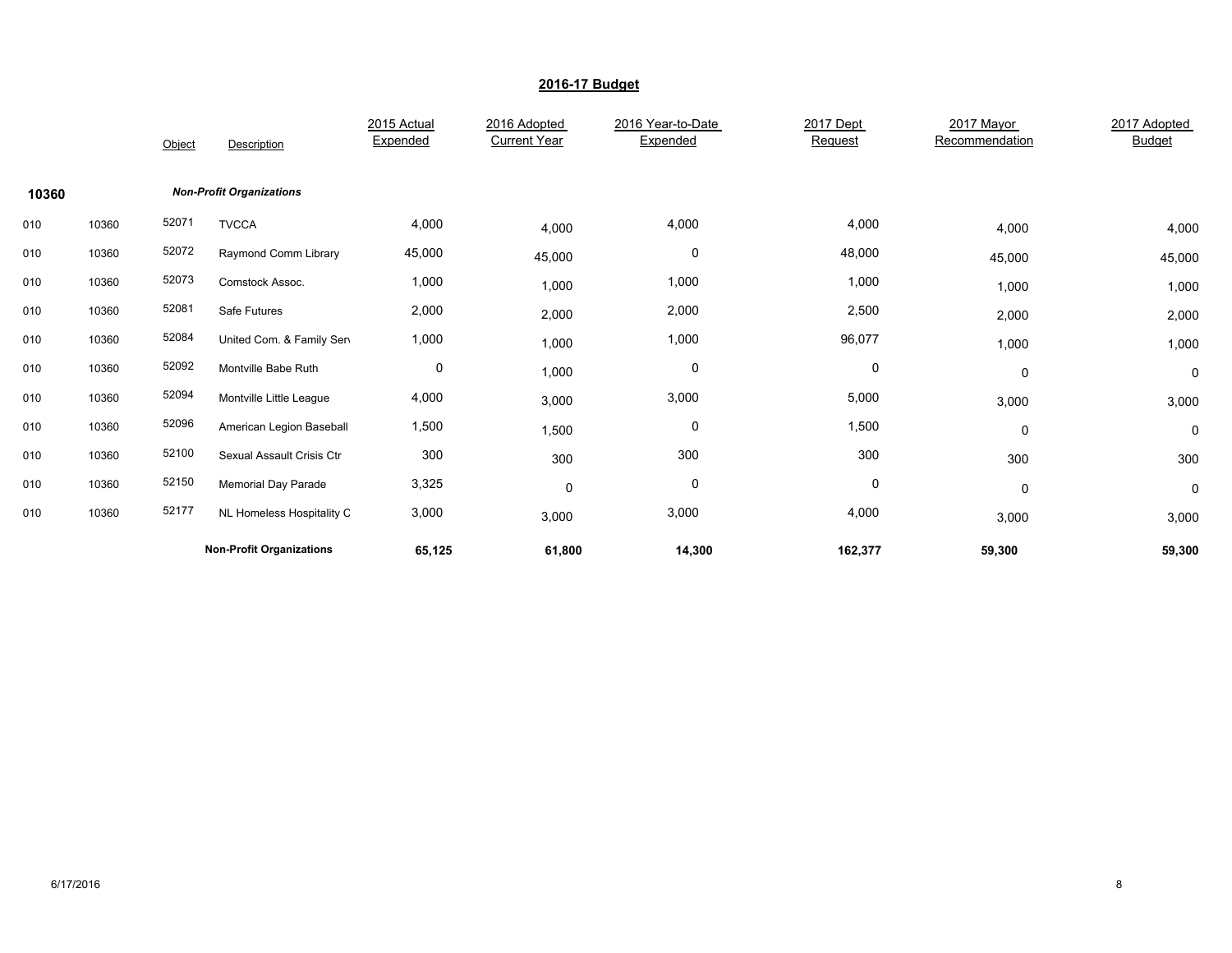|       |       | Object | Description                      | 2015 Actual<br>Expended | 2016 Adopted<br><b>Current Year</b> | 2016 Year-to-Date<br>Expended | 2017 Dept<br>Request | 2017 Mayor<br>Recommendation | 2017 Adopted<br>Budget |
|-------|-------|--------|----------------------------------|-------------------------|-------------------------------------|-------------------------------|----------------------|------------------------------|------------------------|
| 10370 |       |        | <b>Town Hall/Central Service</b> |                         |                                     |                               |                      |                              |                        |
| 010   | 10370 | 51075  | PT Clerical                      | 0                       | 14,000                              | 0                             | 0                    | $\mathbf 0$                  | 0                      |
| 010   | 10370 | 52000  | Electricity                      | 64,166                  | 90,000                              | 57,238                        | 81,000               | 81,000                       | 70,000                 |
| 010   | 10370 | 52003  | Telephone/Internet               | 17,686                  | 20,000                              | 24,046                        | 57,500               | 57,500                       | 57,500                 |
| 010   | 10370 | 52005  | Fuel Oil                         | 30,110                  | 21,000                              | 16,467                        | 20,000               | 20,000                       | 20,000                 |
| 010   | 10370 | 52011  | <b>Building Services</b>         | 2,220                   | 1,700                               | 1,835                         | 2,500                | 2,500                        | 2,500                  |
| 010   | 10370 | 52128  | Water & Sewer Charges            | 3,193                   | 3,000                               | 2,355                         | 3,200                | 3,200                        | 3,200                  |
| 010   | 10370 | 52157  | Lease of Equipment               | 26,998                  | 28,000                              | 28,725                        | 42,000               | 42,000                       | 42,000                 |
| 010   | 10370 | 53000  | Office Supplies                  | 21,284                  | 25,000                              | 23,294                        | 25,000               | 25,000                       | 25,000                 |
| 010   | 10370 | 53020  | Postage                          | 34,568                  | 30,000                              | 28,163                        | 35,000               | 35,000                       | 35,000                 |
| 010   | 10370 | 53041  | Safety Equipment                 | 750                     | 1,000                               | 750                           | 1,000                | 1,000                        | 1,000                  |
| 010   | 10370 | 54000  | Equipment/Furnishings            | 13,169                  | 1,500                               | 1,196                         | 1,500                | 1,500                        | 1,500                  |
|       |       |        | <b>Town Hall/Central Service</b> | 214,144                 | 235,200                             | 184,068                       | 268,700              | 268,700                      | 257,700                |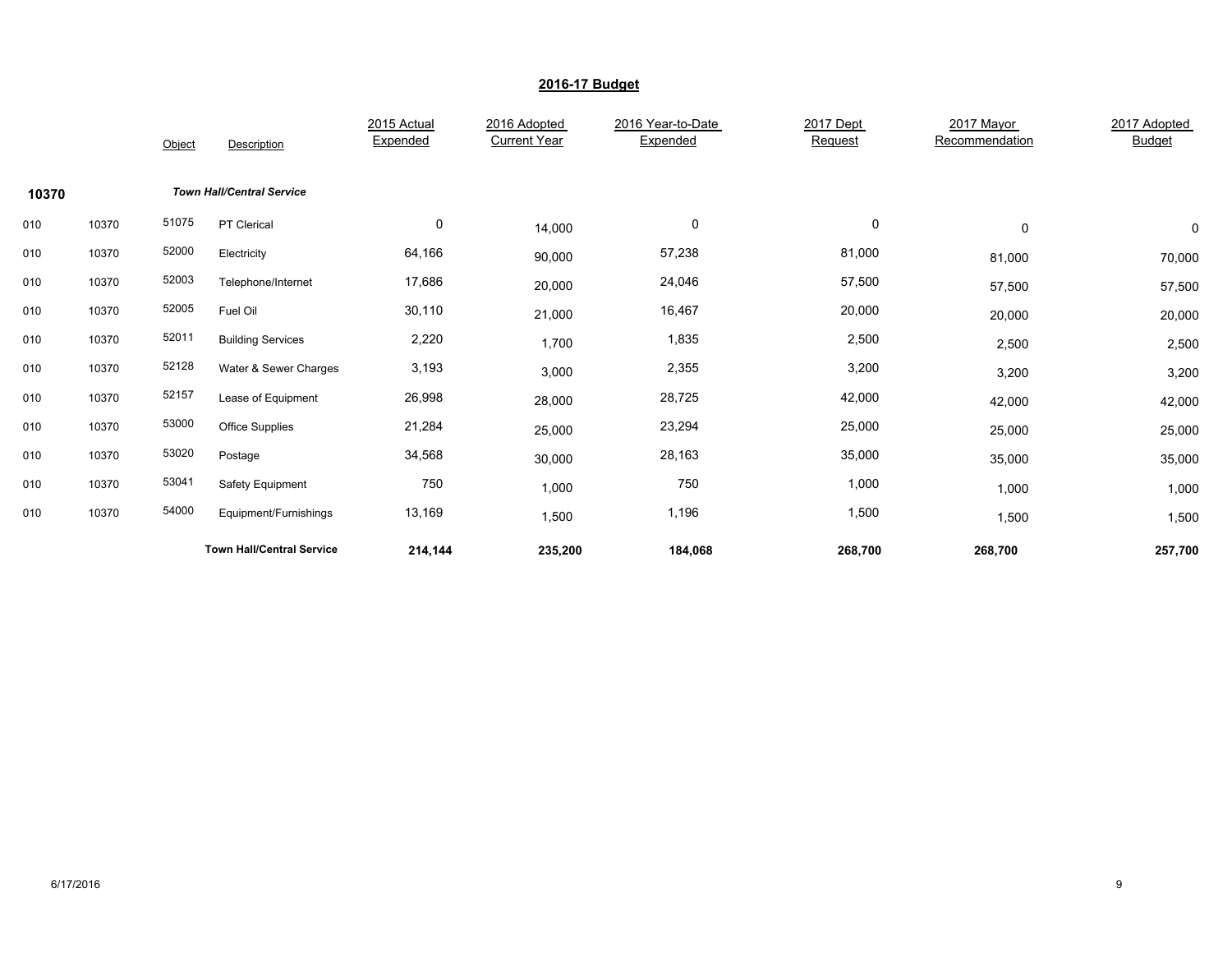|       |       | Object         | Description                    | 2015 Actual<br>Expended | 2016 Adopted<br><b>Current Year</b> | 2016 Year-to-Date<br>Expended | 2017 Dept<br>Request | 2017 Mayor<br>Recommendation | 2017 Adopted<br><b>Budget</b> |
|-------|-------|----------------|--------------------------------|-------------------------|-------------------------------------|-------------------------------|----------------------|------------------------------|-------------------------------|
| 10410 |       | <b>Finance</b> |                                |                         |                                     |                               |                      |                              |                               |
| 010   | 10410 | 51002          | <b>Finance Director Salary</b> | 92,598                  | 96,400                              | 88,353                        | 96,400               | 94,546                       | 94,546                        |
| 010   | 10410 | 51052          | <b>Tax Collection Salaries</b> | 110,016                 | 114,000                             | 103,837                       | 114,000              | 114,693                      | 114,693                       |
| 010   | 10410 | 51053          | <b>Assessor Dept.Salaries</b>  | 161,028                 | 187,500                             | 123,464                       | 187,500              | 170,000                      | 170,000                       |
| 010   | 10410 | 51054          | Accountants                    | 157,730                 | 167,000                             | 152,941                       | 167,000              | 167,000                      | 167,000                       |
| 010   | 10410 | 51100          | Overtime                       | 8,008                   | 8,500                               | 4,096                         | 6,500                | 6,500                        | 6,500                         |
| 010   | 10410 | 52026          | Tax Refunds                    | 44,548                  | 50,000                              | 29,643                        | 50,000               | 50,000                       | 50,000                        |
| 010   | 10410 | 52136          | Fees (Membership)              | 1,190                   | 1,500                               | 1,120                         | 1,500                | 1,500                        | 1,500                         |
| 010   | 10410 | 52192          | <b>Quality Data Services</b>   | 11,888                  | 13,500                              | 12,845                        | 12,500               | 12,500                       | 12,500                        |
| 010   | 10410 | 53002          | <b>Consulting Services</b>     | 500                     | 500                                 | 0                             | 500                  | 500                          | 500                           |
| 010   | 10410 | 53004          | Training & Conferences         | 2,218                   | 4,500                               | 3,225                         | 4,500                | 4,500                        | 4,500                         |
| 010   | 10410 | 53008          | Advertising                    | 3,964                   | 3,000                               | 2,123                         | 3,000                | 3,000                        | 3,000                         |
| 010   | 10410 | 53014          | Printing                       | 1,890                   | 1,500                               | 1,134                         | 1,500                | 1,500                        | 1,500                         |
| 010   | 10410 | 53019          | <b>Misc Supplies</b>           | 1,596                   | 1,500                               | 3,583                         | 1,500                | 1,500                        | 1,500                         |
|       |       |                | Finance                        | 597,174                 | 649,400                             | 526,366                       | 646,400              | 627,739                      | 627,739                       |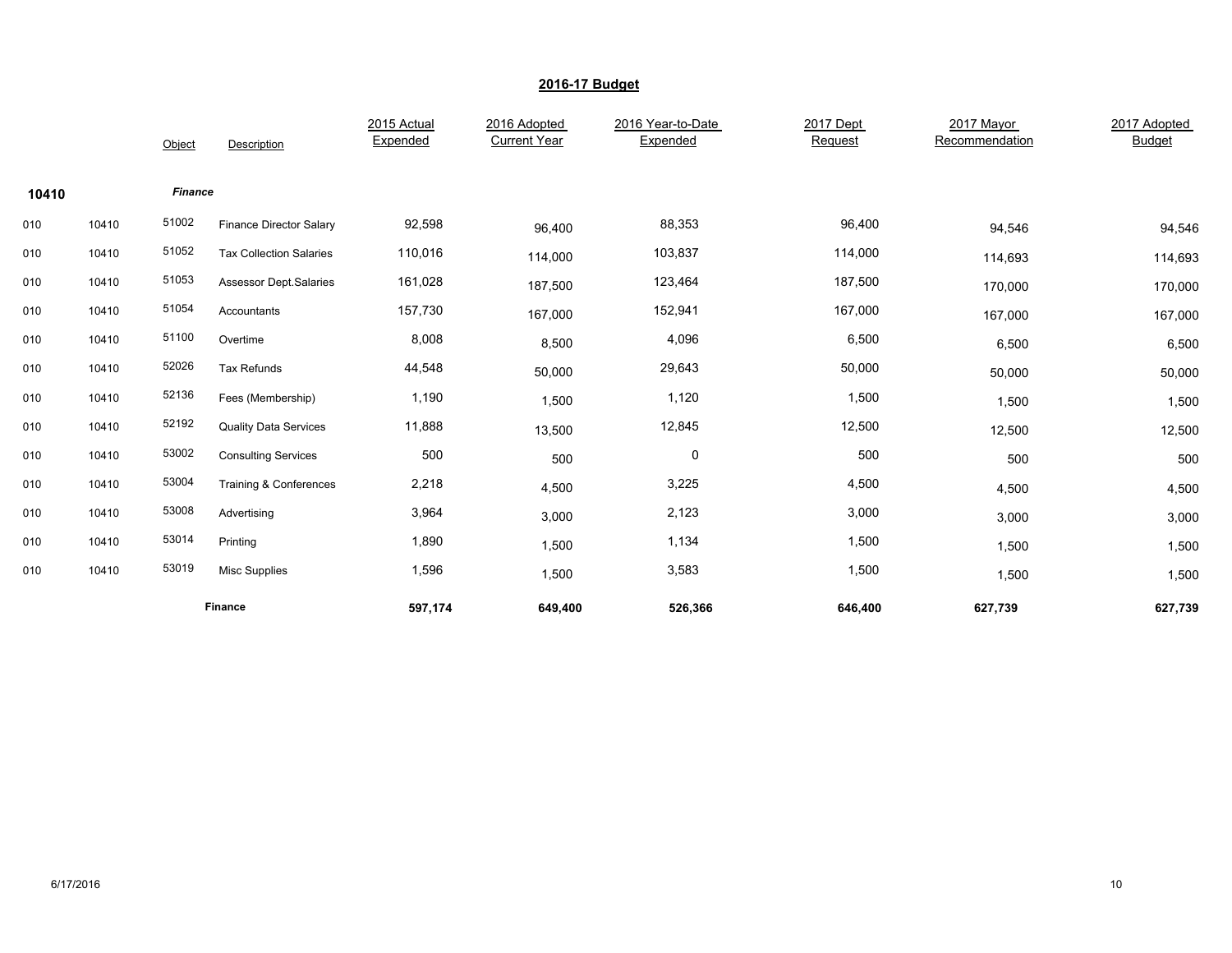|       |       | Object | Description                            | 2015 Actual<br>Expended | 2016 Adopted<br><b>Current Year</b> | 2016 Year-to-Date<br>Expended | 2017 Dept<br>Request | 2017 Mayor<br>Recommendation | 2017 Adopted<br><b>Budget</b> |
|-------|-------|--------|----------------------------------------|-------------------------|-------------------------------------|-------------------------------|----------------------|------------------------------|-------------------------------|
| 10420 |       |        | <b>Insurance &amp; Fringe Benefits</b> |                         |                                     |                               |                      |                              |                               |
| 010   | 10420 | 52017  | <b>Holiday Bonus Payments</b>          | 21,155                  | 22,400                              | 20,275                        | 22,500               | 22,500                       | 22,500                        |
| 010   | 10420 | 52018  | Unemployment Compensa                  | 2,372                   | 10,000                              | 4,665                         | 3,000                | 3,000                        | 3,000                         |
| 010   | 10420 | 52019  | Social Security Taxes                  | 474,226                 | 507,000                             | 461,719                       | 507,000              | 540,000                      | 540,000                       |
| 010   | 10420 | 52020  | Medical Insurance                      | 1,372,665               | 1,400,000                           | 1,184,960                     | 1,400,000            | 1,380,000                    | 1,380,000                     |
| 010   | 10420 | 52021  | <b>Worker's Compensation</b>           | 353,898                 | 362,000                             | 363,575                       | 405,000              | 405,000                      | 405,000                       |
| 010   | 10420 | 52023  | Life & L.T.D. Insurance                | 23,778                  | 26,000                              | 24,300                        | 26,000               | 26,000                       | 26,000                        |
| 010   | 10420 | 52024  | Insurance Consultant                   | 23,438                  | 24,000                              | 23,295                        | 24,000               | 24,000                       | 24,000                        |
| 010   | 10420 | 52025  | Pension                                | 791,606                 | 847,000                             | 742,554                       | 910,000              | 910,000                      | 910,000                       |
| 010   | 10420 | 52027  | Vacation Payout                        | 24,411                  | 20,000                              | 3,551                         | 20,000               | 20,000                       | 20,000                        |
| 010   | 10420 | 52028  | <b>Retirement Payout</b>               | 16,134                  | 2,000                               | 0                             | 2,000                | 2,000                        | 2,000                         |
| 010   | 10420 | 52048  | TPA Section 125                        | 942                     | 1,075                               | 942                           | 1,075                | 1,075                        | 1,075                         |
| 010   | 10420 | 53004  | <b>Continued Education</b>             | 6,826                   | 4,000                               | 6,104                         | 7,000                | 7,000                        | 7,000                         |
| 010   | 10420 | 53050  | Physicals                              | 3,254                   | 3,000                               | 4,534                         | 3,500                | 3,500                        | 3,500                         |
|       |       |        | <b>Insurance &amp; Fringe Benefits</b> | 3,114,706               | 3,228,475                           | 2,840,474                     | 3,331,075            | 3,344,075                    | 3,344,075                     |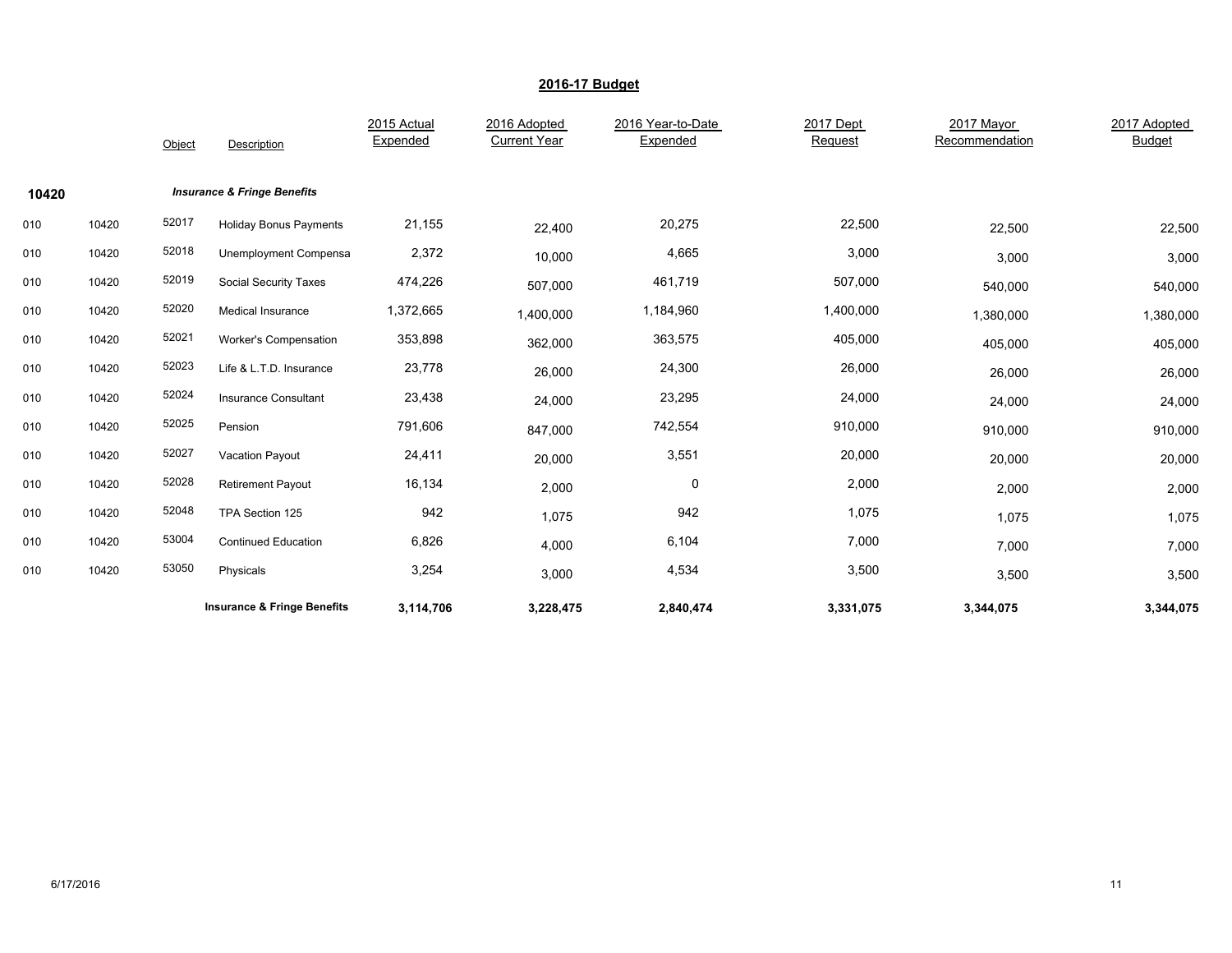|       |       | Object | Description                | 2015 Actual<br>Expended | 2016 Adopted<br><b>Current Year</b> | 2016 Year-to-Date<br>Expended | 2017 Dept<br>Request | 2017 Mayor<br>Recommendation | 2017 Adopted<br><b>Budget</b> |
|-------|-------|--------|----------------------------|-------------------------|-------------------------------------|-------------------------------|----------------------|------------------------------|-------------------------------|
| 10425 |       |        | <b>Municipal Insurance</b> |                         |                                     |                               |                      |                              |                               |
| 010   | 10425 | 52024  | Other Insurance            | 206,927                 | 215,000                             | 236,524                       | 225,000              | 225,000                      | 225,000                       |
| 010   | 10425 | 52143  | Insurance Reimbursement    | 56,225                  | 25,000                              | 25,427                        | 45,000               | 45,000                       | 45,000                        |
|       |       |        | <b>Municipal Insurance</b> | 263.152                 | 240.000                             | 261,951                       | 270,000              | 270.000                      | 270,000                       |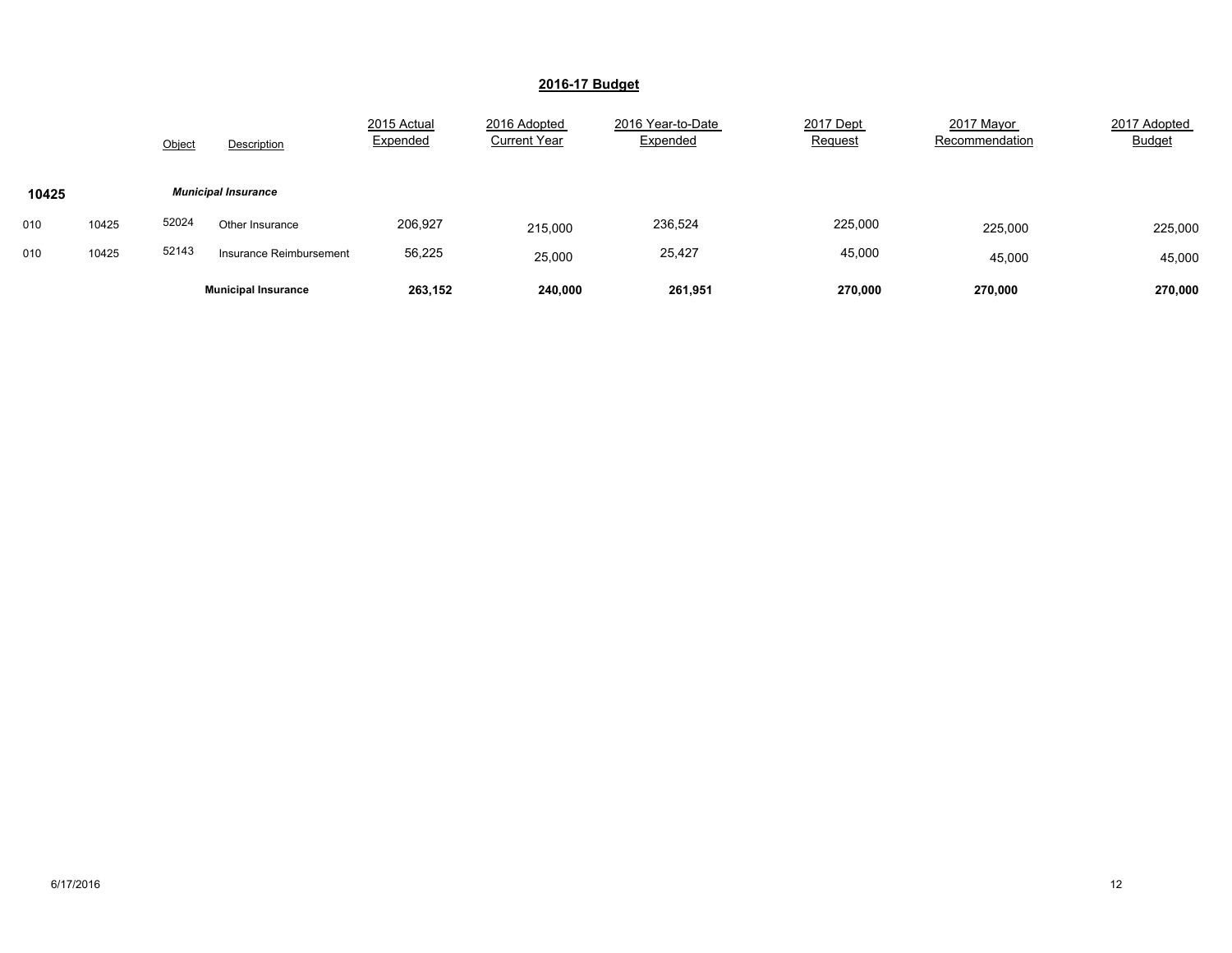|       |       | Object | Description                       | 2015 Actual<br>Expended | 2016 Adopted<br><b>Current Year</b> | 2016 Year-to-Date<br>Expended | 2017 Dept<br>Request | 2017 Mayor<br>Recommendation | 2017 Adopted<br><b>Budget</b> |
|-------|-------|--------|-----------------------------------|-------------------------|-------------------------------------|-------------------------------|----------------------|------------------------------|-------------------------------|
| 10430 |       |        | <b>Board of Assessment Appeal</b> |                         |                                     |                               |                      |                              |                               |
| 010   | 10430 | 51075  | <b>PT Clerical</b>                | 157                     | 500                                 | 183                           | 500                  | 500                          | 500                           |
| 010   | 10430 | 53019  | <b>Misc Supplies</b>              | 0                       | 100                                 | υ                             | 100                  | 100                          | 100                           |
|       |       |        | <b>Board of Assessment Appea</b>  | 157                     | 600                                 | 183                           | 600                  | 600                          | 600                           |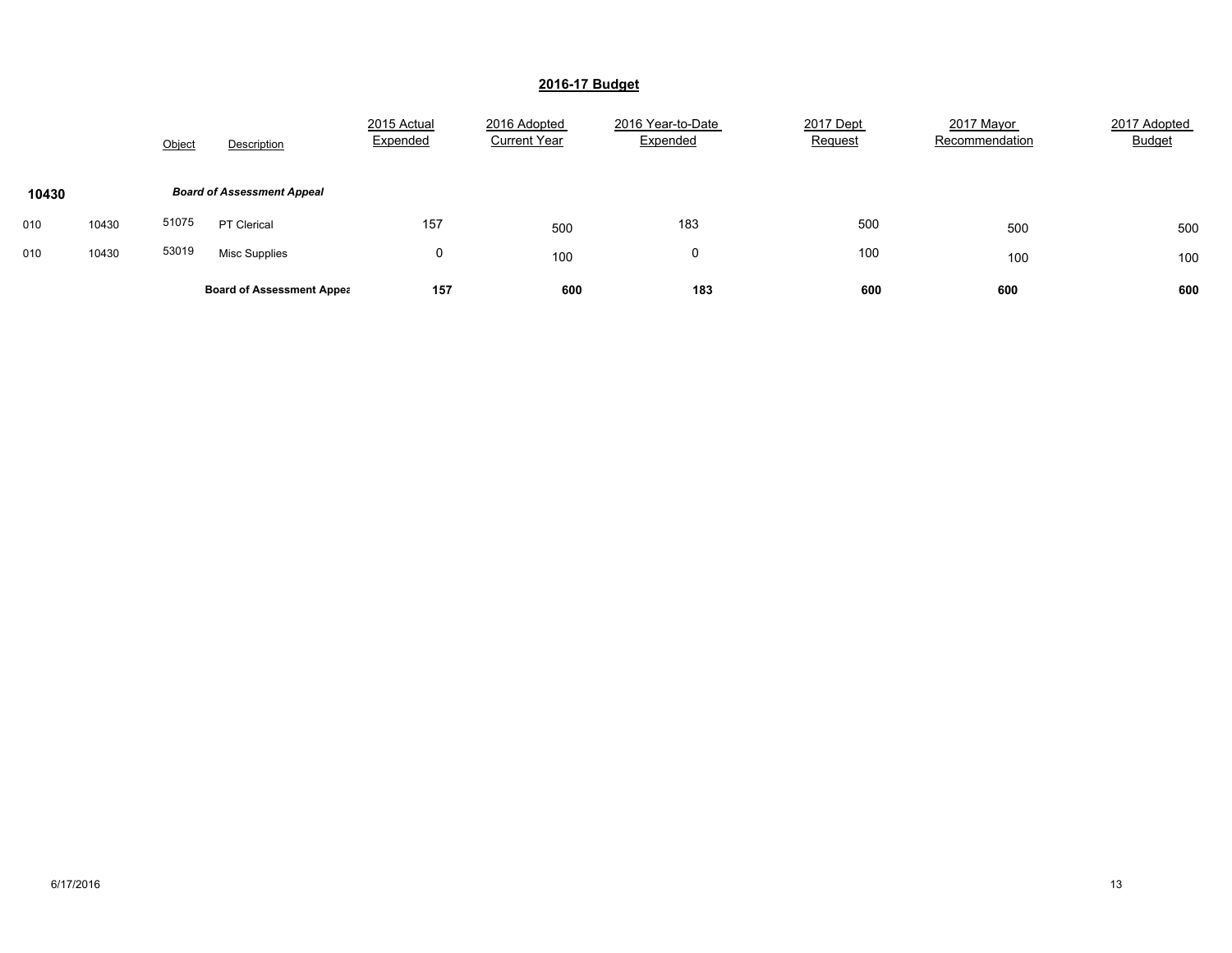|       |       | Object | Description                   | 2015 Actual<br>Expended | 2016 Adopted<br><b>Current Year</b> | 2016 Year-to-Date<br>Expended | 2017 Dept<br>Request | 2017 Mayor<br>Recommendation | 2017 Adopted<br><b>Budget</b> |
|-------|-------|--------|-------------------------------|-------------------------|-------------------------------------|-------------------------------|----------------------|------------------------------|-------------------------------|
| 10440 |       |        | <b>Information Technology</b> |                         |                                     |                               |                      |                              |                               |
| 010   | 10440 | 51023  | Director of Information Sys   | 75,651                  | 78,720                              | 73,606                        | 78,720               | 78,772                       | 78,772                        |
| 010   | 10440 | 51078  | Part Time IT                  | 16,916                  | 18,000                              | 16,728                        | 50,000               | 50,000                       | 50,000                        |
| 010   | 10440 | 52036  | Support/Access Fees           | 109,160                 | 105,000                             | 98,277                        | 105,000              | 105,000                      | 105,000                       |
| 010   | 10440 | 52054  | Hardware                      | 59,448                  | 55,000                              | 39,189                        | 55,000               | 55,000                       | 55,000                        |
| 010   | 10440 | 52055  | Maint Agreements              | 14,820                  | 28,000                              | 15,711                        | 32,000               | 32,000                       | 32,000                        |
| 010   | 10440 | 52056  | Int/Cable Services            | 32,023                  | 16,500                              | 14,099                        | 19,000               | 19,000                       | 14,000                        |
| 010   | 10440 | 52057  | Software/Licensing            | 31,722                  | 23,000                              | 14,417                        | 21,000               | 21,000                       | 21,000                        |
| 010   | 10440 | 52058  | <b>Hosting Fees</b>           | 1,062                   | 1,300                               | 627                           | 1,300                | 1,300                        | 1,300                         |
| 010   | 10440 | 53004  | Training & Conferences        | 3,041                   | 3,000                               | 3,580                         | 3,000                | 3,000                        | 3,000                         |
| 010   | 10440 | 53060  | <b>Cellular Phone</b>         | 1,157                   | 1,050                               | 817                           | 1,050                | 1,050                        | 1,050                         |
|       |       |        | <b>Information Technology</b> | 345,000                 | 329,570                             | 277,050                       | 366,070              | 366,122                      | 361,122                       |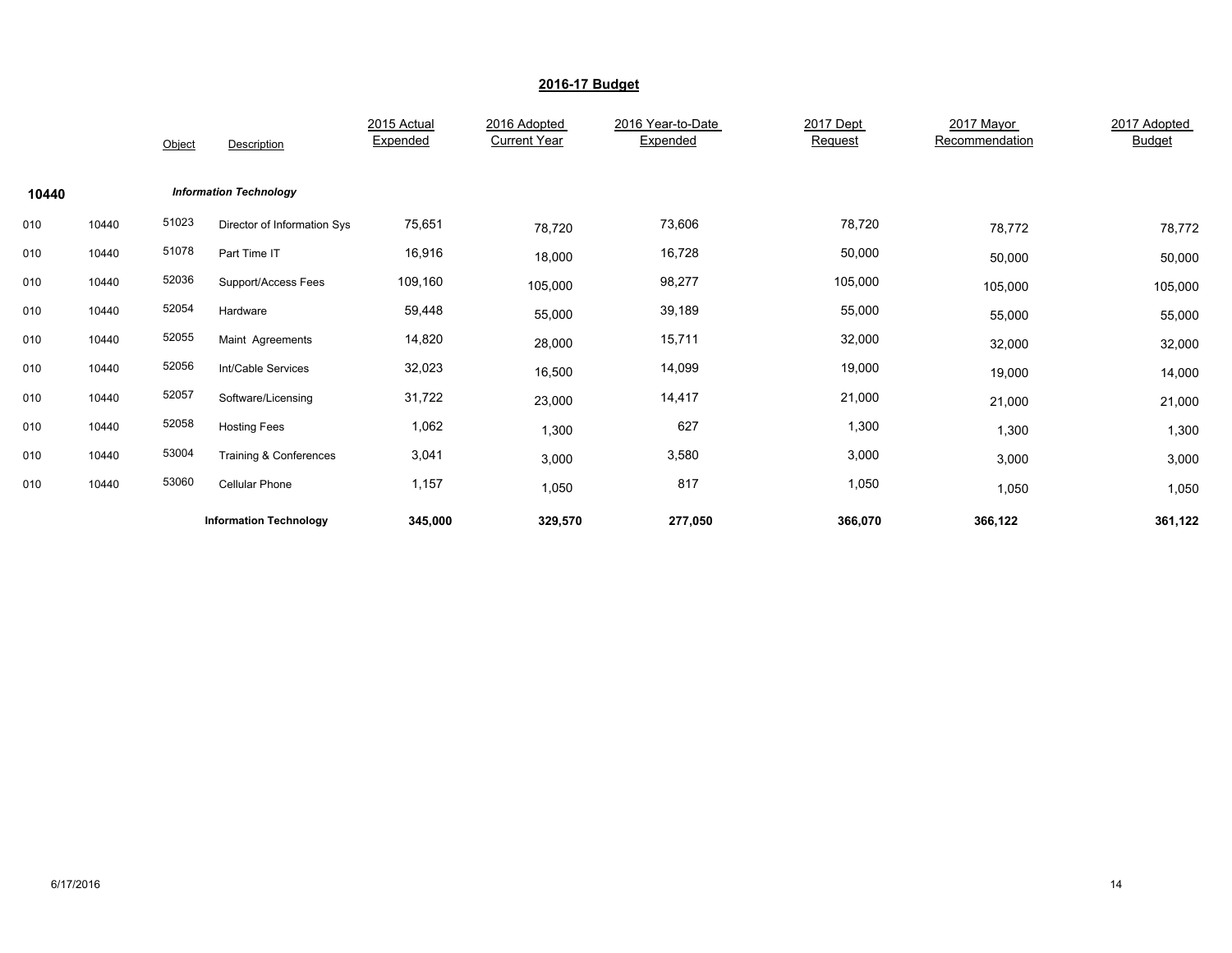|       |       | Object | Description               | 2015 Actual<br>Expended | 2016 Adopted<br><b>Current Year</b> | 2016 Year-to-Date<br>Expended | 2017 Dept<br>Request | 2017 Mayor<br>Recommendation | 2017 Adopted<br><b>Budget</b> |
|-------|-------|--------|---------------------------|-------------------------|-------------------------------------|-------------------------------|----------------------|------------------------------|-------------------------------|
| 10450 |       |        | Debt - Principal          |                         |                                     |                               |                      |                              |                               |
| 010   | 10450 | 52103  | All School Renovation #1  | 560,000                 | $\Omega$                            | 0                             | 0                    | 0                            | 0                             |
| 010   | 10450 | 52106  | Sewer Phase II            | 210,000                 | 0                                   | 0                             | 0                    | 0                            | 0                             |
| 010   | 10450 | 52109  | Lease Purchase Agreemer   | 0                       | 69,207                              | 68,156                        | 68,157               | 68,157                       | 68,157                        |
| 010   | 10450 | 52118  | 2013 Restructuring        | 0                       | $\mathbf 0$                         | 0                             | 50,000               | 50,000                       | 50,000                        |
| 010   | 10450 | 52152  | 2015 Refunding Bond       | 0                       | $\mathbf 0$                         | $\mathbf 0$                   | 176,000              | 176,000                      | 176,000                       |
| 010   | 10450 | 52182  | 2012 GO Bond              | 440,000                 | 660,000                             | 660,000                       | 660,000              | 660,000                      | 660,000                       |
| 010   | 10450 | 52185  | All School Renovation #2  | 250,000                 | 240,000                             | 240,000                       | 525,000              | 525,000                      | 525,000                       |
| 010   | 10450 | 52190  | Schools/thames interconne | 315,000                 | 315,000                             | 315,000                       | 0                    | 0                            | 0                             |
| 010   | 10450 | 52193  | Rand Whitney              | 1,000,000               | 1,000,000                           | 1,000,000                     | 1,000,000            | 1,000,000                    | 1,000,000                     |
| 010   | 10450 | 53208  | SERIES A & B BONDS        | 244,000                 | 807,700                             | 807,700                       | 802,700              | 802,700                      | 802,700                       |
|       |       |        | Debt - Principal          | 3,019,000               | 3,091,907                           | 3,090,856                     | 3,281,857            | 3,281,857                    | 3,281,857                     |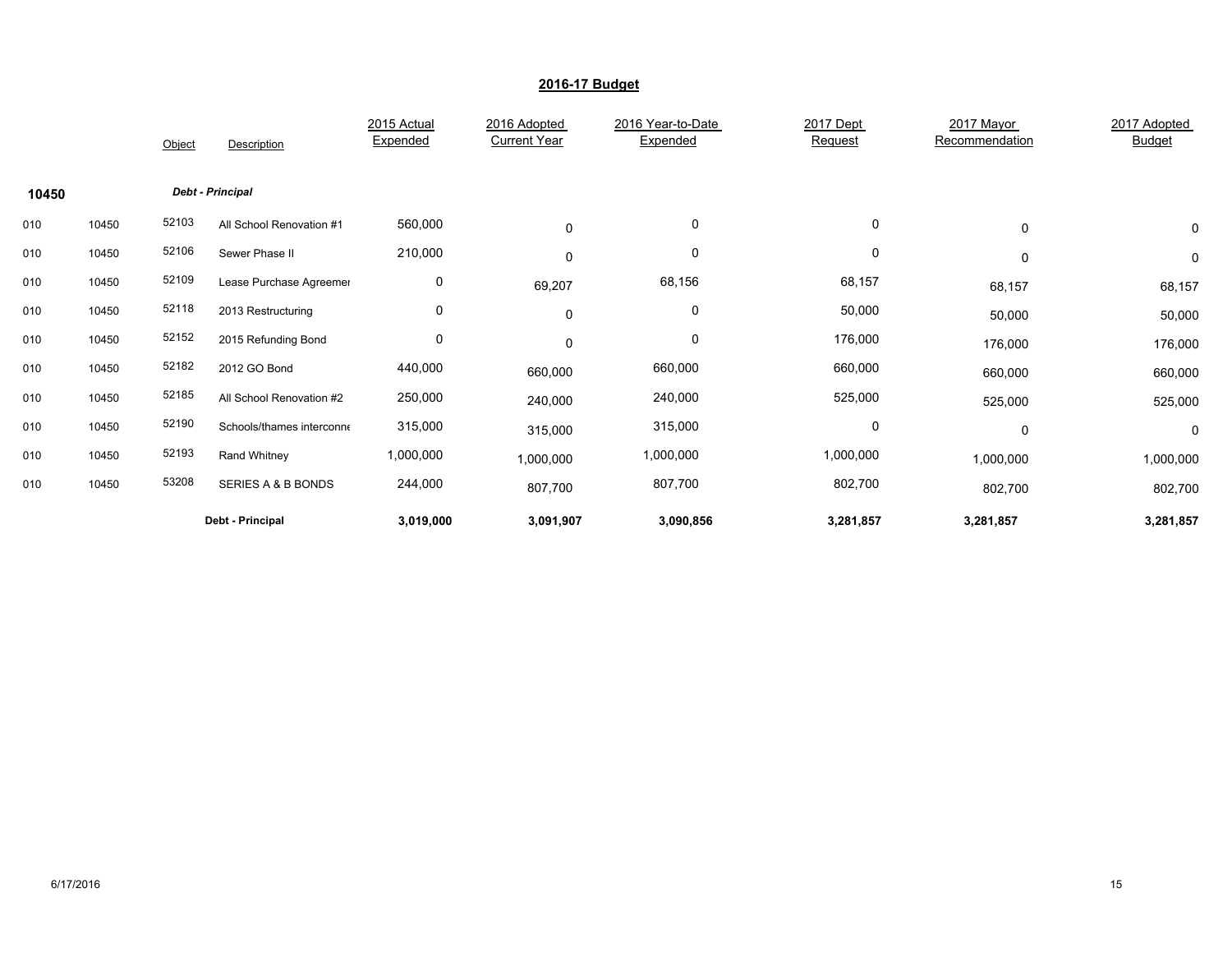|       |       | Object | Description               | 2015 Actual<br>Expended | 2016 Adopted<br><b>Current Year</b> | 2016 Year-to-Date<br>Expended | 2017 Dept<br>Request | 2017 Mayor<br>Recommendation | 2017 Adopted<br><b>Budget</b> |
|-------|-------|--------|---------------------------|-------------------------|-------------------------------------|-------------------------------|----------------------|------------------------------|-------------------------------|
| 10460 |       |        | Debt - Interest           |                         |                                     |                               |                      |                              |                               |
| 010   | 10460 | 52103  | All School Renovation #1  | 12,600                  | $\mathbf 0$                         | 0                             | 0                    | 0                            | 0                             |
| 010   | 10460 | 52106  | Sewer Phase II            | 14,700                  | 0                                   | 0                             | 0                    | 0                            | 0                             |
| 010   | 10460 | 52118  | 2013 Restructuring        | 260,300                 | 260,300                             | 260,300                       | 259,957              | 259,957                      | 259,957                       |
| 010   | 10460 | 52152  | 2015 Refunding Bond       | 0                       | 0                                   | 0                             | 115,463              | 115,463                      | 115,463                       |
| 010   | 10460 | 52182  | 2012 GO Bond              | 338,100                 | 321,600                             | 321,600                       | 301,800              | 301,800                      | 301,800                       |
| 010   | 10460 | 52185  | All School Renovation #2  | 33,375                  | 24,188                              | 24,188                        | 9,844                | 9,844                        | 9,844                         |
| 010   | 10460 | 52190  | Schools/thames interconne | 130,725                 | 118,913                             | 69,497                        | 14,175               | 14,175                       | 14,175                        |
| 010   | 10460 | 52193  | Rand Whitney              | 178,750                 | 155,000                             | 141,781                       | 15,000               | 15,000                       | 15,000                        |
| 010   | 10460 | 53208  | SERIES A & B BONDS        | 353,938                 | 339,383                             | 339,383                       | 314,336              | 314,336                      | 314,336                       |
|       |       |        | Debt - Interest           | 1,322,488               | 1,219,384                           | 1,156,748                     | 1,030,575            | 1,030,575                    | 1,030,575                     |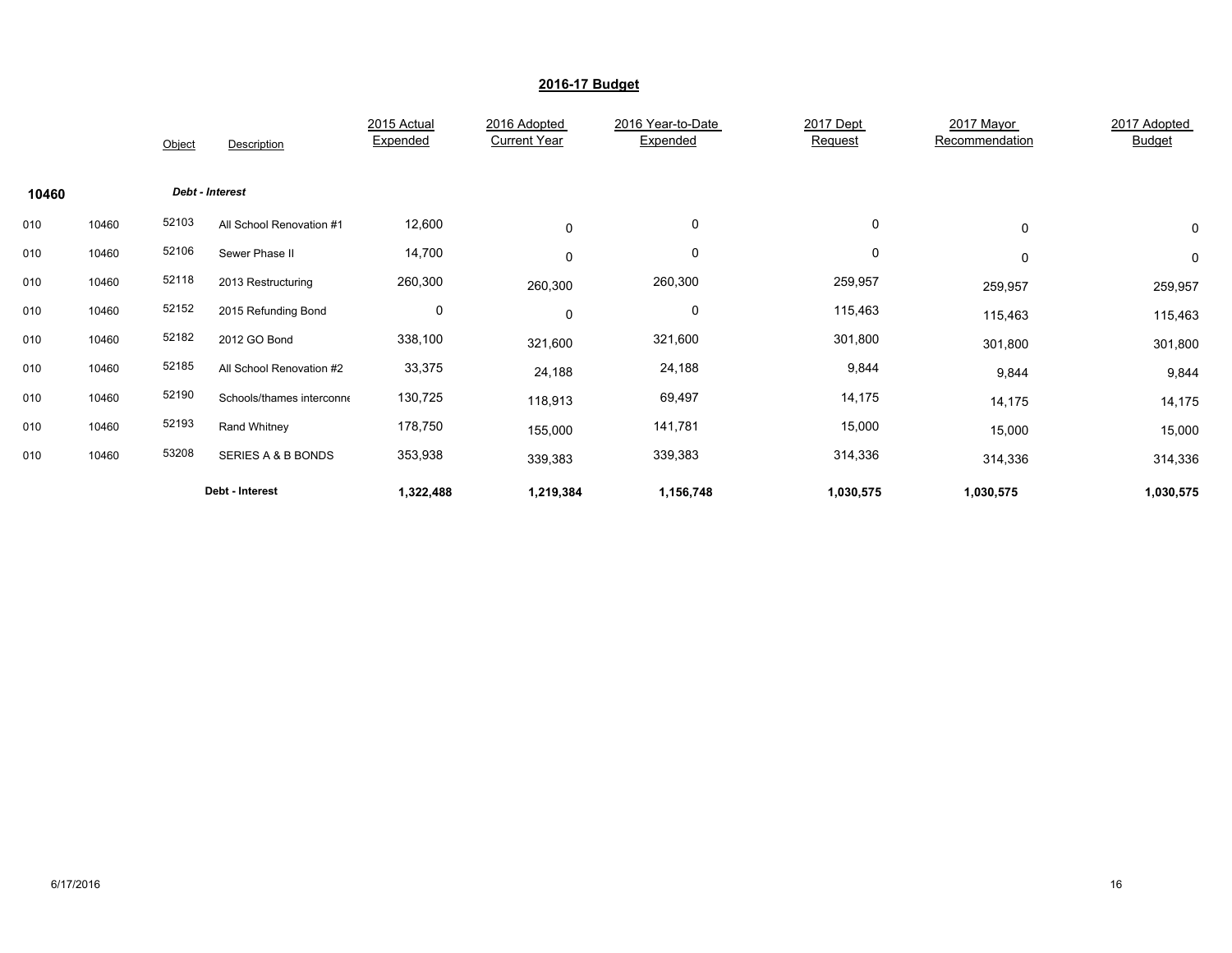|       |       | Object         | Description                | 2015 Actual<br>Expended | 2016 Adopted<br><b>Current Year</b> | 2016 Year-to-Date<br>Expended | 2017 Dept<br>Request | 2017 Mayor<br>Recommendation | 2017 Adopted<br><b>Budget</b> |
|-------|-------|----------------|----------------------------|-------------------------|-------------------------------------|-------------------------------|----------------------|------------------------------|-------------------------------|
| 10470 |       | <b>Auditor</b> |                            |                         |                                     |                               |                      |                              |                               |
| 010   | 10470 | 52040          | Auditor & Accounting       | 16,500                  | 17,500                              | 17,500                        | 17,500               | 17,500                       | 17,500                        |
| 010   | 10470 | 53002          | <b>Consulting Services</b> | 0                       | 500                                 | 0                             | 500                  | 500                          | 500                           |
|       |       |                | <b>Auditor</b>             | 16,500                  | 18,000                              | 17,500                        | 18,000               | 18,000                       | 18,000                        |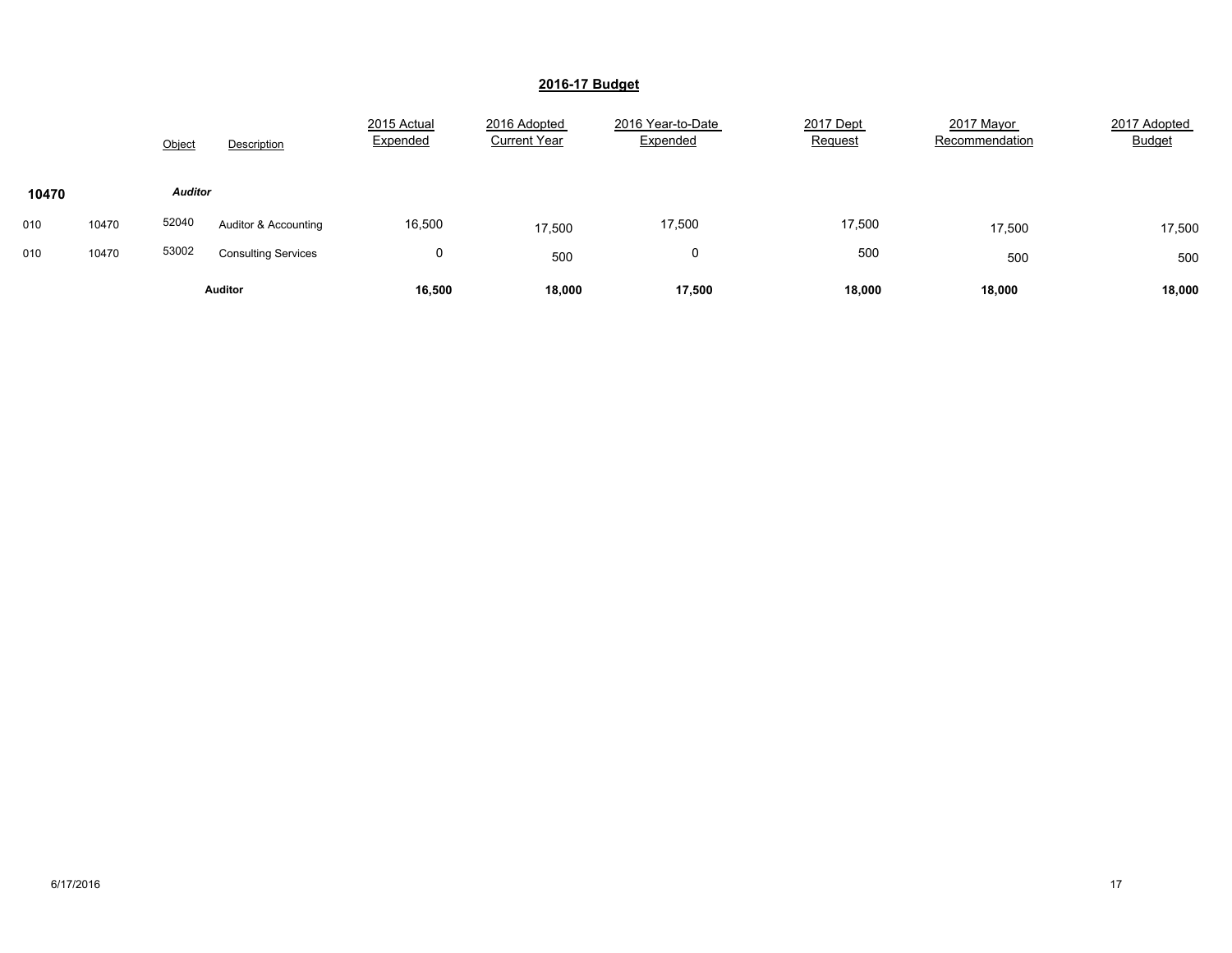|       |       | Object       | Description               | 2015 Actual<br>Expended | 2016 Adopted<br><b>Current Year</b> | 2016 Year-to-Date<br>Expended | 2017 Dept<br>Request | 2017 Mayor<br>Recommendation | 2017 Adopted<br><b>Budget</b> |
|-------|-------|--------------|---------------------------|-------------------------|-------------------------------------|-------------------------------|----------------------|------------------------------|-------------------------------|
| 10480 |       | <b>Other</b> |                           |                         |                                     |                               |                      |                              |                               |
| 010   | 10480 | 52047        | Litigation/Settlements    | 454                     | 20,000                              | 0                             | 20,000               | 20,000                       | 20,000                        |
| 010   | 10480 | 52164        | Contingency               | 0                       | 125,000                             | 31,455                        | 300,000              | 300,000                      | 300,000                       |
| 010   | 10480 | 52176        | Fire Fighters Relief Fund | 43,900                  | 50,000                              | 41,400                        | 50,000               | 50,000                       | 50,000                        |
|       |       |              | Other                     | 44,354                  | 195.000                             | 72,855                        | 370.000              | 370,000                      | 370.000                       |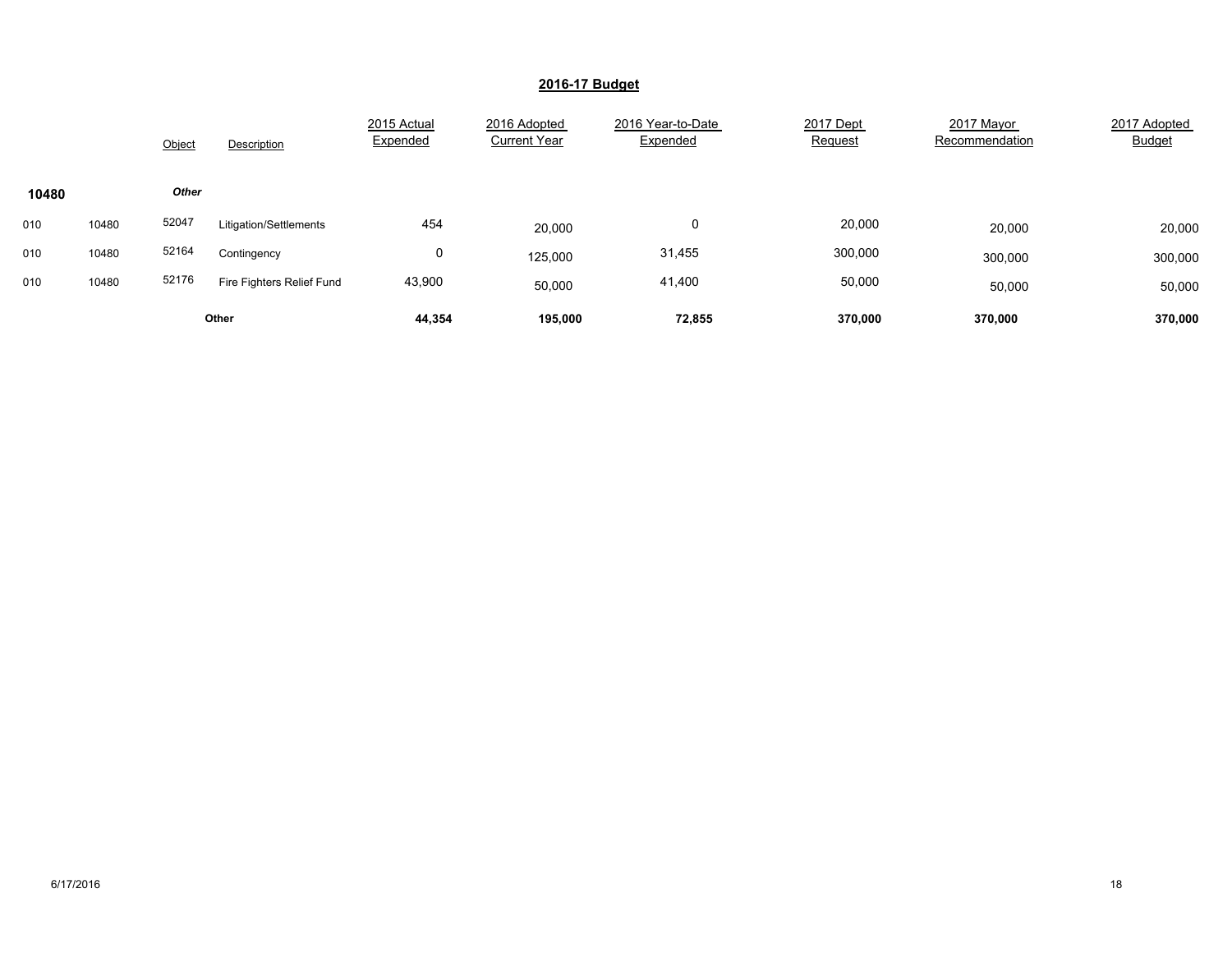|       |       | Object            | Description                 | 2015 Actual<br>Expended | 2016 Adopted<br><b>Current Year</b> | 2016 Year-to-Date<br>Expended | 2017 Dept<br>Request | 2017 Mayor<br>Recommendation | 2017 Adopted<br><b>Budget</b> |
|-------|-------|-------------------|-----------------------------|-------------------------|-------------------------------------|-------------------------------|----------------------|------------------------------|-------------------------------|
| 10560 |       | <b>Town Clerk</b> |                             |                         |                                     |                               |                      |                              |                               |
| 010   | 10560 | 51055             | Town Clerk                  | 125,504                 | 130,608                             | 119,746                       | 130,608              | 128,143                      | 128,143                       |
| 010   | 10560 | 51100             | Overtime                    | 1,057                   | 900                                 | 1,033                         | 900                  | 900                          | 900                           |
| 010   | 10560 | 52136             | Fees (Membership)           | 100                     | 150                                 | 150                           | 150                  | 150                          | 150                           |
| 010   | 10560 | 53001             | <b>Computer Supplies</b>    | 405                     | 500                                 | 172                           | 500                  | 500                          | 500                           |
| 010   | 10560 | 53002             | <b>Consulting Services</b>  | 0                       | 500                                 | $\pmb{0}$                     | 500                  | 500                          | 100                           |
| 010   | 10560 | 53004             | Training & Conferences      | 200                     | 700                                 | 620                           | 1,000                | 1,000                        | 750                           |
| 010   | 10560 | 53008             | Advertising                 | 0                       | 250                                 | 131                           | 250                  | 250                          | 250                           |
| 010   | 10560 | 53014             | Printing                    | 279                     | 700                                 | 249                           | 700                  | 700                          | 300                           |
| 010   | 10560 | 53019             | <b>Misc Supplies</b>        | 86                      | 500                                 | 92                            | 500                  | 500                          | 200                           |
| 010   | 10560 | 53021             | Equipment Maint & Repair    | 0                       | 500                                 | $\pmb{0}$                     | 500                  | 500                          | 100                           |
| 010   | 10560 | 53022             | Computer Indexing           | 7,368                   | 15,000                              | 11,717                        | 15,000               | 10,000                       | 10,000                        |
| 010   | 10560 | 53023             | <b>Land Records Expense</b> | 8,172                   | 5,000                               | 2,196                         | 5,000                | 10,000                       | 10,000                        |
| 010   | 10560 | 53029             | Maintenance & Upkeep        | 0                       | 250                                 | 170                           | 250                  | 250                          | 250                           |
|       |       |                   | <b>Town Clerk</b>           | 143,171                 | 155,558                             | 136,276                       | 155,858              | 153,393                      | 151,643                       |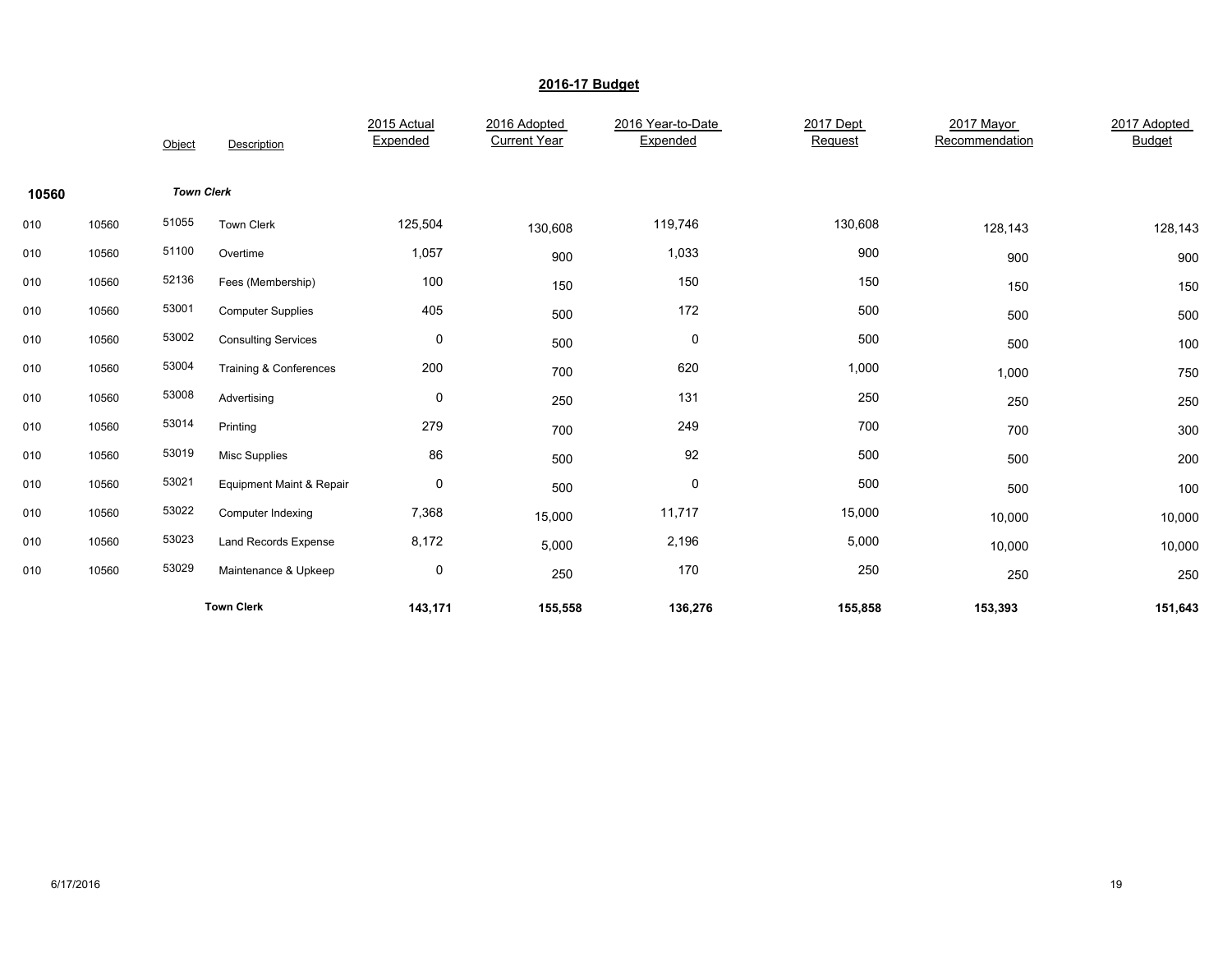|       |       | Object            | Description            | 2015 Actual<br>Expended | 2016 Adopted<br><b>Current Year</b> | 2016 Year-to-Date<br>Expended | 2017 Dept<br>Request | 2017 Mayor<br>Recommendation | 2017 Adopted<br><b>Budget</b> |
|-------|-------|-------------------|------------------------|-------------------------|-------------------------------------|-------------------------------|----------------------|------------------------------|-------------------------------|
| 10570 |       | <b>Registrars</b> |                        |                         |                                     |                               |                      |                              |                               |
| 010   | 10570 | 51014             | Registrar Salary       | 36,036                  | 36,036                              | 33,551                        | 36,036               | 36,036                       | 36,036                        |
| 010   | 10570 | 52136             | Fees (Membership)      | 110                     | 120                                 | 530                           | 120                  | 120                          | 120                           |
| 010   | 10570 | 52169             | <b>Annual Canvas</b>   | 65                      | 100                                 | 0                             | 100                  | 100                          | 100                           |
| 010   | 10570 | 53004             | Training & Conferences | 1,446                   | 2,000                               | 5,610                         | 3,500                | 3,500                        | 3,500                         |
| 010   | 10570 | 53014             | Printing               | 380                     | 200                                 | 0                             | 200                  | 200                          | 200                           |
|       |       |                   | <b>Registrars</b>      | 38,037                  | 38,456                              | 39,690                        | 39,956               | 39,956                       | 39,956                        |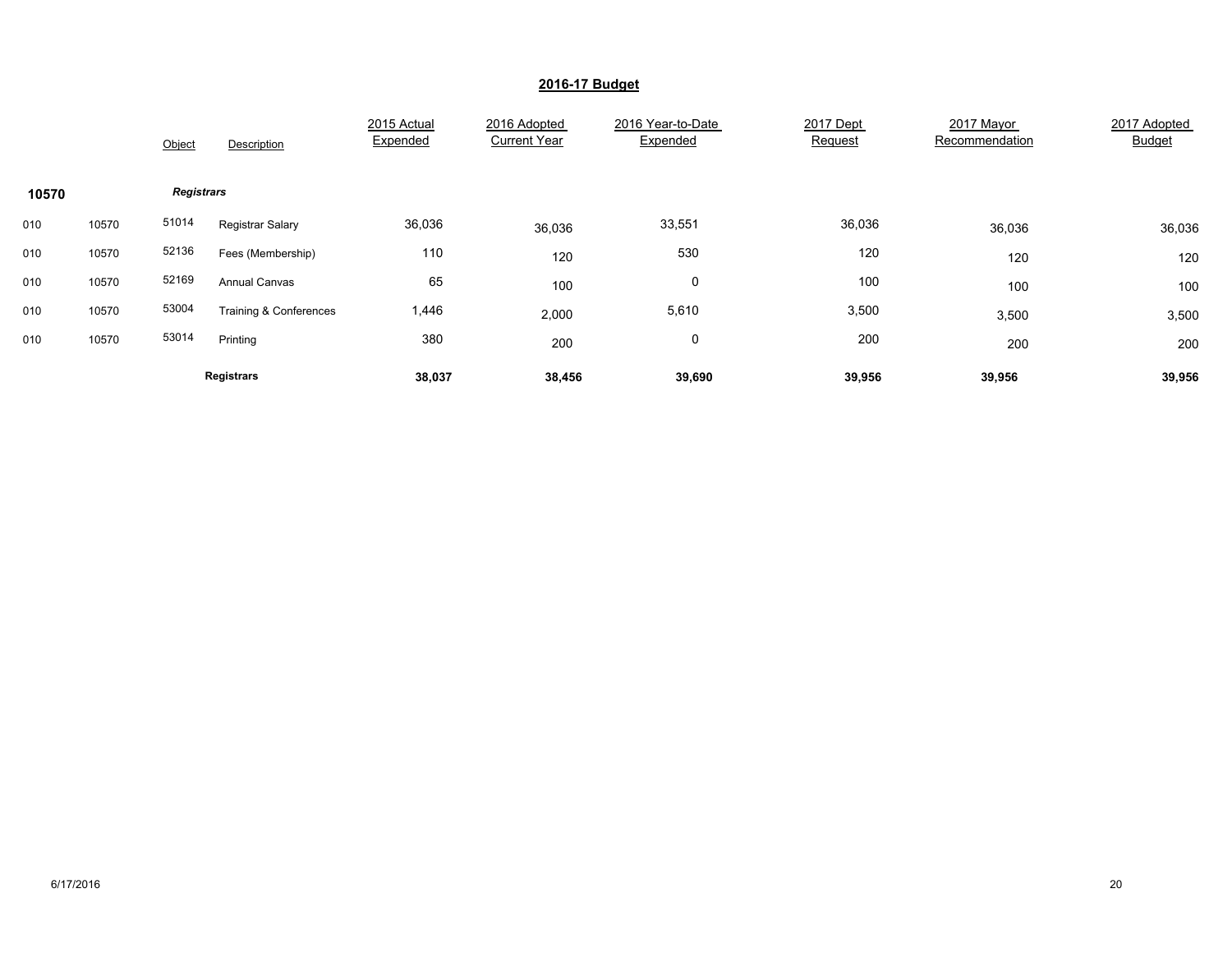|       |       | Object | Description                 | 2015 Actual<br>Expended | 2016 Adopted<br><b>Current Year</b> | 2016 Year-to-Date<br>Expended | 2017 Dept<br>Request | 2017 Mayor<br>Recommendation | 2017 Adopted<br><b>Budget</b> |
|-------|-------|--------|-----------------------------|-------------------------|-------------------------------------|-------------------------------|----------------------|------------------------------|-------------------------------|
| 10580 |       |        | <b>Elections/Referendum</b> |                         |                                     |                               |                      |                              |                               |
| 010   | 10580 | 52003  | Telephone                   | 4,699                   | 6,088                               | 4,035                         | 0                    | 0                            | $\mathbf 0$                   |
| 010   | 10580 | 52037  | Poll Workers                | 17,381                  | 19,000                              | 20,930                        | 19,000               | 19,000                       | 19,000                        |
| 010   | 10580 | 53014  | Printing                    | 3,365                   | 6,000                               | 3,767                         | 6,000                | 6,000                        | 6,000                         |
| 010   | 10580 | 53021  | Equipment Maint & Repair    | 2,800                   | 3,000                               | 2,800                         | 3,000                | 3,000                        | 3,000                         |
| 010   | 10580 | 53052  | Office Equipment            | 5,436                   | 3,000                               | 165                           | 3,000                | 3,000                        | 3,000                         |
| 010   | 10580 | 53087  | Food/Meals                  | 916                     | 1,000                               | 1,502                         | 1,000                | 1,000                        | 1,000                         |
| 010   | 10580 | 53207  | Programming                 | 3,168                   | 4,000                               | 3,100                         | 4,000                | 4,000                        | 4,000                         |
|       |       |        | Elections/Referendum        | 37,765                  | 42,088                              | 36,299                        | 36,000               | 36,000                       | 36,000                        |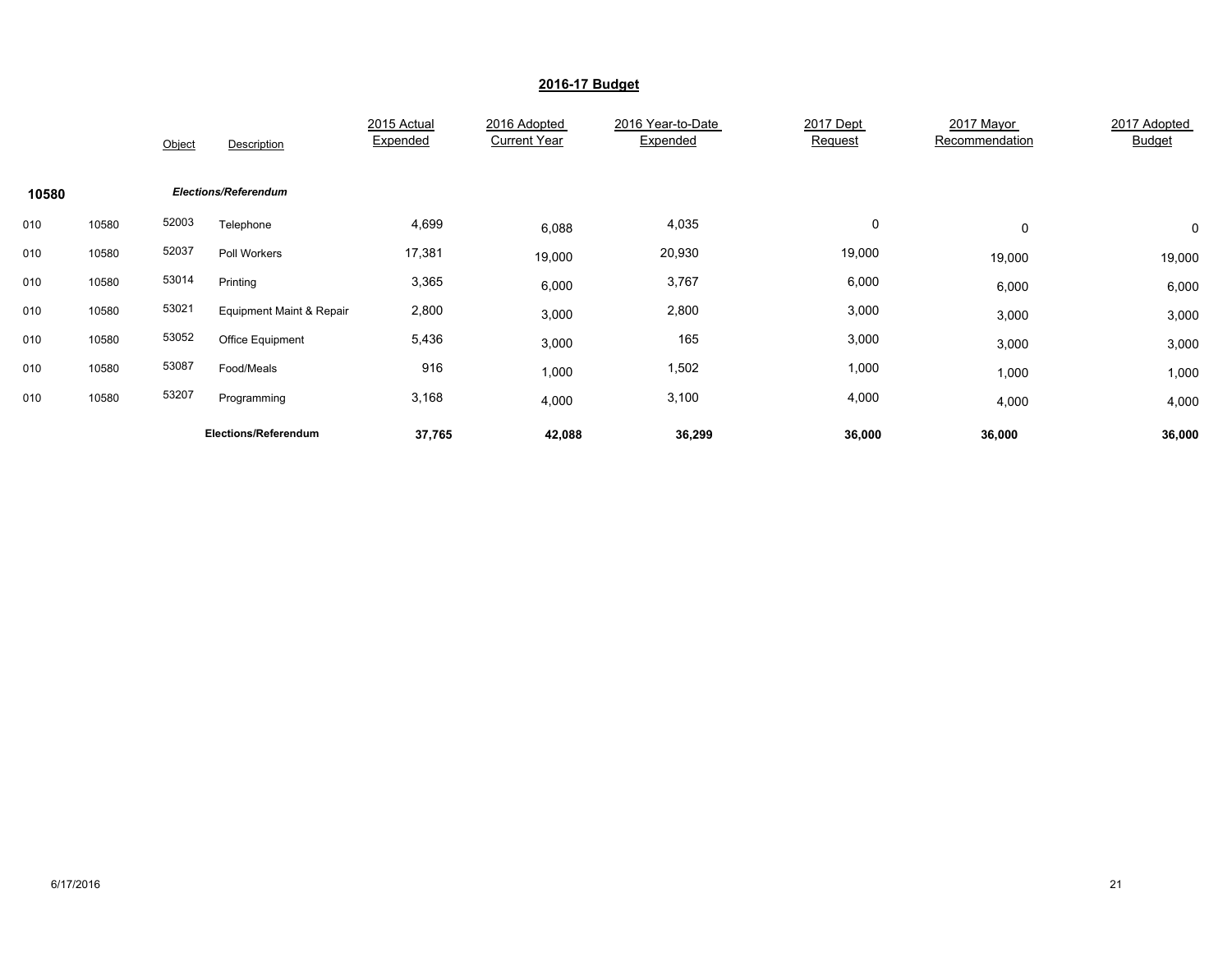|       |       | Object          | Description                | 2015 Actual<br>Expended | 2016 Adopted<br><b>Current Year</b> | 2016 Year-to-Date<br>Expended | 2017 Dept<br>Request | 2017 Mayor<br>Recommendation | 2017 Adopted<br><b>Budget</b> |
|-------|-------|-----------------|----------------------------|-------------------------|-------------------------------------|-------------------------------|----------------------|------------------------------|-------------------------------|
| 10610 |       | <b>Land Use</b> |                            |                         |                                     |                               |                      |                              |                               |
| 010   | 10610 | 51003           | <b>Town Planner Salary</b> | 84,290                  | 87,717                              | 80,426                        | 87,717               | 86,062                       | 86,062                        |
| 010   | 10610 | 51016           | Secretary Salary           | 13,179                  | 44,959                              | 39,767                        | 44,959               | 41,974                       | 41,974                        |
| 010   | 10610 | 51017           | ZEO/WEO                    | 60,791                  | 63,264                              | 38,943                        | 63,264               | 62,067                       | 62,067                        |
| 010   | 10610 | 51100           | Overtime                   | 1,722                   | 2,000                               | 2,629                         | 2,000                | 2,000                        | 2,000                         |
| 010   | 10610 | 51136           | <b>Assistant Planner</b>   | 50,469                  | 52,521                              | 56,056                        | 52,521               | 49,005                       | 49,005                        |
| 010   | 10610 | 52136           | Fees (Membership)          | 225                     | 600                                 | 429                           | 600                  | 600                          | 600                           |
| 010   | 10610 | 53002           | <b>Consulting Services</b> | 2,044                   | 4,000                               | 93                            | 4,000                | 4,000                        | 2,000                         |
| 010   | 10610 | 53004           | Training & Conferences     | 0                       | 800                                 | 1,105                         | 800                  | 800                          | 800                           |
| 010   | 10610 | 53008           | Advertising                | 9,039                   | 10,000                              | 6,888                         | 10,000               | 10,000                       | 10,000                        |
| 010   | 10610 | 53019           | <b>Misc Supplies</b>       | 242                     | 250                                 | 1,450                         | 250                  | 250                          | 250                           |
| 010   | 10610 | 53024           | <b>Reference Materials</b> | 0                       | 250                                 | $\mathbf 0$                   | 250                  | 250                          | 250                           |
| 010   | 10610 | 54000           | Equipment                  | 3,248                   | 1,600                               | 2,074                         | 2,600                | 2,600                        | 2,600                         |
|       |       |                 | <b>Land Use</b>            | 225,249                 | 267,961                             | 229,859                       | 268,961              | 259,608                      | 257,608                       |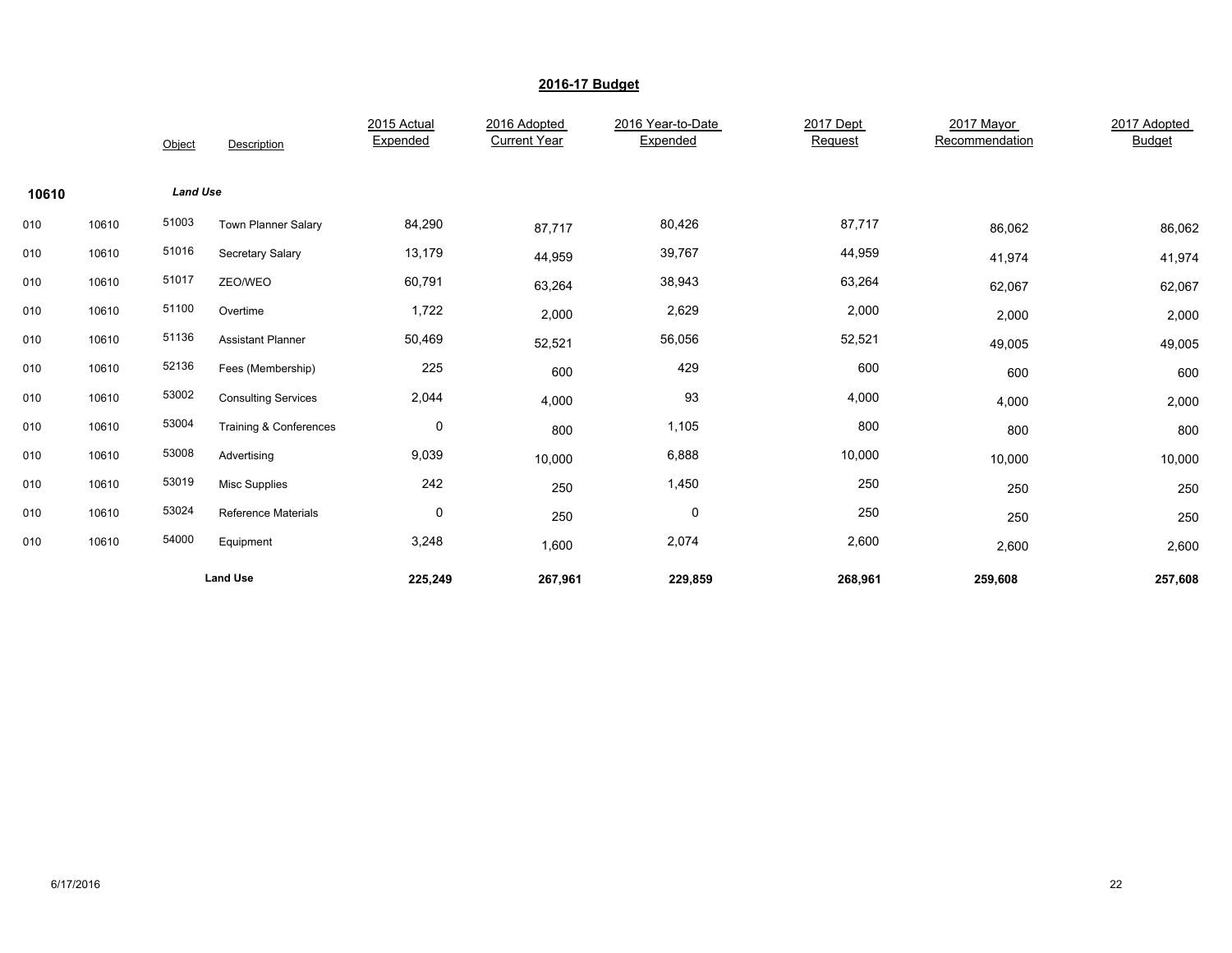|       |       | Object | Description                     | 2015 Actual<br>Expended | 2016 Adopted<br><b>Current Year</b> | 2016 Year-to-Date<br>Expended | 2017 Dept<br>Request | 2017 Mayor<br>Recommendation | 2017 Adopted<br><b>Budget</b> |
|-------|-------|--------|---------------------------------|-------------------------|-------------------------------------|-------------------------------|----------------------|------------------------------|-------------------------------|
| 10620 |       |        | <b>Engineering Services</b>     |                         |                                     |                               |                      |                              |                               |
| 010   | 10620 | 52123  | <b>Engineering Land Use</b>     | 49,484                  | 50,000                              | 53,514                        | 50,000               | 50,000                       | 50,000                        |
| 010   | 10620 | 52148  | Engineering-Other               | 0                       | 0                                   | 0                             | 35,000               | 35,000                       | 35,000                        |
| 010   | 10620 | 52184  | <b>Engineering Public Works</b> | 84,956                  | 85,000                              | 74,162                        | 85,000               | 85,000                       | 85,000                        |
|       |       |        | <b>Engineering Services</b>     | 134,439                 | 135,000                             | 127.676                       | 170,000              | 170.000                      | 170,000                       |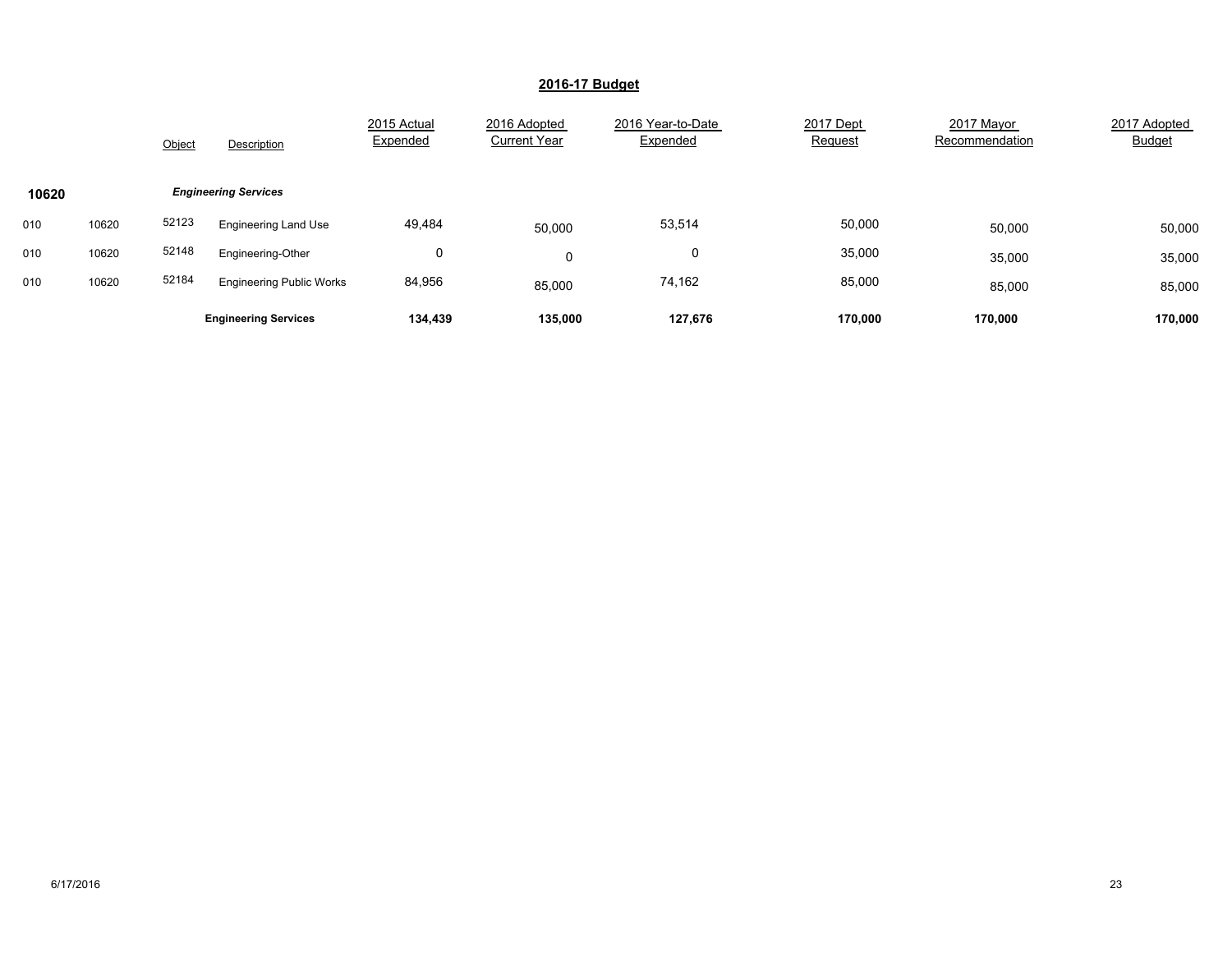|       |       | Object | Description            | 2015 Actual<br>Expended | 2016 Adopted<br><b>Current Year</b> | 2016 Year-to-Date<br>Expended | 2017 Dept<br><b>Request</b> | 2017 Mayor<br>Recommendation | 2017 Adopted<br><b>Budget</b> |
|-------|-------|--------|------------------------|-------------------------|-------------------------------------|-------------------------------|-----------------------------|------------------------------|-------------------------------|
| 10640 |       |        | <b>Inland Wetlands</b> |                         |                                     |                               |                             |                              |                               |
| 010   | 10640 | 51016  | Secretary Salary       | 689                     | 800                                 | 553                           | 800                         | 800                          | 800                           |
| 010   | 10640 | 53004  | Training & Conferences | 60                      | 210                                 | 0                             | 500                         | 500                          | 250                           |
|       |       |        | <b>Inland Wetlands</b> | 749                     | 1,010                               | 553                           | 1,300                       | 1,300                        | 1,050                         |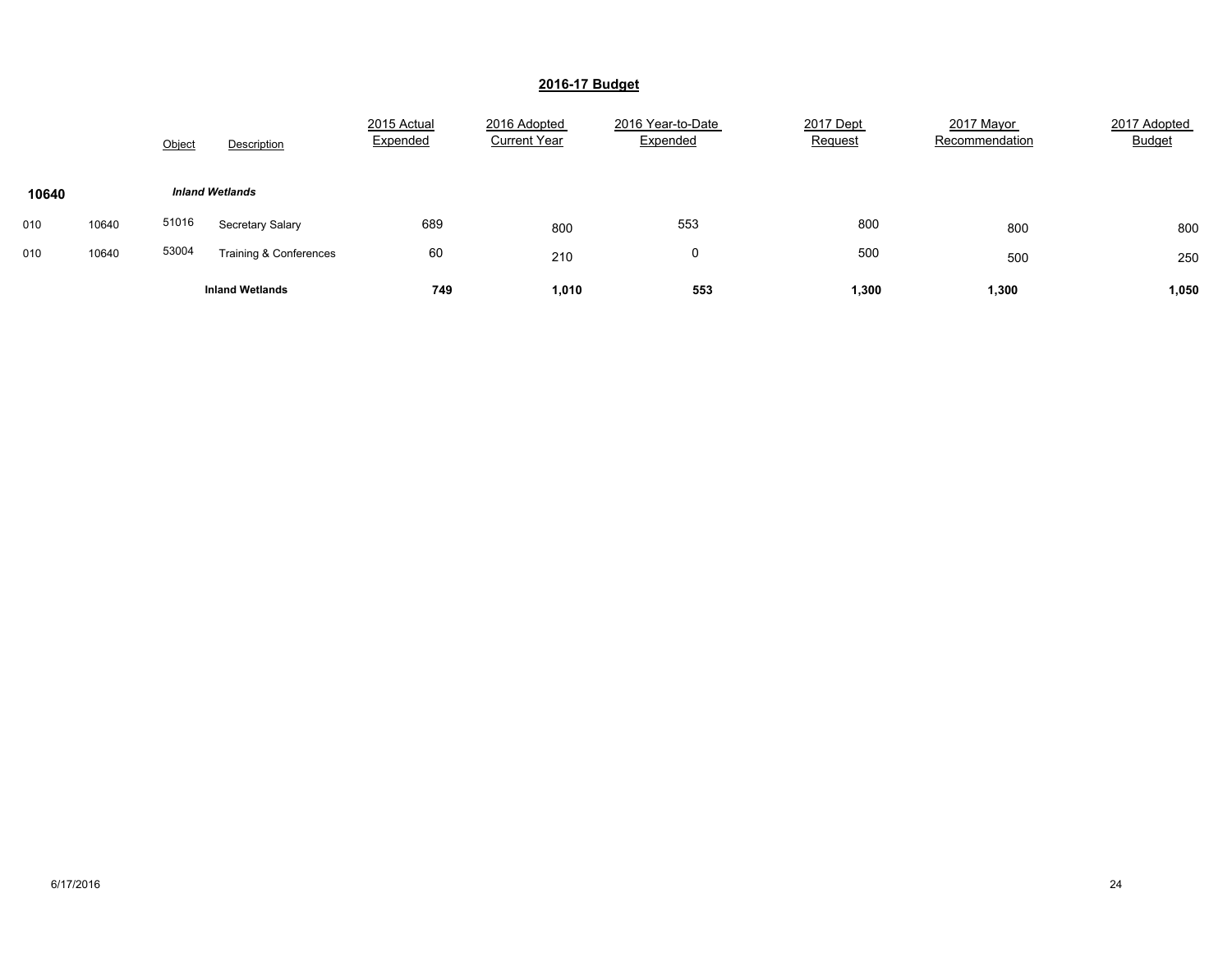|       |       | Object | Description                      | 2015 Actual<br>Expended | 2016 Adopted<br><b>Current Year</b> | 2016 Year-to-Date<br>Expended | 2017 Dept<br>Request | 2017 Mayor<br>Recommendation | 2017 Adopted<br><b>Budget</b> |
|-------|-------|--------|----------------------------------|-------------------------|-------------------------------------|-------------------------------|----------------------|------------------------------|-------------------------------|
| 10650 |       |        | <b>Economic Development Comm</b> |                         |                                     |                               |                      |                              |                               |
| 010   | 10650 | 51016  | Secretary Salary                 | 323                     | 900                                 | 408                           | 900                  | 900                          | 500                           |
| 010   | 10650 | 53004  | Training & Conferences           | 0                       | 50                                  | 0                             | 50                   | 50                           | 50                            |
| 010   | 10650 | 53014  | Printing                         | 0                       | 50                                  | 0                             | 50                   | 50                           | 50                            |
| 010   | 10650 | 53024  | <b>Reference Materials</b>       | 240                     | 250                                 | 45                            | 250                  | 250                          | 250                           |
|       |       |        | <b>Economic Development Con</b>  | 563                     | 1,250                               | 453                           | 1,250                | 1,250                        | 850                           |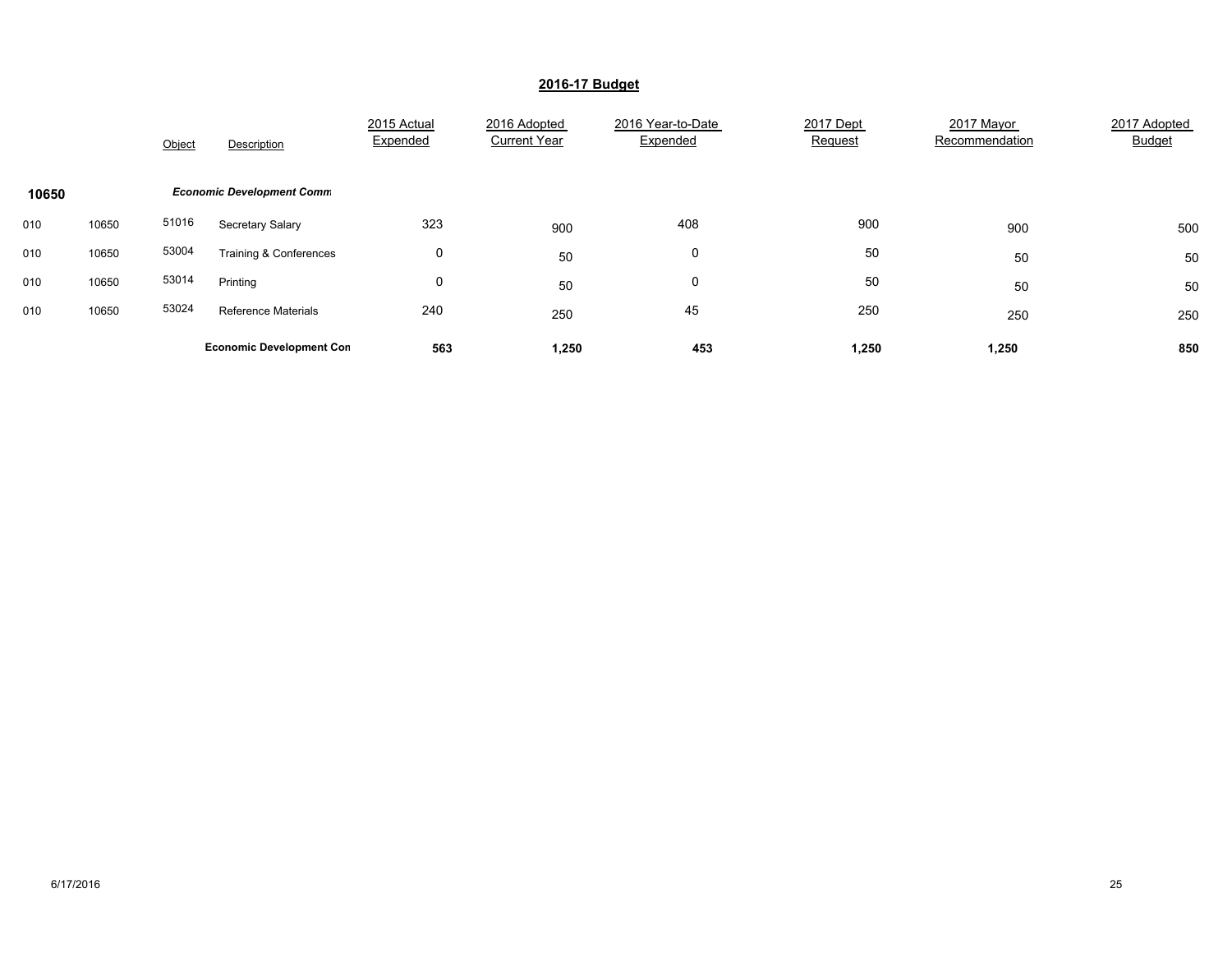|              | Object | Description                    | 2015 Actual<br>Expended | 2016 Adopted<br><b>Current Year</b> | 2016 Year-to-Date<br>Expended | 2017 Dept<br>Request | 2017 Mayor<br>Recommendation | 2017 Adopted<br><b>Budget</b> |
|--------------|--------|--------------------------------|-------------------------|-------------------------------------|-------------------------------|----------------------|------------------------------|-------------------------------|
| 10670        |        | <b>Zoning Board of Appeals</b> |                         |                                     |                               |                      |                              |                               |
| 10670<br>010 | 51016  | Secretary Salary               | 1,037                   | 600                                 | 119                           | 600                  | 600                          | 600                           |
|              |        | <b>Zoning Board of Appeals</b> | 1,037                   | 600                                 | 119                           | 600                  | 600                          | 600                           |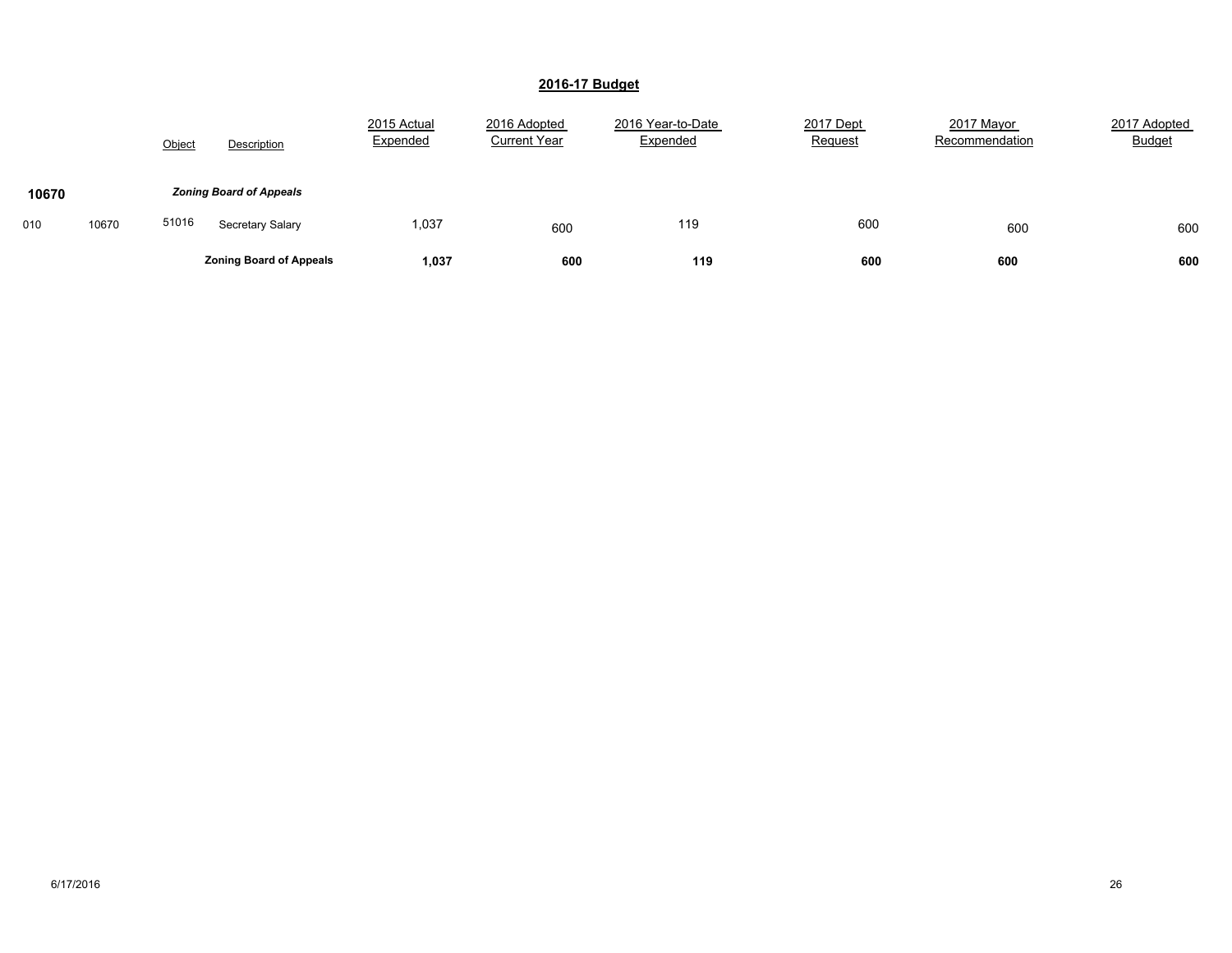|       |       | Object | Description                      | 2015 Actual<br>Expended | 2016 Adopted<br><b>Current Year</b> | 2016 Year-to-Date<br>Expended | 2017 Dept<br>Request | 2017 Mayor<br>Recommendation | 2017 Adopted<br>Budget |
|-------|-------|--------|----------------------------------|-------------------------|-------------------------------------|-------------------------------|----------------------|------------------------------|------------------------|
| 10710 |       | Health |                                  |                         |                                     |                               |                      |                              |                        |
| 010   | 10710 | 52091  | <b>St Bernard Health Service</b> | 47,073                  | 48,000                              | 47,675                        | 48,000               | 48,000                       | 48,000                 |
| 010   | 10710 | 52125  | <b>Uncas Health Center</b>       | 127,565                 | 127,741                             | 127,565                       | 127,235              | 127,235                      | 127,235                |
| 010   | 10710 | 52131  | Sr. Health Clinic                | 4,850                   | 5,000                               | 5,700                         | 6,000                | 0                            | $\mathbf 0$            |
| 010   | 10710 | 53010  | <b>Vital Statistics</b>          | 486                     | 700                                 | 518                           | 700                  | 700                          | 700                    |
|       |       |        | Health                           | 179,974                 | 181,441                             | 181,458                       | 181,935              | 175,935                      | 175,935                |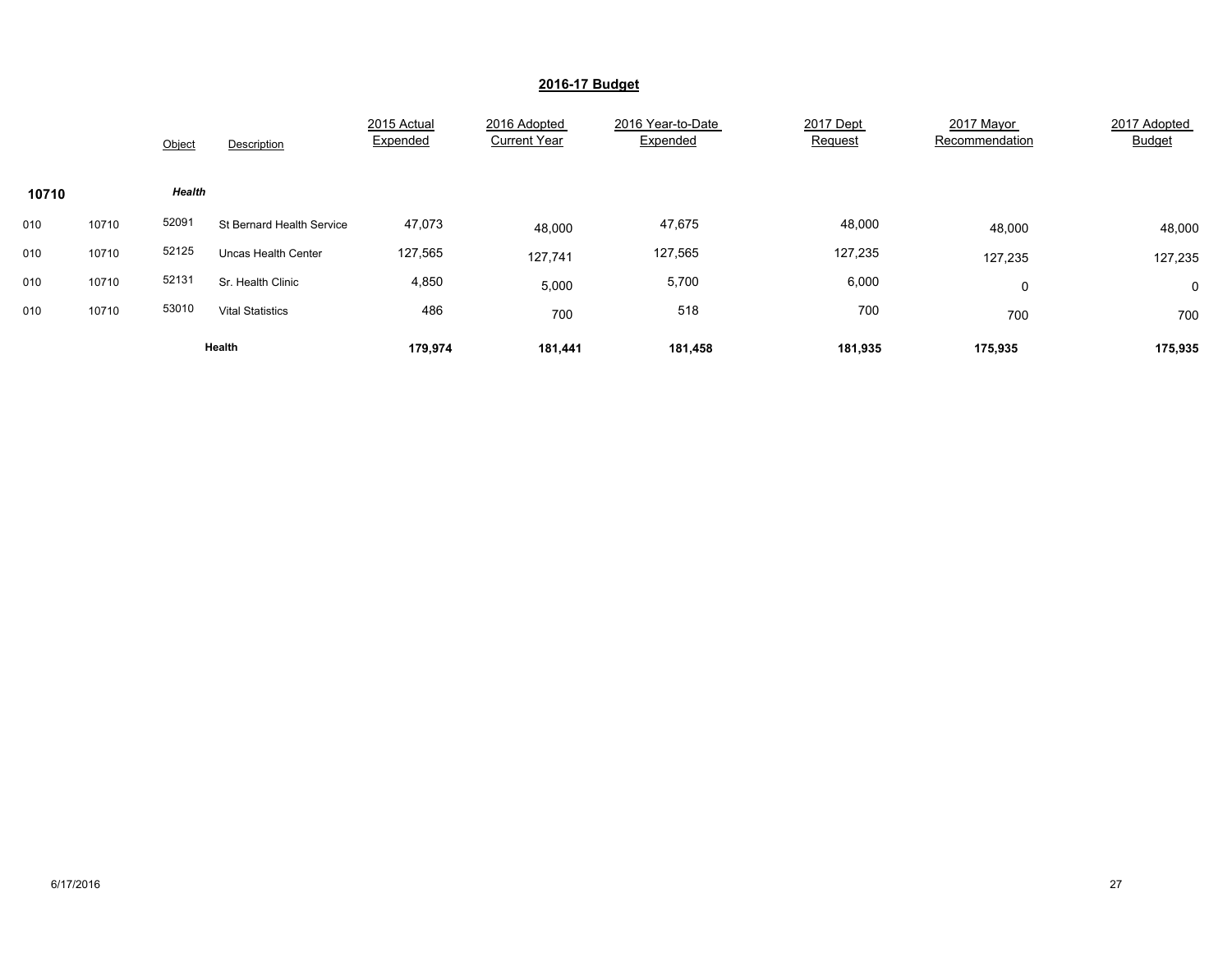|       |       | Object | Description                       | 2015 Actual<br>Expended | 2016 Adopted<br><b>Current Year</b> | 2016 Year-to-Date<br>Expended | 2017 Dept<br>Request | 2017 Mayor<br>Recommendation | 2017 Adopted<br><b>Budget</b> |
|-------|-------|--------|-----------------------------------|-------------------------|-------------------------------------|-------------------------------|----------------------|------------------------------|-------------------------------|
| 10720 |       |        | <b>Social Services</b>            |                         |                                     |                               |                      |                              |                               |
| 010   | 10720 | 51057  | Soc.Serv. Secr/Clerk              | 31,089                  | 31,000                              | 28,389                        | 46,600               | 31,026                       | 31,026                        |
| 010   | 10720 | 51100  | Overtime                          | 0                       | 145                                 | 0                             | 145                  | 145                          | 145                           |
| 010   | 10720 | 52000  | Electricity                       | 549                     | 6,000                               | 494                           | 1,000                | 1,000                        | 750                           |
| 010   | 10720 | 52005  | Fuel Oil                          | 0                       | 1,300                               | 0                             | 2,500                | 2,500                        | 1,500                         |
| 010   | 10720 | 52126  | Leases                            | 546                     | 445                                 | 591                           | 0                    | 0                            | $\mathbf 0$                   |
| 010   | 10720 | 53004  | <b>Training &amp; Conferences</b> | 0                       | 150                                 | 0                             | 150                  | 150                          | 100                           |
| 010   | 10720 | 53005  | Mileage                           | 194                     | 200                                 | 64                            | 200                  | 200                          | 200                           |
| 010   | 10720 | 53019  | <b>Misc Supplies</b>              | $20\,$                  | 50                                  | $\pmb{0}$                     | 50                   | 50                           | 50                            |
|       |       |        | <b>Social Services</b>            | 32,398                  | 39,290                              | 29,537                        | 50,645               | 35,071                       | 33,771                        |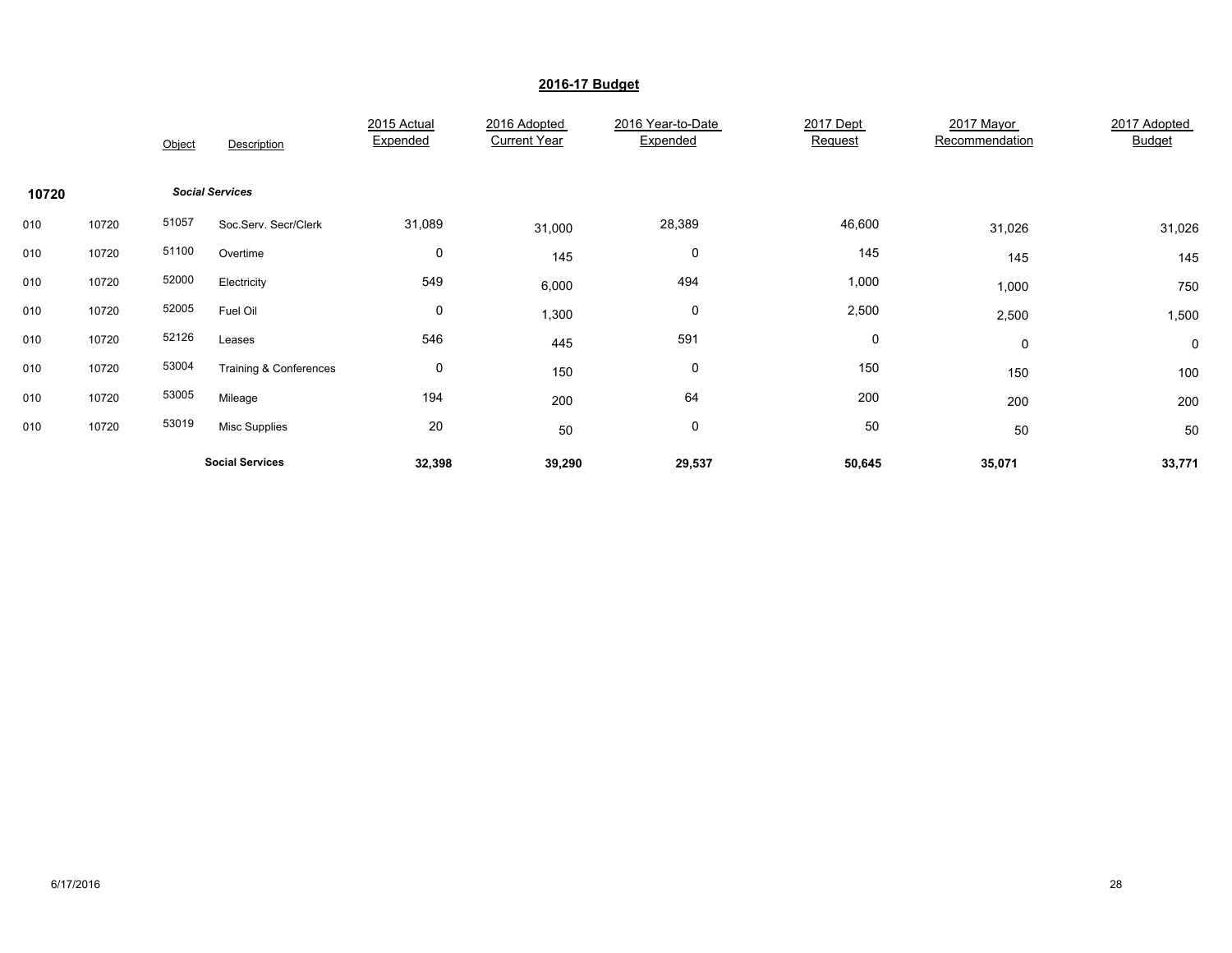|       |       | Object     | Description                | 2015 Actual<br>Expended | 2016 Adopted<br><b>Current Year</b> | 2016 Year-to-Date<br>Expended | 2017 Dept<br>Request | 2017 Mayor<br>Recommendation | 2017 Adopted<br><b>Budget</b> |
|-------|-------|------------|----------------------------|-------------------------|-------------------------------------|-------------------------------|----------------------|------------------------------|-------------------------------|
| 10730 |       | Recreation |                            |                         |                                     |                               |                      |                              |                               |
| 010   | 10730 | 51016      | Secretary Salary           | 43,138                  | 44,960                              | 41,227                        | 44,960               | 44,111                       | 44,111                        |
| 010   | 10730 | 51058      | <b>Recreation Director</b> | 71,468                  | 74,375                              | 68,192                        | 74,375               | 72,971                       | 72,971                        |
| 010   | 10730 | 51073      | PT Recreation Programs     | 7,167                   | 13,227                              | 5,504                         | 13,227               | 13,227                       | 13,227                        |
| 010   | 10730 | 51074      | PT Camp Oakdale            | 72,982                  | 72,000                              | 58,952                        | 72,000               | 72,000                       | 72,000                        |
| 010   | 10730 | 51075      | Special Events Programme   | $\mathbf 0$             | $\mathbf 0$                         | $\mathbf 0$                   | 7,500                | 0                            | $\mathbf 0$                   |
| 010   | 10730 | 51100      | Overtime                   | 264                     | 300                                 | 0                             | 150                  | 150                          | 150                           |
| 010   | 10730 | 52007      | Rec Holiday Parade         | 390                     | 500                                 | 637                           | 640                  | 640                          | 640                           |
| 010   | 10730 | 52022      | Contractor Insurance       | 0                       | 0                                   | 0                             | 5,000                | 0                            | 0                             |
| 010   | 10730 | 52136      | Fees (Membership)          | 264                     | 279                                 | 639                           | 375                  | 375                          | 375                           |
| 010   | 10730 | 53004      | Training & Conferences     | 572                     | 600                                 | 60                            | 600                  | 600                          | 600                           |
| 010   | 10730 | 53008      | Advertising                | 490                     | 1,000                               | 185                           | 1,000                | 1,000                        | 1,000                         |
| 010   | 10730 | 53014      | Printing                   | 635                     | 500                                 | 352                           | 600                  | 600                          | 600                           |
| 010   | 10730 | 53038      | Programs                   | 5,311                   | 5,400                               | 4,291                         | 7,200                | 7,200                        | 7,200                         |
| 010   | 10730 | 53041      | Safety Equipment           | 185                     | 500                                 | $\mathbf 0$                   | 500                  | 500                          | 500                           |
| 010   | 10730 | 53053      | Fair Oaks/Camp Oak Refu    | 0                       | 700                                 | 1,748                         | 1,500                | 1,500                        | 1,500                         |
| 010   | 10730 | 53070      | Summer Camp Programs       | 12,632                  | 12,800                              | 14,845                        | 15,000               | 15,000                       | 15,000                        |
| 010   | 10730 | 53085      | Summer Program Transpo     | 5,000                   | 5,500                               | 5,884                         | 6,000                | 6,000                        | 6,000                         |
| 010   | 10730 | 53114      | <b>BASKETBALL REFEREES</b> | 2,827                   | 3,500                               | 3,635                         | 3,500                | 3,500                        | 3,500                         |
| 010   | 10730 | 54000      | Equipment                  | 3,565                   | 3,600                               | 1,828                         | 3,600                | 3,600                        | 3,600                         |
|       |       |            | Recreation                 | 226,889                 | 239,741                             | 207,979                       | 257,727              | 242,974                      | 242,974                       |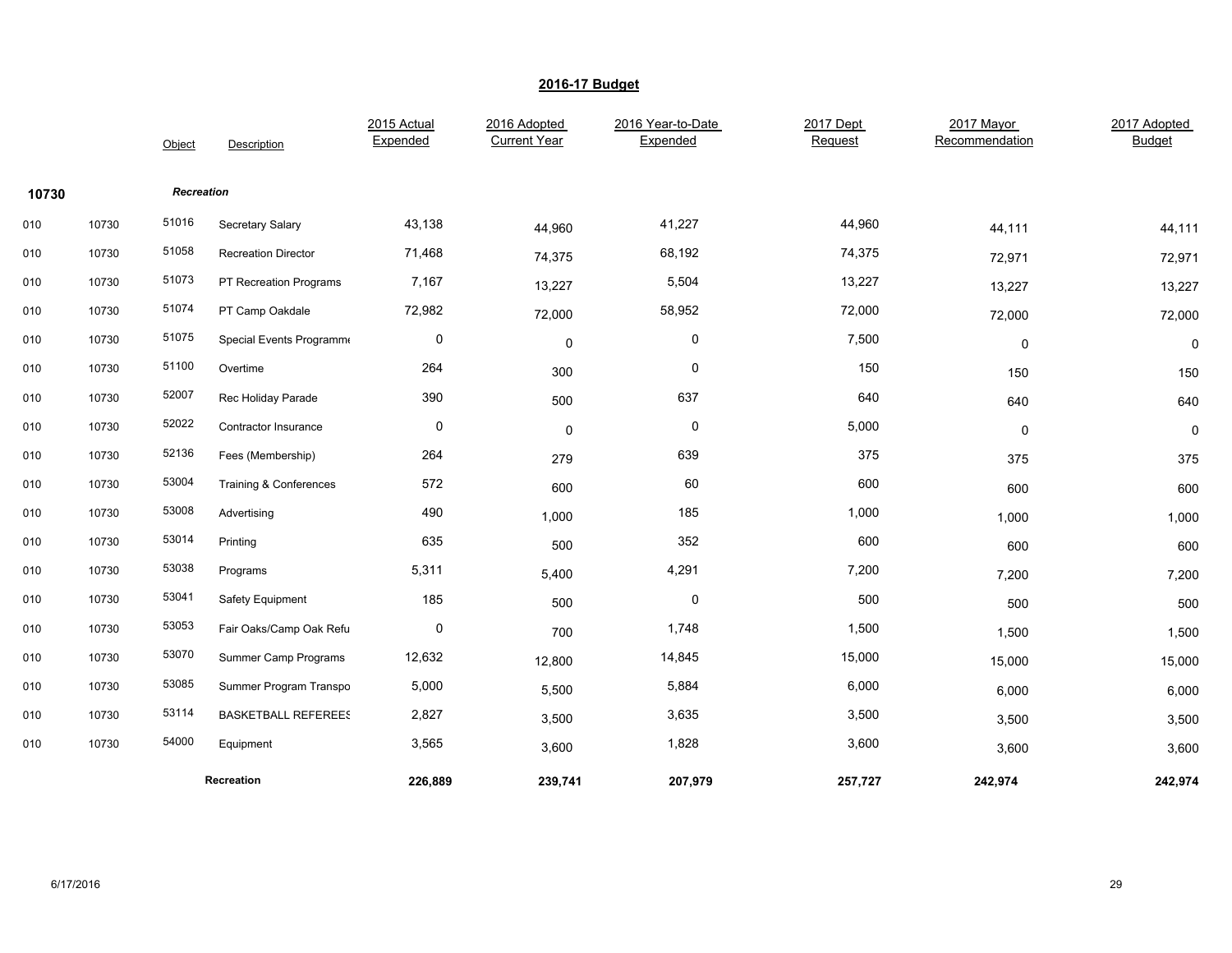|       |       | Object | Description                       | 2015 Actual<br>Expended | 2016 Adopted<br><b>Current Year</b> | 2016 Year-to-Date<br>Expended | 2017 Dept<br>Request | 2017 Mayor<br>Recommendation | 2017 Adopted<br><b>Budget</b> |
|-------|-------|--------|-----------------------------------|-------------------------|-------------------------------------|-------------------------------|----------------------|------------------------------|-------------------------------|
| 10740 |       |        | <b>Senior Center</b>              |                         |                                     |                               |                      |                              |                               |
| 010   | 10740 | 51015  | <b>Elderly Assistant Salary</b>   | 59,579                  | 62,002                              | 56,847                        | 62,002               | 60,832                       | 60,832                        |
| 010   | 10740 | 51016  | Secretary Salary                  | 35,393                  | 36,832                              | 33,763                        | 73,664               | 36,137                       | 36,137                        |
| 010   | 10740 | 51019  | <b>Bus Driver Salary</b>          | 38,985                  | 40,570                              | 37,184                        | 40,570               | 39,804                       | 39,804                        |
| 010   | 10740 | 51024  | Kitchen Site Server               | 8,383                   | 8,400                               | 7,452                         | 8,400                | 8,400                        | 8,400                         |
| 010   | 10740 | 51100  | Overtime                          | 992                     | 1,250                               | 1,025                         | 1,250                | 1,250                        | 1,250                         |
| 010   | 10740 | 52000  | Electricity                       | 17,530                  | 25,000                              | 19,635                        | 25,000               | 25,000                       | 25,000                        |
| 010   | 10740 | 52003  | Telephone                         | 3,859                   | 5,000                               | 1,773                         | $\pmb{0}$            | $\pmb{0}$                    | $\mathsf 0$                   |
| 010   | 10740 | 52011  | <b>Building Maintenance</b>       | 673                     | 1,500                               | 335                           | 1,500                | 1,500                        | 750                           |
| 010   | 10740 | 52013  | Propane                           | 4,481                   | 6,000                               | 1,774                         | 4,000                | 4,000                        | 4,000                         |
| 010   | 10740 | 52126  | Leases                            | 1,999                   | 1,300                               | 1,962                         | $\pmb{0}$            | 0                            | $\pmb{0}$                     |
| 010   | 10740 | 52128  | Water & Sewer Assessmer           | 1,880                   | 2,000                               | 1,782                         | 2,000                | 2,000                        | 2,000                         |
| 010   | 10740 | 52131  | Massage Therapy                   | $\pmb{0}$               | 0                                   | $\mathsf 0$                   | $\pmb{0}$            | 5,000                        | 5,000                         |
| 010   | 10740 | 52136  | Fees (Membership)                 | 330                     | 300                                 | 384                           | 300                  | 300                          | 300                           |
| 010   | 10740 | 53004  | <b>Training &amp; Conferences</b> | 0                       | 100                                 | 185                           | 100                  | 100                          | 100                           |
| 010   | 10740 | 53005  | Mileage                           | 499                     | 500                                 | 408                           | 600                  | 600                          | 600                           |
| 010   | 10740 | 53008  | Advertising                       | 203                     | 200                                 | 480                           | 200                  | 200                          | 200                           |
| 010   | 10740 | 53014  | Printing                          | 343                     | 250                                 | 107                           | 250                  | 250                          | 250                           |
| 010   | 10740 | 53015  | Uniforms                          | 404                     | 415                                 | 156                           | 415                  | 415                          | 415                           |
| 010   | 10740 | 53019  | Misc Supplies                     | 1,528                   | 1,200                               | 844                           | 1,200                | 1,200                        | 1,200                         |
| 010   | 10740 | 53029  | Maintenance & Upkeep              | 2,222                   | 2,000                               | 1,764                         | 2,000                | 2,000                        | 2,000                         |
| 010   | 10740 | 53038  | Programs                          | 9,934                   | 10,000                              | 10,607                        | 12,000               | 12,000                       | 12,000                        |
|       |       |        | <b>Senior Center</b>              | 189,216                 | 204,819                             | 178,466                       | 235,451              | 200,988                      | 200,238                       |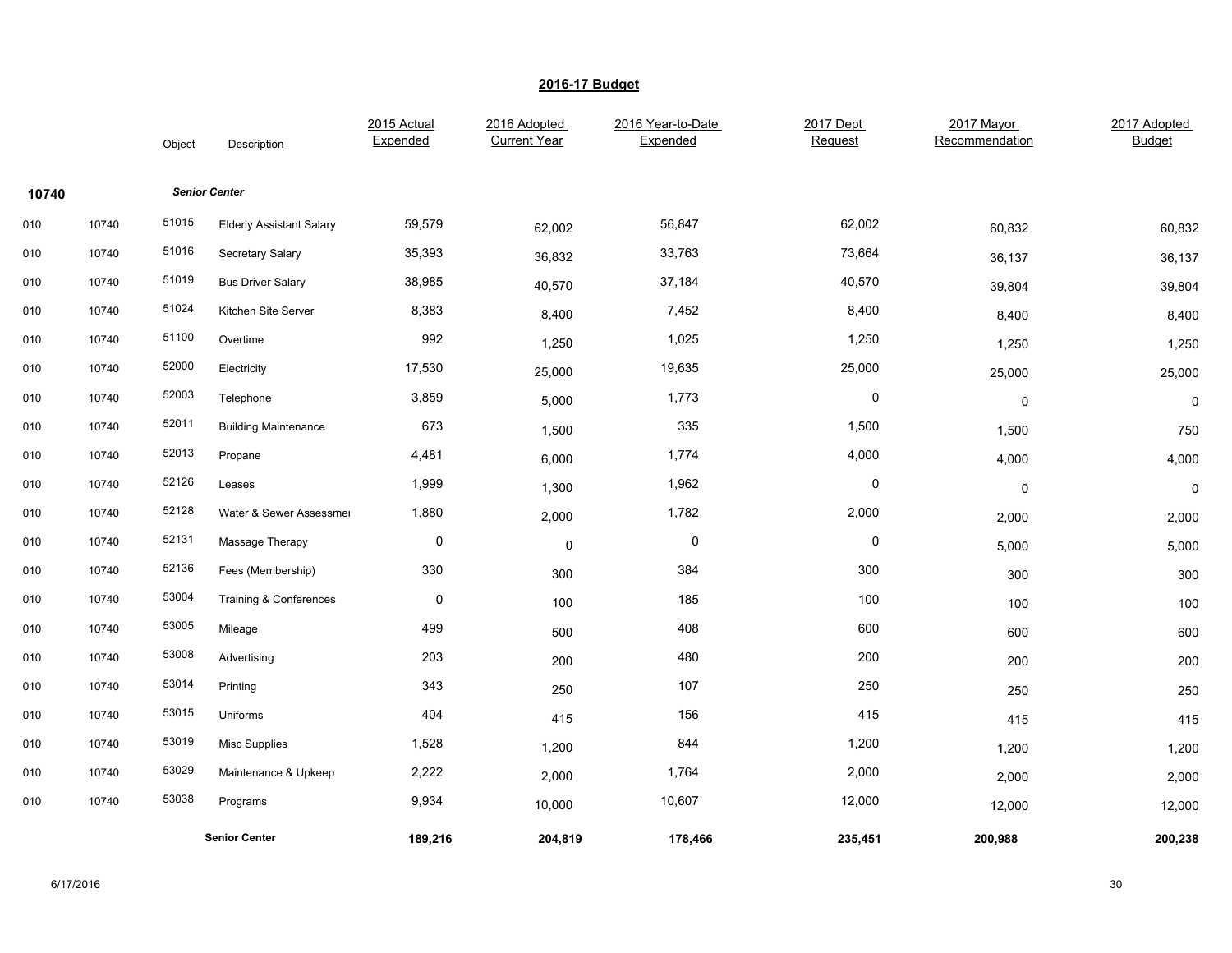|       |       | Object | Description              | 2015 Actual<br>Expended | 2016 Adopted<br><b>Current Year</b> | 2016 Year-to-Date<br>Expended | 2017 Dept<br>Request | 2017 Mayor<br>Recommendation | 2017 Adopted<br>Budget |
|-------|-------|--------|--------------------------|-------------------------|-------------------------------------|-------------------------------|----------------------|------------------------------|------------------------|
| 10750 |       |        | <b>Youth Services</b>    |                         |                                     |                               |                      |                              |                        |
| 010   | 10750 | 51005  | Youth Svcs Coord Salary  | 58,294                  | 60,665                              | 55,622                        | 60,665               | 59,520                       | 59,520                 |
| 010   | 10750 | 51016  | Secretary Salary         | 26,362                  | 27,952                              | 25,635                        | 27,952               | 27,573                       | 27,573                 |
| 010   | 10750 | 51073  | Part time Youth Workers  | 18,354                  | 25,000                              | 22,329                        | 30,000               | 25,000                       | 30,000                 |
| 010   | 10750 | 51077  | Program Developer        | 41,220                  | 42,900                              | 39,324                        | 42,900               | 42,078                       | 42,078                 |
| 010   | 10750 | 51100  | Overtime                 | 0                       | $\mathbf 0$                         | 182                           | 0                    | 5,000                        | 5,000                  |
| 010   | 10750 | 52000  | Electricity              | 3,986                   | 5,200                               | 3,661                         | 5,200                | 5,200                        | 500                    |
| 010   | 10750 | 52003  | Telephone                | 1,276                   | 2,400                               | 1,380                         | 0                    | $\pmb{0}$                    | 0                      |
| 010   | 10750 | 52005  | Fuel Oil                 | 6,810                   | 6,300                               | 2,569                         | 6,300                | 6,300                        | 500                    |
| 010   | 10750 | 52014  | Pest Control             | 444                     | 400                                 | 370                           | 400                  | 400                          | 400                    |
| 010   | 10750 | 52128  | Water & Sewer Assessmer  | 606                     | 700                                 | 406                           | 700                  | 700                          | 700                    |
| 010   | 10750 | 52136  | Fees (Membership)        | 475                     | 550                                 | 553                           | 600                  | 600                          | 600                    |
| 010   | 10750 | 52146  | <b>DMHAS Expense</b>     | 3,185                   | 3,300                               | 3,878                         | 3,300                | 3,300                        | 4,138                  |
| 010   | 10750 | 52157  | Lease of Copier          | 3,663                   | 3,000                               | 3,163                         | 0                    | $\pmb{0}$                    | 0                      |
| 010   | 10750 | 52159  | <b>Family Counseling</b> | 8,718                   | 23,000                              | 3,740                         | 23,000               | 18,000                       | 18,000                 |
| 010   | 10750 | 53004  | Training & Conferences   | 255                     | 500                                 | 360                           | 500                  | 500                          | 500                    |
| 010   | 10750 | 53019  | <b>Misc Supplies</b>     | 0                       | 230                                 | $\pmb{0}$                     | 230                  | 230                          | 230                    |
| 010   | 10750 | 53029  | Maintenance & Upkeep     | 0                       | 350                                 | 158                           | 350                  | 350                          | 350                    |
| 010   | 10750 | 53038  | Programs                 | 3,850                   | 4,400                               | 1,709                         | 4,400                | 4,400                        | 4,400                  |
|       |       |        | <b>Youth Services</b>    | 177,496                 | 206,847                             | 165,038                       | 206,497              | 199,151                      | 194,489                |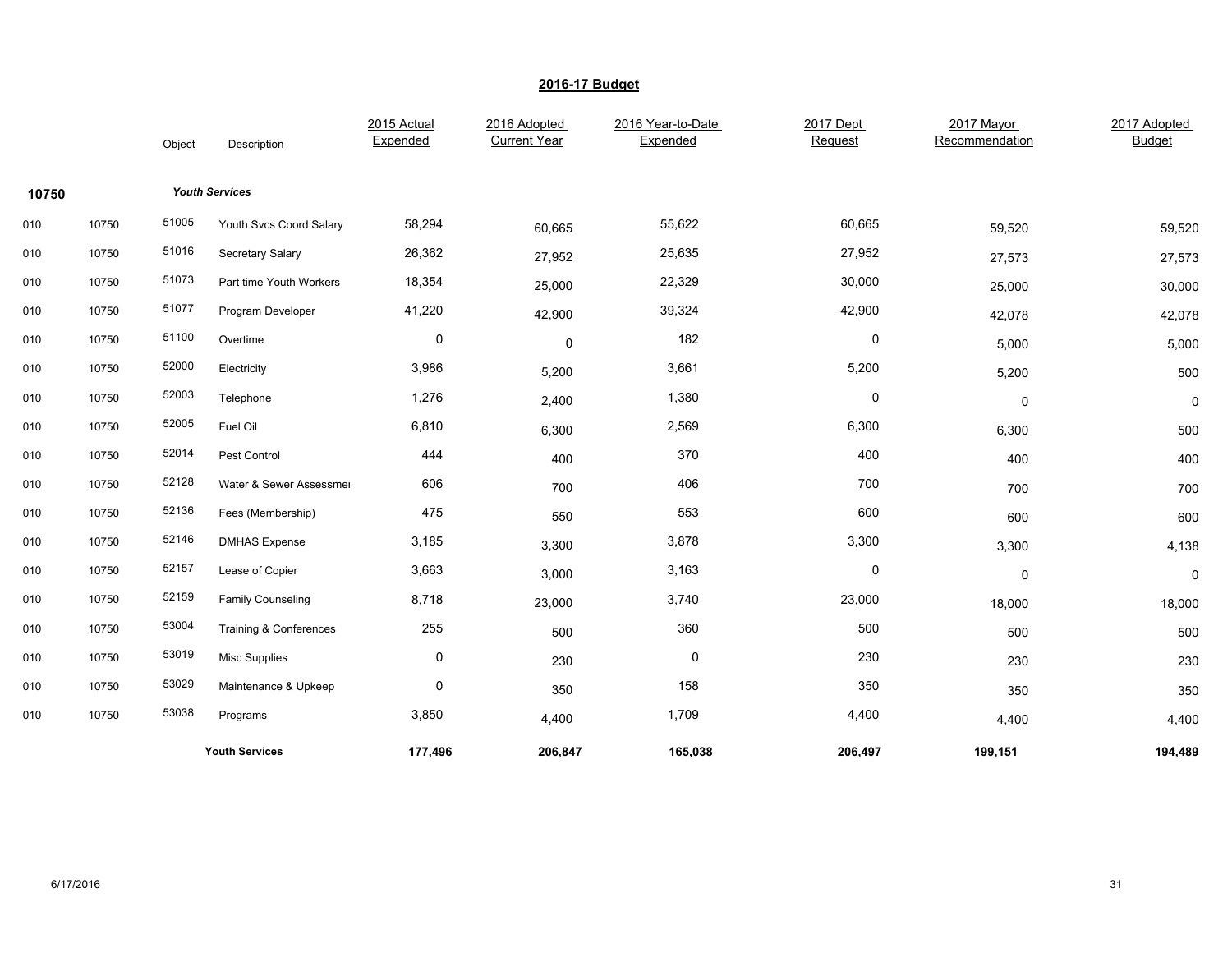|              | Object | Description                        | 2015 Actual<br>Expended | 2016 Adopted<br><b>Current Year</b> | 2016 Year-to-Date<br>Expended | 2017 Dept<br>Request | 2017 Mayor<br>Recommendation | 2017 Adopted<br><b>Budget</b> |
|--------------|--------|------------------------------------|-------------------------|-------------------------------------|-------------------------------|----------------------|------------------------------|-------------------------------|
| 10760        |        | <b>Parks &amp; Recreation Comm</b> |                         |                                     |                               |                      |                              |                               |
| 10760<br>010 | 51016  | Secretary Salary                   | 973                     | 600                                 | 833                           | 1,200                | 1,000                        | 1,000                         |
|              |        | <b>Parks &amp; Recreation Comm</b> | 973                     | 600                                 | 833                           | 1,200                | 1,000                        | 1,000                         |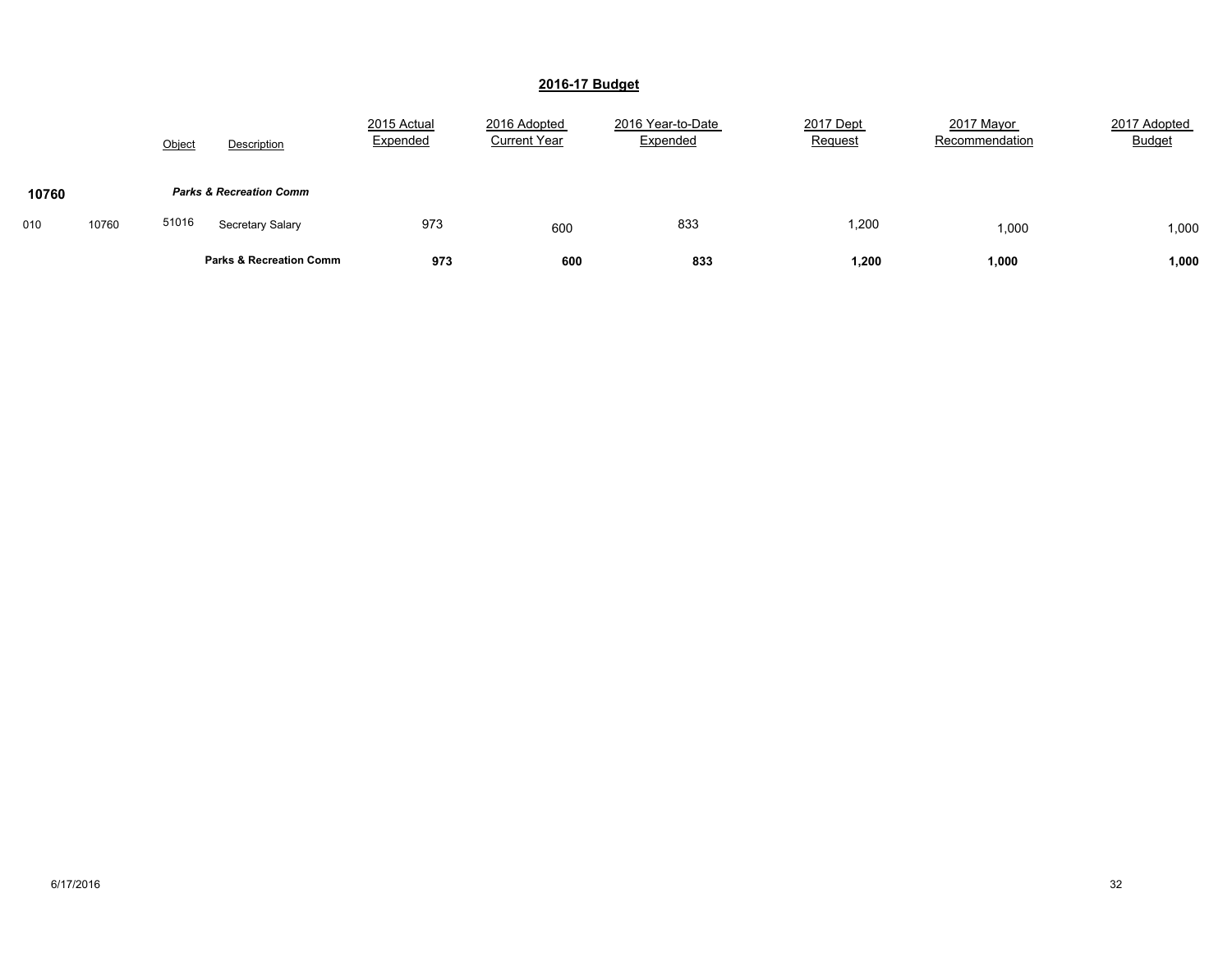|       |       | Object           | Description                 | 2015 Actual<br>Expended | 2016 Adopted<br><b>Current Year</b> | 2016 Year-to-Date<br>Expended | 2017 Dept<br>Request | 2017 Mayor<br>Recommendation | 2017 Adopted<br><b>Budget</b> |
|-------|-------|------------------|-----------------------------|-------------------------|-------------------------------------|-------------------------------|----------------------|------------------------------|-------------------------------|
| 10770 |       | <b>Fair Oaks</b> |                             |                         |                                     |                               |                      |                              |                               |
| 010   | 10770 | 52000            | Electricity                 | 6,736                   | 7,800                               | 5,835                         | 7,000                | 7,000                        | 7,000                         |
| 010   | 10770 | 52005            | Fuel Oil                    | 27,098                  | 22,000                              | 20,090                        | 18,000               | 18,000                       | 18,000                        |
| 010   | 10770 | 52011            | <b>Building Maintenance</b> | 600                     | 1,000                               | 560                           | 1,000                | 1,000                        | 1,000                         |
| 010   | 10770 | 52128            | Water & Sewer Charges       | 1,177                   | 1,250                               | 1,040                         | 1,250                | 1,250                        | 1,250                         |
| 010   | 10770 | 53053            | Refunds                     | 800                     | 0                                   | 0                             | 0                    | $\mathbf 0$                  | $\mathbf 0$                   |
|       |       |                  | <b>Fair Oaks</b>            | 36,411                  | 32,050                              | 27,524                        | 27,250               | 27,250                       | 27,250                        |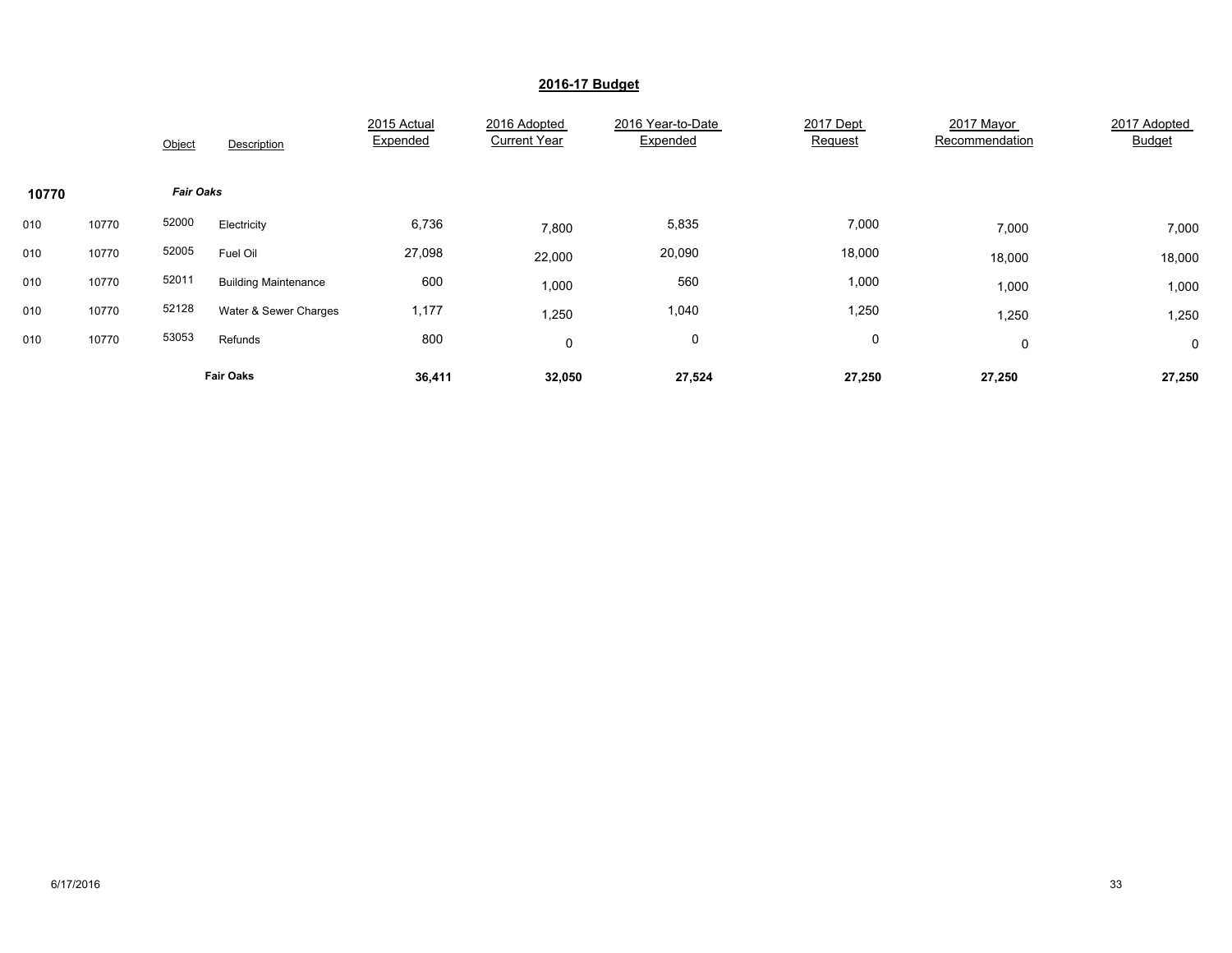|       |       | Object | Description                 | 2015 Actual<br>Expended | 2016 Adopted<br><b>Current Year</b> | 2016 Year-to-Date<br>Expended | 2017 Dept<br>Request | 2017 Mayor<br>Recommendation | 2017 Adopted<br><b>Budget</b> |
|-------|-------|--------|-----------------------------|-------------------------|-------------------------------------|-------------------------------|----------------------|------------------------------|-------------------------------|
| 10810 |       |        | <b>Emergency Management</b> |                         |                                     |                               |                      |                              |                               |
| 010   | 10810 | 51006  | Fire Marshal Salary         | 36,711                  | 37,375                              | 34,432                        | 37,375               | 36,669                       | 36,669                        |
| 010   | 10810 | 51016  | Secretary Salary            | 16,600                  | 17,985                              | 15,332                        | 17,985               | 22,055                       | 22,055                        |
| 010   | 10810 | 51134  | Fire Inspector              | 21,904                  | 22,383                              | 20,449                        | 22,383               | 21,414                       | 21,414                        |
| 010   | 10810 | 52120  | Millstone Drill Expenses    | 14,150                  | 15,000                              | 13,262                        | 15,000               | 15,000                       | 15,000                        |
| 010   | 10810 | 53004  | Training & Conferences      | 429                     | 500                                 | 290                           | 500                  | 500                          | 500                           |
| 010   | 10810 | 53015  | Uniforms                    | 335                     | 500                                 | 317                           | 500                  | 500                          | 500                           |
| 010   | 10810 | 53019  | <b>Misc Supplies</b>        | 439                     | 100                                 | 119                           | 100                  | 100                          | 100                           |
| 010   | 10810 | 53021  | Equipment Maint & Repair    | 77                      | 500                                 | 101                           | 500                  | 500                          | 500                           |
| 010   | 10810 | 53024  | <b>Reference Materials</b>  | 500                     | 500                                 | 0                             | 500                  | 500                          | 500                           |
| 010   | 10810 | 53052  | Office Equipment            | 338                     | 400                                 | 204                           | 400                  | 400                          | 400                           |
| 010   | 10810 | 53060  | <b>Cellular Phone</b>       | 0                       | 385                                 | $\pmb{0}$                     | 385                  | 385                          | 385                           |
|       |       |        | <b>Emergency Management</b> | 91,484                  | 95,628                              | 84,506                        | 95,628               | 98,023                       | 98,023                        |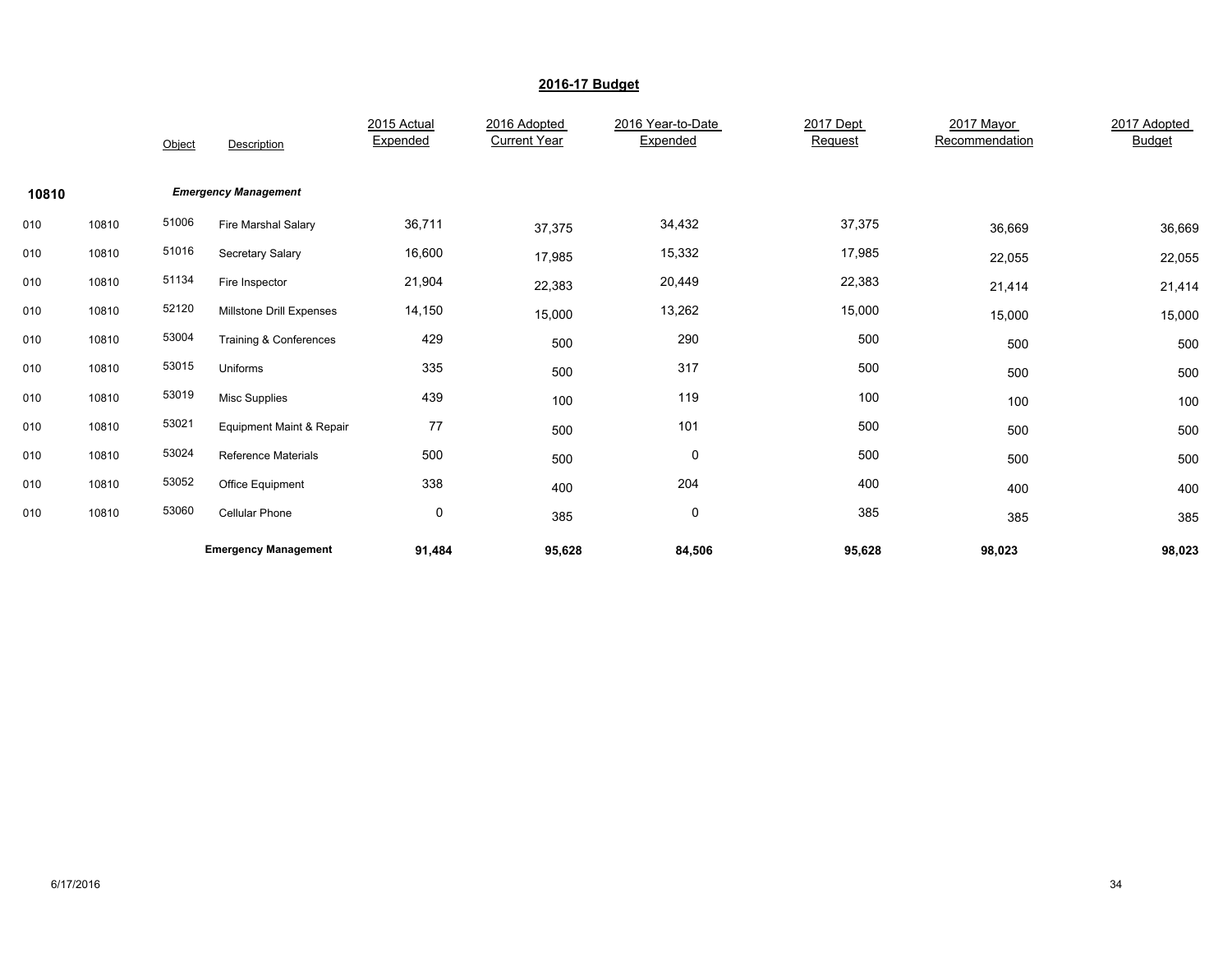|       |       | Object | Description               | 2015 Actual<br>Expended | 2016 Adopted<br><b>Current Year</b> | 2016 Year-to-Date<br>Expended | 2017 Dept<br>Request | 2017 Mayor<br>Recommendation | 2017 Adopted<br><b>Budget</b> |
|-------|-------|--------|---------------------------|-------------------------|-------------------------------------|-------------------------------|----------------------|------------------------------|-------------------------------|
| 10820 |       |        | <b>Police Protection</b>  |                         |                                     |                               |                      |                              |                               |
| 010   | 10820 | 51016  | Secretary Salary          | 43,203                  | 44,960                              | 41,439                        | 44,960               | 44,111                       | 44,111                        |
| 010   | 10820 | 51040  | <b>Police Salaries</b>    | 1,299,592               | 1,700,000                           | 1,342,992                     | 1,700,000            | 1,700,000                    | 1,700,000                     |
| 010   | 10820 | 51075  | PT Clerical               | 9,254                   | 11,810                              | 8,652                         | 11,810               | 11,810                       | 11,810                        |
| 010   | 10820 | 51100  | Overtime                  | 394,042                 | 250,000                             | 415,020                       | 250,000              | 250,000                      | 250,000                       |
| 010   | 10820 | 51105  | <b>Special Events</b>     | 13,584                  | 12,360                              | 12,520                        | 13,584               | 13,584                       | 13,584                        |
| 010   | 10820 | 51106  | Overtime-Grants           | 34,383                  | 50,000                              | 28,788                        | 50,000               | 50,000                       | 50,000                        |
| 010   | 10820 | 52132  | <b>Resident Trooper</b>   | 142,018                 | 145,000                             | $\mathbf 0$                   | 178,000              | 178,000                      | 178,000                       |
| 010   | 10820 | 52138  | Resident Trooper Overtime | 4,234                   | 20,000                              | 13,031                        | 20,000               | 15,000                       | 15,000                        |
| 010   | 10820 | 53003  | Copy Supplies             | 134                     | 500                                 | $\mathbf 0$                   | 500                  | 500                          | 500                           |
| 010   | 10820 | 53004  | Training & Conferences    | 26,030                  | 30,000                              | 24,889                        | 30,000               | 30,000                       | 30,000                        |
| 010   | 10820 | 53015  | Uniforms                  | 24,003                  | 20,000                              | 39,192                        | 20,000               | 20,000                       | 20,000                        |
| 010   | 10820 | 53019  | Misc Supplies             | 939                     | 1,200                               | 1,245                         | 1,200                | 1,200                        | 1,200                         |
| 010   | 10820 | 53021  | Equipment Maint & Repair  | 1,767                   | 4,500                               | 1,524                         | 4,500                | 4,500                        | 4,500                         |
| 010   | 10820 | 53024  | Reference Materials       | 2,511                   | 1,500                               | 3,258                         | 1,500                | 1,500                        | 1,500                         |
| 010   | 10820 | 53028  | Law Enforcement Program   | 335                     | 800                                 | 1,315                         | 800                  | 800                          | 800                           |
| 010   | 10820 | 53030  | Radio Repairs             | 2,339                   | 3,000                               | 2,014                         | 3,000                | 3,000                        | 3,000                         |
| 010   | 10820 | 53032  | Weapons & Ammunition      | 8,696                   | 10,000                              | 9,780                         | 10,000               | 10,000                       | 10,000                        |
| 010   | 10820 | 53041  | Safety Equipment          | 630                     | 1,000                               | $\pmb{0}$                     | 1,000                | 1,000                        | 1,000                         |
| 010   | 10820 | 53043  | <b>Vehicle Supplies</b>   | 540                     | 1,000                               | 620                           | 1,000                | 1,000                        | 1,000                         |
| 010   | 10820 | 53050  | Physicals                 | 8,451                   | 4,000                               | 10,419                        | 4,000                | 4,000                        | 4,000                         |
| 010   | 10820 | 53059  | Photo Supplies            | 2,976                   | 2,500                               | 992                           | 2,500                | 2,500                        | 2,500                         |
| 010   | 10820 | 53060  | Cellular Phone            | 2,730                   | 4,150                               | 2,847                         | 4,150                | 4,150                        | 4,150                         |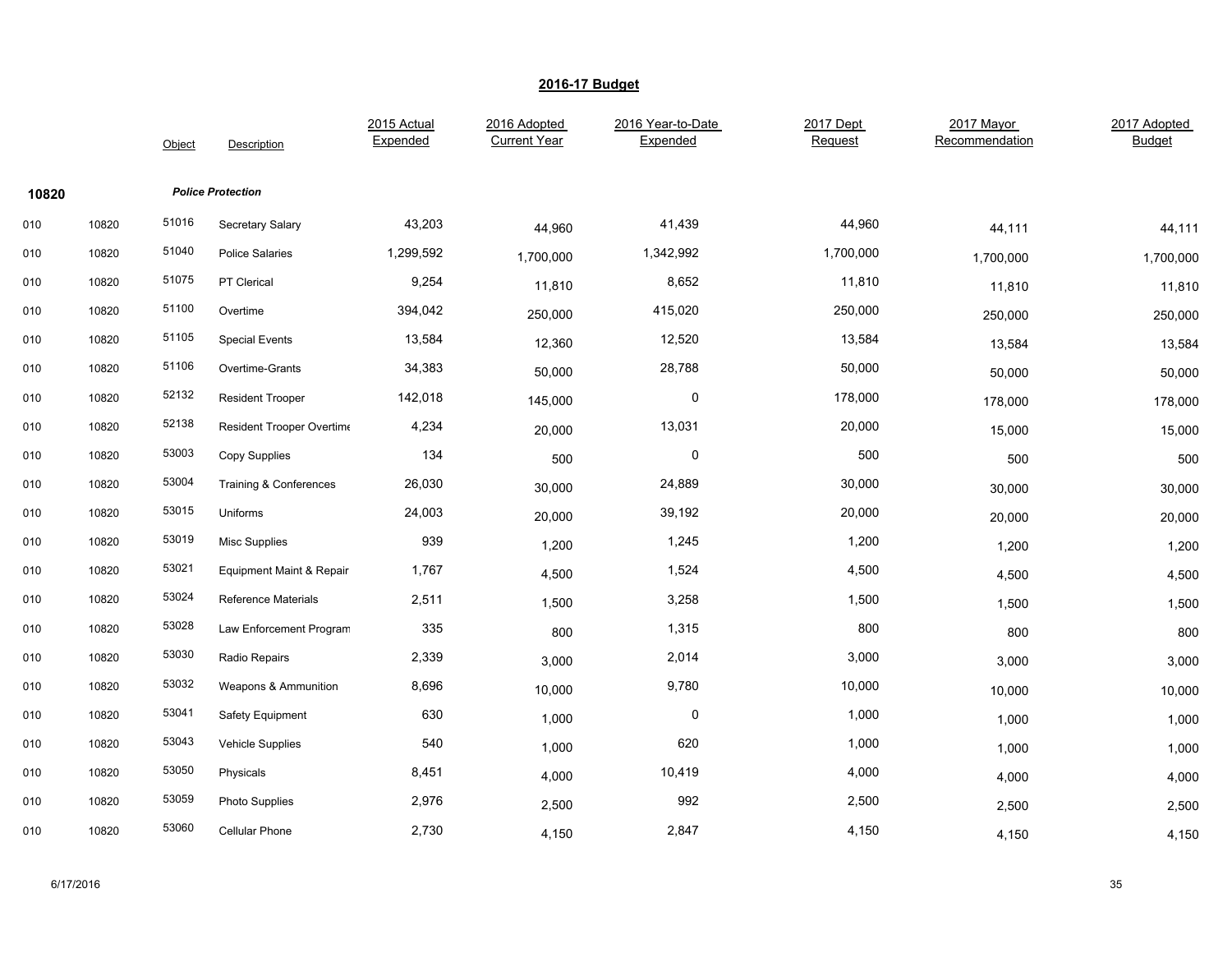|     |       | Object | Description               | 2015 Actual<br>Expended | 2016 Adopted<br><b>Current Year</b> | 2016 Year-to-Date<br>Expended | 2017 Dept<br>Request | 2017 Mayor<br>Recommendation | 2017 Adopted<br><b>Budget</b> |
|-----|-------|--------|---------------------------|-------------------------|-------------------------------------|-------------------------------|----------------------|------------------------------|-------------------------------|
| 010 | 10820 | 53088  | <b>Boat Maintenance</b>   | 744                     | 1,000                               | 300                           | 000,1                | 1,000                        | 1,000                         |
| 010 | 10820 | 54000  | Equipment                 | 10,968                  | 18,000                              | 42,981                        | 18,000               | 18,000                       | 18,000                        |
| 010 | 10820 | 54039  | Equipment - Grant funding | 7,170                   | 500                                 | 0                             | 500                  | 500                          | 500                           |
|     |       |        | <b>Police Protection</b>  | 2,041,272               | 2,337,780                           | 2,003,819                     | 2,372,004            | 2,366,155                    | 2,366,155                     |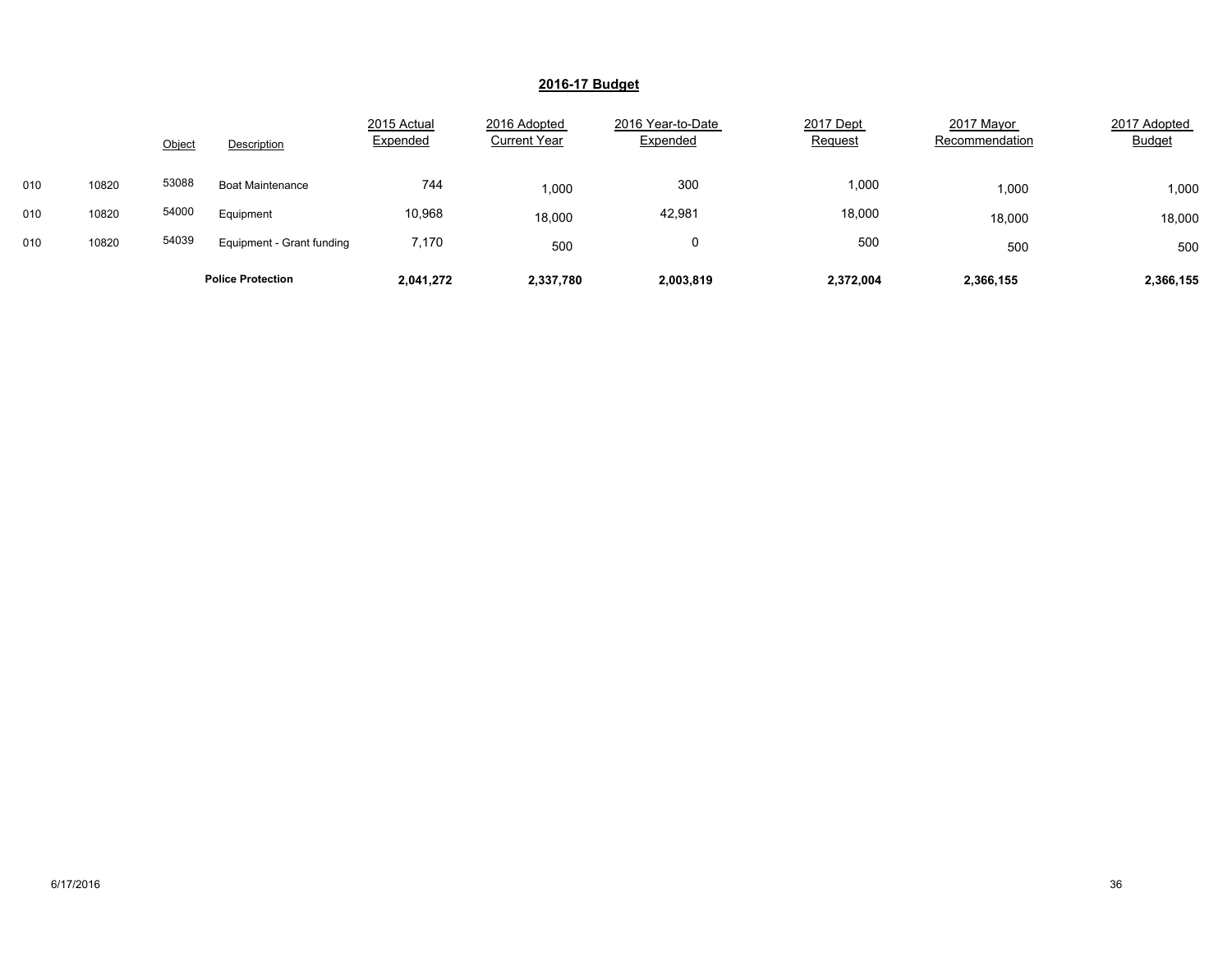|       |       | Object              | Description                         | 2015 Actual<br>Expended | 2016 Adopted<br><b>Current Year</b> | 2016 Year-to-Date<br>Expended | 2017 Dept<br>Request | 2017 Mayor<br>Recommendation | 2017 Adopted<br><b>Budget</b> |
|-------|-------|---------------------|-------------------------------------|-------------------------|-------------------------------------|-------------------------------|----------------------|------------------------------|-------------------------------|
| 10830 |       | <b>Fire Marshal</b> |                                     |                         |                                     |                               |                      |                              |                               |
| 010   | 10830 | 51006               | Fire Marshal Salary                 | 36,116                  | 37,169                              | 36,102                        | 37,169               | 36,669                       | 36,669                        |
| 010   | 10830 | 51016               | Secretary Salary                    | 26,602                  | 26,120                              | 25,895                        | 26,120               | 22,056                       | 22,056                        |
| 010   | 10830 | 51134               | Fire Inspector                      | 22,081                  | 22,383                              | 20,450                        | 22,383               | 21,883                       | 21,883                        |
| 010   | 10830 | 53004               | Training & Conferences              | 0                       | 500                                 | 0                             | 500                  | 500                          | 500                           |
| 010   | 10830 | 53015               | Uniforms                            | 246                     | 500                                 | 347                           | 500                  | 500                          | 500                           |
| 010   | 10830 | 53019               | <b>Misc Supplies</b>                | 206                     | 500                                 | 158                           | 500                  | 500                          | 500                           |
| 010   | 10830 | 53021               | <b>Equipment Maint &amp; Repair</b> | $\mathsf 0$             | 550                                 | $\pmb{0}$                     | 550                  | 550                          | 550                           |
| 010   | 10830 | 53024               | <b>Reference Materials</b>          | 1,512                   | 800                                 | $\pmb{0}$                     | 800                  | 800                          | 800                           |
| 010   | 10830 | 53025               | <b>Inspection Supplies</b>          | 392                     | 700                                 | $\mathbf 0$                   | 700                  | 700                          | 700                           |
| 010   | 10830 | 53038               | Fire Prev.Program Supplie           | 498                     | 500                                 | 490                           | 500                  | 500                          | 500                           |
| 010   | 10830 | 53052               | Office Equipment                    | 245                     | 500                                 | 0                             | 500                  | 500                          | 500                           |
| 010   | 10830 | 53060               | Cellular Phone                      | 627                     | 385                                 | 561                           | 385                  | 385                          | 385                           |
|       |       |                     | <b>Fire Marshal</b>                 | 88,525                  | 90,607                              | 84,003                        | 90,607               | 85,543                       | 85,543                        |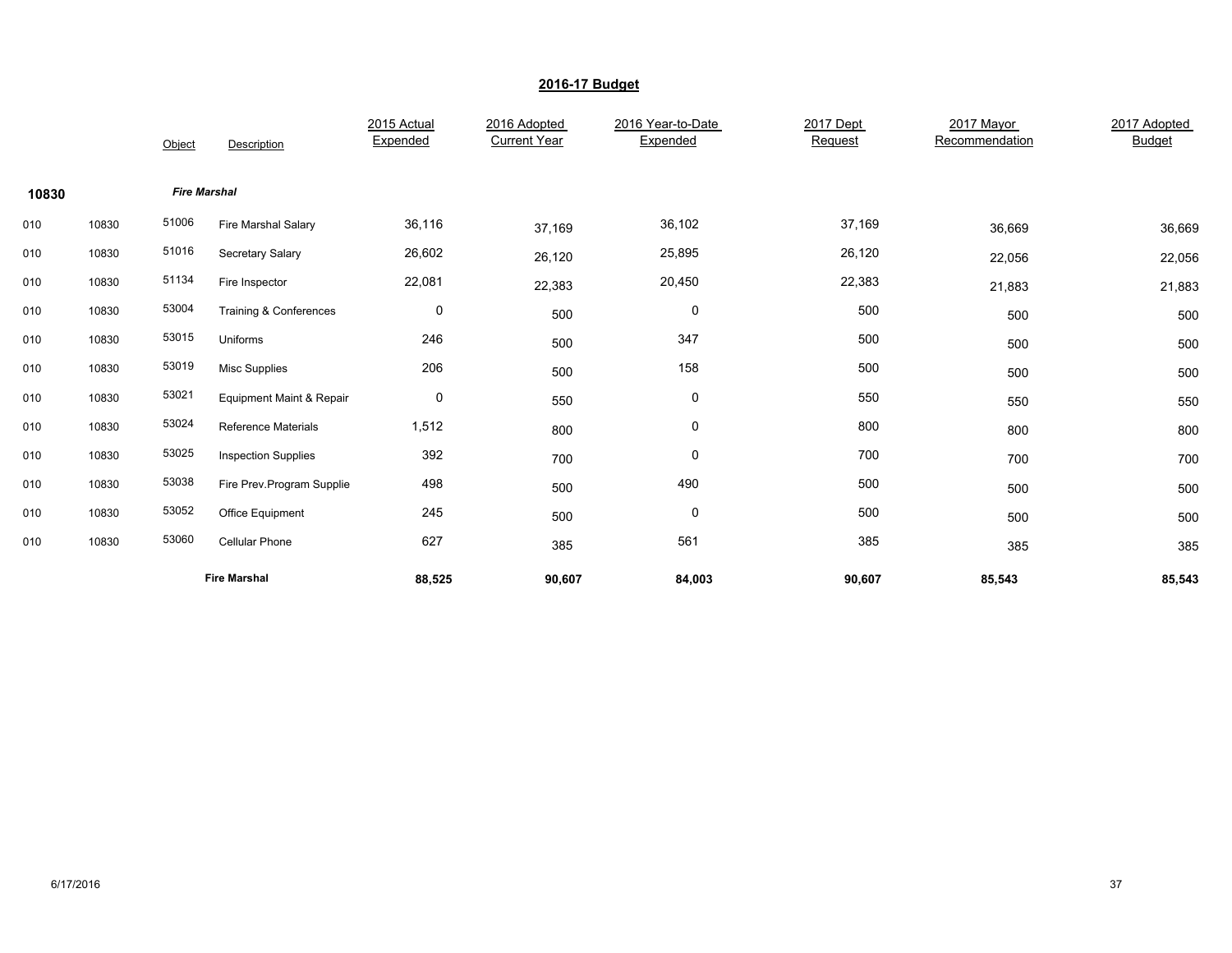|       |       | Object              | Description              | 2015 Actual<br>Expended | 2016 Adopted<br><b>Current Year</b> | 2016 Year-to-Date<br>Expended | 2017 Dept<br>Request | 2017 Mayor<br>Recommendation | 2017 Adopted<br><b>Budget</b> |
|-------|-------|---------------------|--------------------------|-------------------------|-------------------------------------|-------------------------------|----------------------|------------------------------|-------------------------------|
| 10840 |       | <b>Private Duty</b> |                          |                         |                                     |                               |                      |                              |                               |
| 010   | 10840 | 51041               | Police Private Duty      | 113,950                 | 100,000                             | 160,713                       | 100,000              | 100,000                      | 100,000                       |
| 010   | 10840 | 51042               | Fire Marshal Private Dty | 3,383                   | 5.000                               | 3,877                         | 5,000                | 5,000                        | 5,000                         |
|       |       |                     | <b>Private Duty</b>      | 117.333                 | 105.000                             | 164,590                       | 105,000              | 105.000                      | 105,000                       |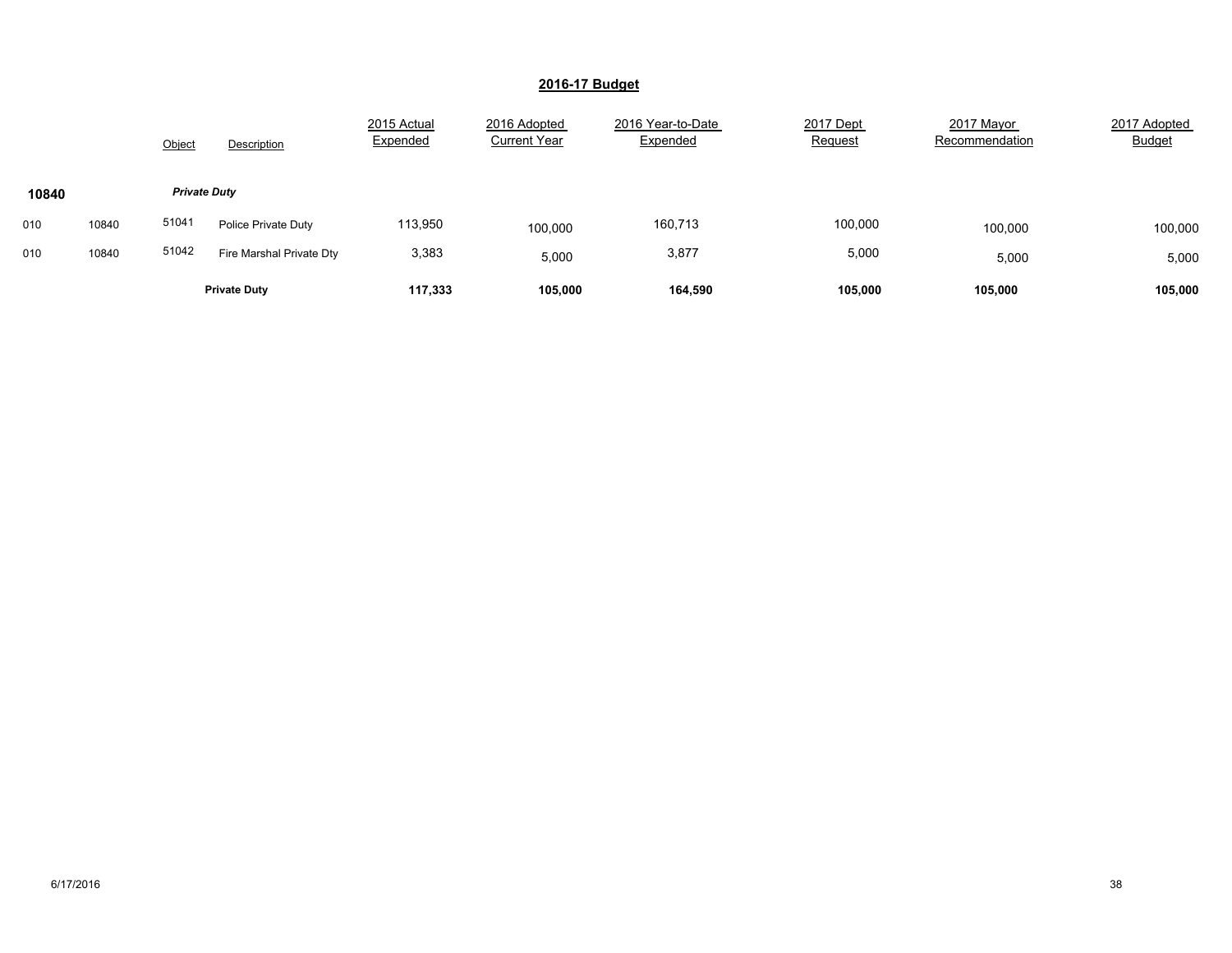|       |       | Object | Description                 | 2015 Actual<br>Expended | 2016 Adopted<br><b>Current Year</b> | 2016 Year-to-Date<br>Expended | 2017 Dept<br>Request | 2017 Mayor<br>Recommendation | 2017 Adopted<br><b>Budget</b> |
|-------|-------|--------|-----------------------------|-------------------------|-------------------------------------|-------------------------------|----------------------|------------------------------|-------------------------------|
| 10850 |       |        | <b>Animal Control</b>       |                         |                                     |                               |                      |                              |                               |
| 010   | 10850 | 51012  | Animal Control Officer Sala | 39,622                  | 41,234                              | 37,806                        | 41,234               | 40,456                       | 40,456                        |
| 010   | 10850 | 51017  | <b>Assistant's Salary</b>   | 17,210                  | 17,676                              | 20,376                        | 19,036               | 19,036                       | 19,036                        |
| 010   | 10850 | 52003  | Telephone                   | 1,144                   | 1,080                               | 1,034                         | 0                    | 0                            | 0                             |
| 010   | 10850 | 52011  | <b>Building Maintenance</b> | 136                     | 200                                 | 71                            | 400                  | 400                          | 400                           |
| 010   | 10850 | 52013  | Propane                     | 1,330                   | 2,500                               | 574                           | 2,500                | 2,500                        | 2,500                         |
| 010   | 10850 | 52128  | Water & Sewer Assessmer     | 352                     | 352                                 | 264                           | 352                  | 352                          | 352                           |
| 010   | 10850 | 52136  | Fees (Membership)           | $\pmb{0}$               | 75                                  | $\pmb{0}$                     | 75                   | 75                           | 75                            |
| 010   | 10850 | 53004  | Training & Conferences      | 675                     | 1,200                               | 351                           | 1,200                | 1,200                        | 1,200                         |
| 010   | 10850 | 53008  | Advertising                 | 130                     | 350                                 | 110                           | 350                  | 350                          | 350                           |
| 010   | 10850 | 53015  | Uniforms                    | 448                     | 500                                 | 478                           | 500                  | 500                          | 500                           |
| 010   | 10850 | 53019  | <b>Misc Supplies</b>        | 208                     | 500                                 | 124                           | 500                  | 500                          | 500                           |
| 010   | 10850 | 53041  | Safety Equipment            | 80                      | 500                                 | $\mathbf 0$                   | 500                  | 500                          | 500                           |
| 010   | 10850 | 53060  | Cellular Phone              | 624                     | 750                                 | 561                           | 750                  | 750                          | 750                           |
| 010   | 10850 | 53061  | <b>State Licences</b>       | 105                     | 300                                 | 235                           | 300                  | 300                          | 300                           |
| 010   | 10850 | 53062  | Vet Fees                    | 2,003                   | 3,000                               | 2,907                         | 3,000                | 3,000                        | 3,000                         |
|       |       |        | <b>Animal Control</b>       | 64,068                  | 70,217                              | 64,892                        | 70,697               | 69,919                       | 69,919                        |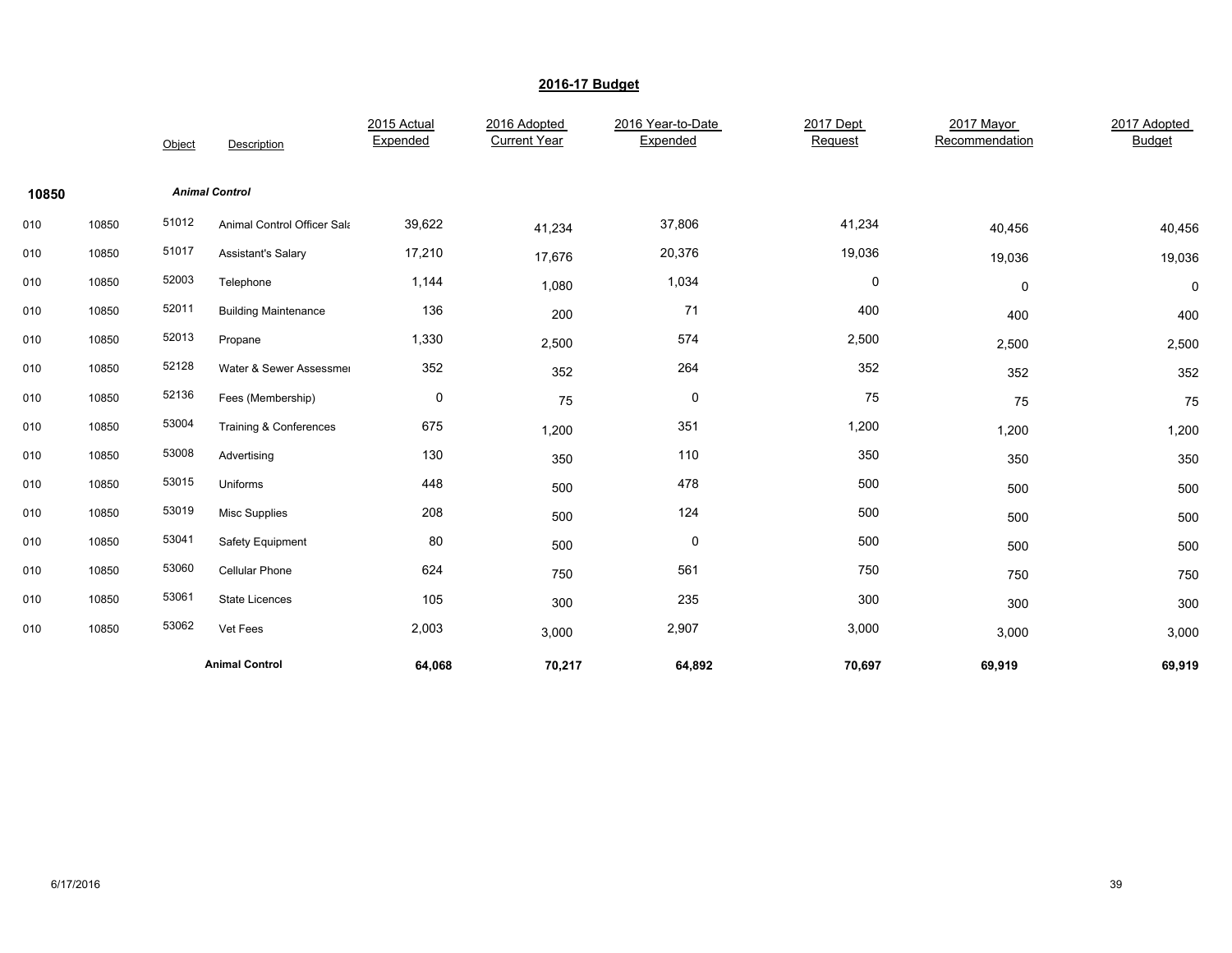|       |       | Object | Description               | 2015 Actual<br>Expended | 2016 Adopted<br><b>Current Year</b> | 2016 Year-to-Date<br>Expended | 2017 Dept<br>Request | 2017 Mayor<br>Recommendation | 2017 Adopted<br><b>Budget</b> |
|-------|-------|--------|---------------------------|-------------------------|-------------------------------------|-------------------------------|----------------------|------------------------------|-------------------------------|
| 10860 |       |        | <b>Public Safety Comm</b> |                         |                                     |                               |                      |                              |                               |
| 010   | 10860 | 51016  | Secretary Salary          | 519                     | 1,000                               | 710                           | 1,000                | 1,000                        | 1,000                         |
| 010   | 10860 | 53004  | Training & Conferences    | 0                       | 50                                  | 0                             | 50                   | 50                           | 50                            |
|       |       |        | <b>Public Safety Comm</b> | 519                     | 1,050                               | 710                           | 1,050                | 1,050                        | 1,050                         |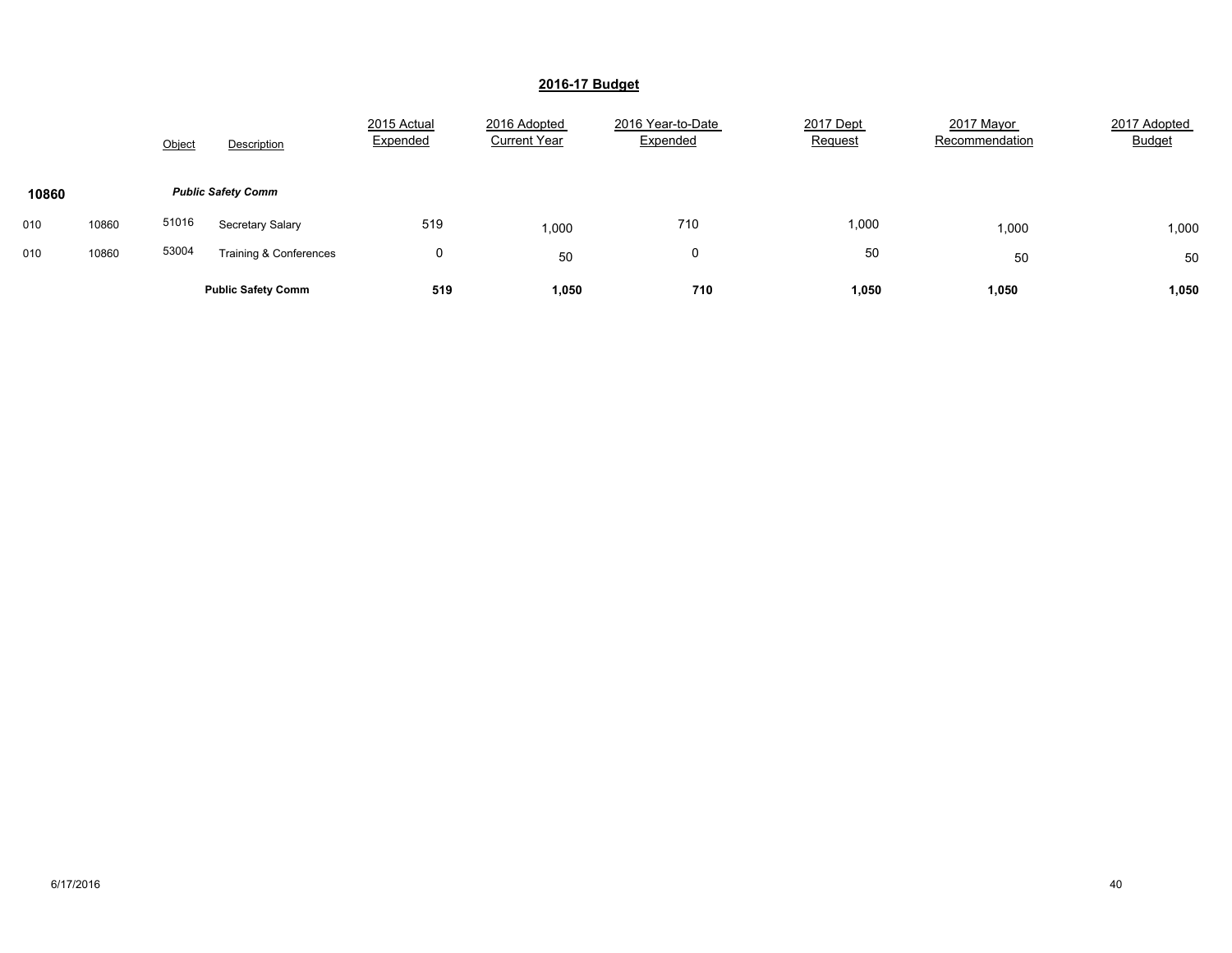|       |       | Object   | Description              | 2015 Actual<br>Expended | 2016 Adopted<br><b>Current Year</b> | 2016 Year-to-Date<br>Expended | 2017 Dept<br>Request | 2017 Mayor<br>Recommendation | 2017 Adopted<br><b>Budget</b> |
|-------|-------|----------|--------------------------|-------------------------|-------------------------------------|-------------------------------|----------------------|------------------------------|-------------------------------|
| 10870 |       | Dispatch |                          |                         |                                     |                               |                      |                              |                               |
| 010   | 10870 | 51044    | Dispatchers' Salaries    | 145,339                 | 148,625                             | 138,610                       | 291,625              | 197,625                      | 148,625                       |
| 010   | 10870 | 51070    | PT Dispatchers' Salaries | 48,472                  | 64,050                              | 44,568                        | 64,050               | 87,050                       | 64,050                        |
| 010   | 10870 | 51100    | Overtime                 | 95,619                  | 87,125                              | 84,620                        | 130,125              | 101,525                      | 87,125                        |
| 010   | 10870 | 53004    | Training & Conferences   | 542                     | 700                                 | 665                           | 700                  | 700                          | 700                           |
| 010   | 10870 | 53015    | Uniforms                 | $\pmb{0}$               | 1,000                               | 0                             | 1,000                | 1,000                        | 1,000                         |
| 010   | 10870 | 53019    | Misc Supplies            | 45                      | 250                                 | 55                            | 250                  | 250                          | 250                           |
| 010   | 10870 | 53029    | Maintenance & Upkeep     | 275                     | 300                                 | 295                           | 300                  | 300                          | 300                           |
| 010   | 10870 | 53030    | Radio Repairs            | 1,375                   | 1,500                               | 1,641                         | 1,500                | 1,500                        | 1,500                         |
| 010   | 10870 | 53052    | Office Equipment         | 940                     | 500                                 | 0                             | 500                  | 500                          | 500                           |
|       |       |          | <b>Dispatch</b>          | 292,607                 | 304,050                             | 270,454                       | 490,050              | 390,450                      | 304,050                       |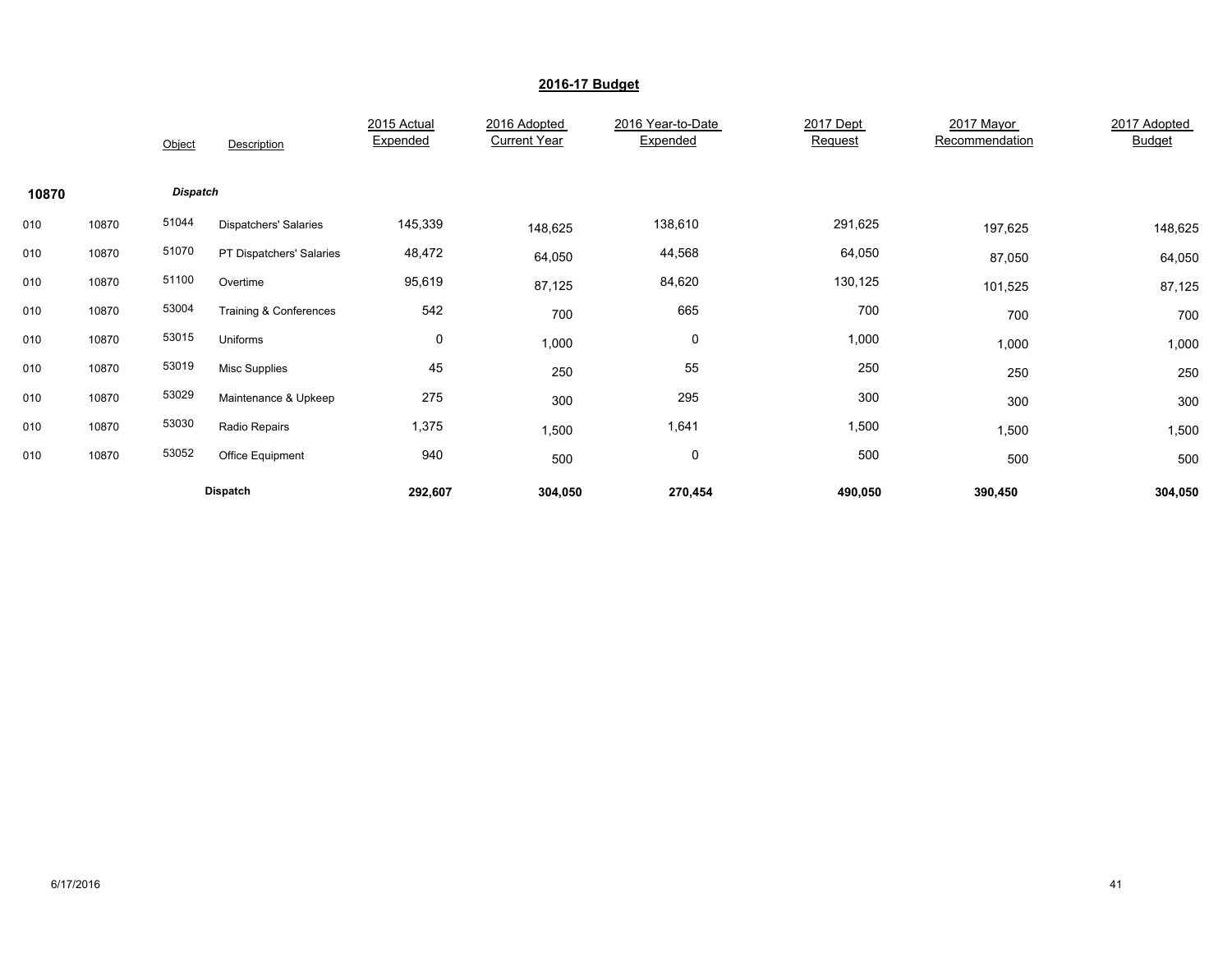|       |       | Object | Description                      | 2015 Actual<br>Expended | 2016 Adopted<br><b>Current Year</b> | 2016 Year-to-Date<br>Expended | 2017 Dept<br>Request | 2017 Mayor<br>Recommendation | 2017 Adopted<br><b>Budget</b> |
|-------|-------|--------|----------------------------------|-------------------------|-------------------------------------|-------------------------------|----------------------|------------------------------|-------------------------------|
| 10880 |       |        | <b>Fire Protection</b>           |                         |                                     |                               |                      |                              |                               |
| 010   | 10880 | 51045  | <b>Firemen Salaries</b>          | 504,374                 | 512,500                             | 480,932                       | 565,659              | 565,659                      | 565,659                       |
| 010   | 10880 | 51100  | Overtime                         | 145,795                 | 148,625                             | 125,954                       | 148,625              | 96,469                       | 96,469                        |
| 010   | 10880 | 51133  | Weekend/PT Firefighters          | 62,285                  | 66,150                              | 63,807                        | 77,650               | 66,150                       | 66,150                        |
| 010   | 10880 | 52060  | <b>Chesterfield Firehouse</b>    | 91,270                  | 92,180                              | 92,180                        | 93,000               | 93,000                       | 93,000                        |
| 010   | 10880 | 52061  | Mohegan Firehouse                | 95,079                  | 95,079                              | 95,079                        | 95,079               | 95,079                       | 95,079                        |
| 010   | 10880 | 52062  | Montville Firehouse              | 98,455                  | 98,455                              | 98,455                        | 98,455               | 98,455                       | 98,455                        |
| 010   | 10880 | 52063  | Oakdale Firehouse                | 87,398                  | 94,428                              | 94,428                        | 96,198               | 96,198                       | 96,198                        |
| 010   | 10880 | 53004  | Training & Conferences           | 1,310                   | 1,500                               | 720                           | 1,500                | 1,500                        | 1,500                         |
| 010   | 10880 | 53015  | Uniforms                         | 2,184                   | 3,000                               | 2,250                         | 3,000                | 3,000                        | 3,000                         |
| 010   | 10880 | 53016  | <b>Contract Uniform Allowanc</b> | 1,500                   | 1,500                               | $\mathbf 0$                   | 1,500                | 1,500                        | 1,500                         |
| 010   | 10880 | 53019  | <b>Misc Supplies</b>             | 899                     | 600                                 | 305                           | 600                  | 600                          | 600                           |
| 010   | 10880 | 53021  | Equipment Maint & Repair         | 12,808                  | 14,000                              | 36,796                        | 25,000               | 25,000                       | 25,000                        |
| 010   | 10880 | 53050  | Physicals                        | 7,479                   | 10,000                              | 7,574                         | 10,000               | 10,000                       | 10,000                        |
| 010   | 10880 | 53069  | <b>Medical Waste Removal</b>     | 500                     | 800                                 | 303                           | 500                  | 500                          | 500                           |
| 010   | 10880 | 53084  | Fire Hydrant Maintenance         | 31,200                  | 32,500                              | 31,200                        | 32,500               | 32,500                       | 32,500                        |
| 010   | 10880 | 53086  | Equipment                        | 10,936                  | 9,800                               | 9,800                         | 9,800                | 9,800                        | 9,800                         |
|       |       |        | <b>Fire Protection</b>           | 1,153,471               | 1,181,117                           | 1,139,784                     | 1,259,066            | 1,195,410                    | 1,195,410                     |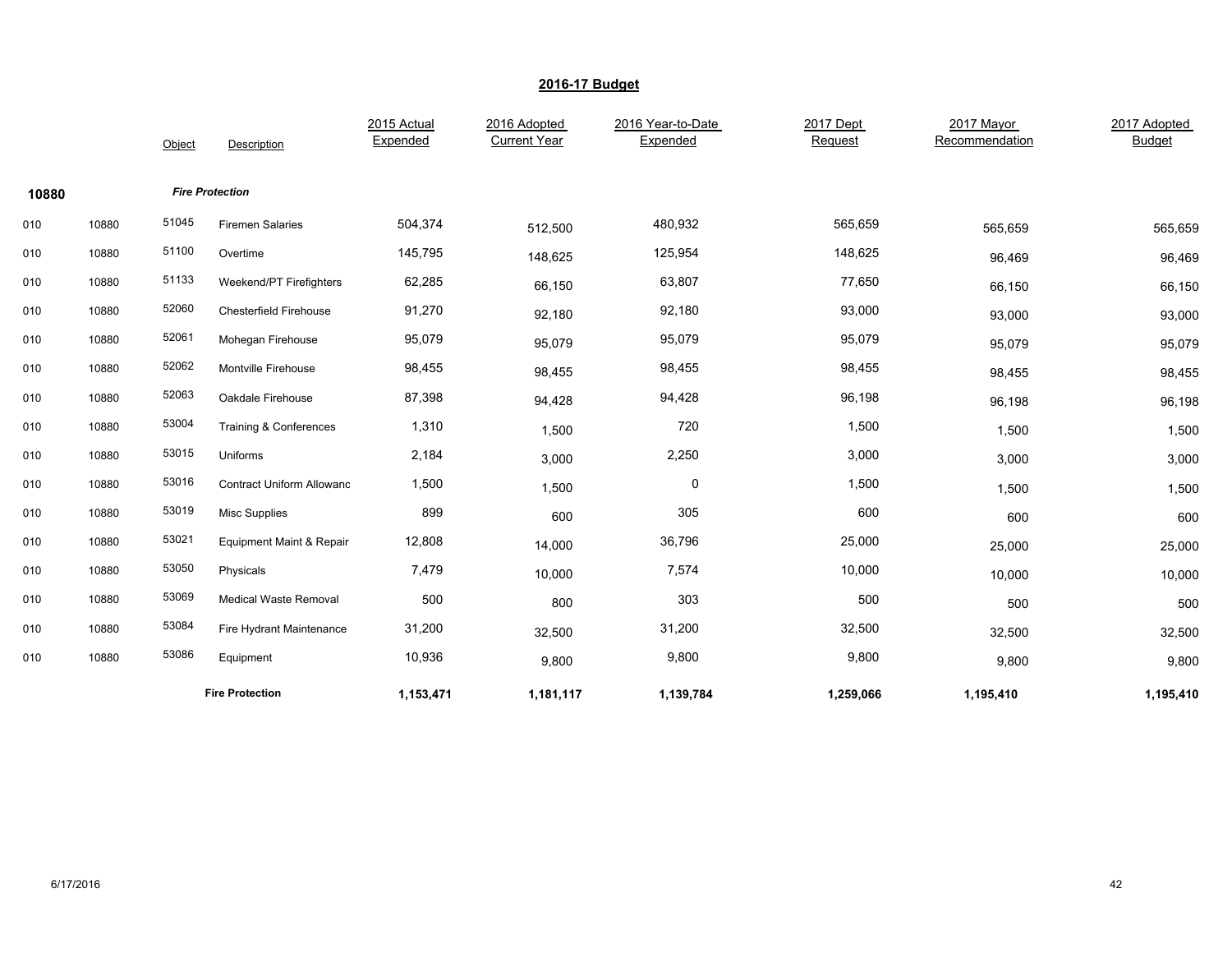|       |       | Object | Description                         | 2015 Actual<br>Expended | 2016 Adopted<br><b>Current Year</b> | 2016 Year-to-Date<br>Expended | 2017 Dept<br>Request | 2017 Mayor<br>Recommendation | 2017 Adopted<br>Budget |
|-------|-------|--------|-------------------------------------|-------------------------|-------------------------------------|-------------------------------|----------------------|------------------------------|------------------------|
| 10890 |       |        | <b>Public Safety Building</b>       |                         |                                     |                               |                      |                              |                        |
| 010   | 10890 | 52000  | Electricity                         | 59,235                  | 70,000                              | 51,667                        | 70,000               | 70,000                       | 60,000                 |
| 010   | 10890 | 52003  | Telephone                           | 18,628                  | 20,000                              | 12,800                        | 0                    | $\mathbf 0$                  | 0                      |
| 010   | 10890 | 52011  | <b>Building Maintenance</b>         | 3,429                   | 3,000                               | 9,075                         | 15,000               | 15,000                       | 15,000                 |
| 010   | 10890 | 52013  | <b>Natural Gas</b>                  | 4,376                   | 12,000                              | 3,189                         | 12,000               | 12,000                       | 10,000                 |
| 010   | 10890 | 52128  | Water & Sewer Charges               | 2,567                   | 1,500                               | 2,109                         | 1,500                | 1,500                        | 1,500                  |
| 010   | 10890 | 52157  | Lease of Copier                     | 3,419                   | 3,500                               | 3,197                         | 0                    | $\mathbf 0$                  | $\mathbf 0$            |
| 010   | 10890 | 53019  | <b>Misc Supplies</b>                | 795                     | 1,000                               | 1,468                         | 1,000                | 1,000                        | 1,000                  |
| 010   | 10890 | 53021  | <b>Equipment Maint &amp; Repair</b> | 0                       | 500                                 | 320                           | 500                  | 500                          | 500                    |
|       |       |        | <b>Public Safety Building</b>       | 92,449                  | 111,500                             | 83,826                        | 100,000              | 100,000                      | 88,000                 |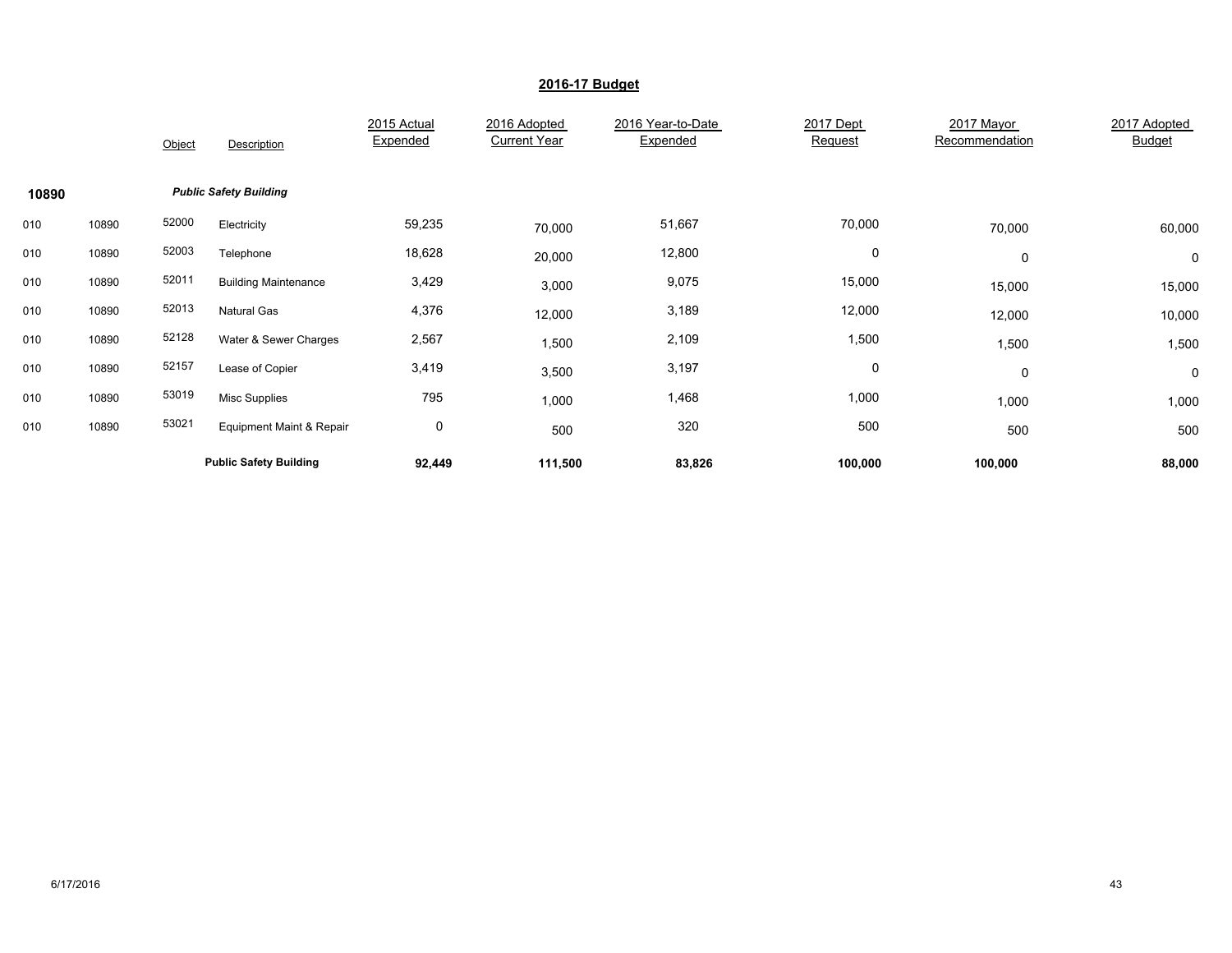|       |       | Object | Description                   | 2015 Actual<br>Expended | 2016 Adopted<br><b>Current Year</b> | 2016 Year-to-Date<br>Expended | 2017 Dept<br>Request | 2017 Mayor<br>Recommendation | 2017 Adopted<br><b>Budget</b> |
|-------|-------|--------|-------------------------------|-------------------------|-------------------------------------|-------------------------------|----------------------|------------------------------|-------------------------------|
| 10910 |       |        | <b>Public Works</b>           |                         |                                     |                               |                      |                              |                               |
| 010   | 10910 | 51008  | Public Works Dir Salary       | 79,785                  | 85,637                              | 78,507                        | 85,637               | 84,022                       | 84,022                        |
| 010   | 10910 | 51018  | <b>Public Works' Salaries</b> | 979,121                 | 1,118,500                           | 1,019,238                     | 1,118,500            | 1,145,000                    | 1,145,000                     |
| 010   | 10910 | 51050  | Admin Secretary Salary        | 35,689                  | 43,569                              | 20,465                        | 43,569               | 42,747                       | 42,747                        |
| 010   | 10910 | 51100  | Overtime                      | 23,497                  | 32,000                              | 19,215                        | 32,000               | 32,000                       | 32,000                        |
| 010   | 10910 | 51110  | Overtime Snowplowing          | 151,153                 | 100,000                             | 58,209                        | 100,000              | 100,000                      | 100,000                       |
| 010   | 10910 | 51130  | Seasonal Help                 | 9,241                   | 12,000                              | 8,098                         | 12,000               | 12,000                       | 12,000                        |
| 010   | 10910 | 52000  | Electricity                   | 18,677                  | 30,000                              | 17,671                        | 20,000               | 20,000                       | 20,000                        |
| 010   | 10910 | 52001  | <b>Street Lights</b>          | 138,122                 | 110,000                             | 142,492                       | 165,000              | 165,000                      | 165,000                       |
| 010   | 10910 | 52002  | Spring Water                  | 571                     | 500                                 | 622                           | 500                  | 500                          | 500                           |
| 010   | 10910 | 52003  | Telephone                     | 3,254                   | 4,000                               | 3,231                         | $\pmb{0}$            | $\mathbf 0$                  | $\mathbf 0$                   |
| 010   | 10910 | 52004  | <b>Diesel Fuel</b>            | 109,505                 | 94,000                              | 63,895                        | 70,000               | 70,000                       | 70,000                        |
| 010   | 10910 | 52005  | Fuel Oil                      | 20,587                  | 24,000                              | 12,267                        | 22,000               | 22,000                       | 22,000                        |
| 010   | 10910 | 52006  | Gasoline                      | 104,275                 | 106,000                             | 92,941                        | 80,000               | 80,000                       | 80,000                        |
| 010   | 10910 | 52008  | <b>Streetlight Repairs</b>    | 22,464                  | 25,000                              | 16,710                        | 25,000               | 25,000                       | 25,000                        |
| 010   | 10910 | 52012  | Paving & Curbing              | 12,109                  | 10,000                              | 8,189                         | 10,000               | 10,000                       | 10,000                        |
| 010   | 10910 | 52013  | Propane                       | 13,652                  | 15,000                              | 7,421                         | 15,000               | 15,000                       | 15,000                        |
| 010   | 10910 | 52128  | Water & Sewer Assessmer       | 704                     | 750                                 | 528                           | 750                  | 750                          | 750                           |
| 010   | 10910 | 52136  | Fees (Membership)             | 574                     | 1,000                               | 1,922                         | 1,000                | 1,000                        | 1,000                         |
| 010   | 10910 | 52156  | Boat Launch                   | 204                     | 4,600                               | $\mathbf 0$                   | 4,600                | 4,600                        | 4,600                         |
| 010   | 10910 | 52157  | Lease of Copier               | 708                     | 1,000                               | 599                           | $\pmb{0}$            | 0                            | 0                             |
| 010   | 10910 | 52173  | Evictions                     | $\pmb{0}$               | 600                                 | 0                             | 600                  | 600                          | 600                           |
| 010   | 10910 | 53004  | Training & Conferences        | 462                     | 1,000                               | 3,225                         | 1,000                | 1,000                        | 1,000                         |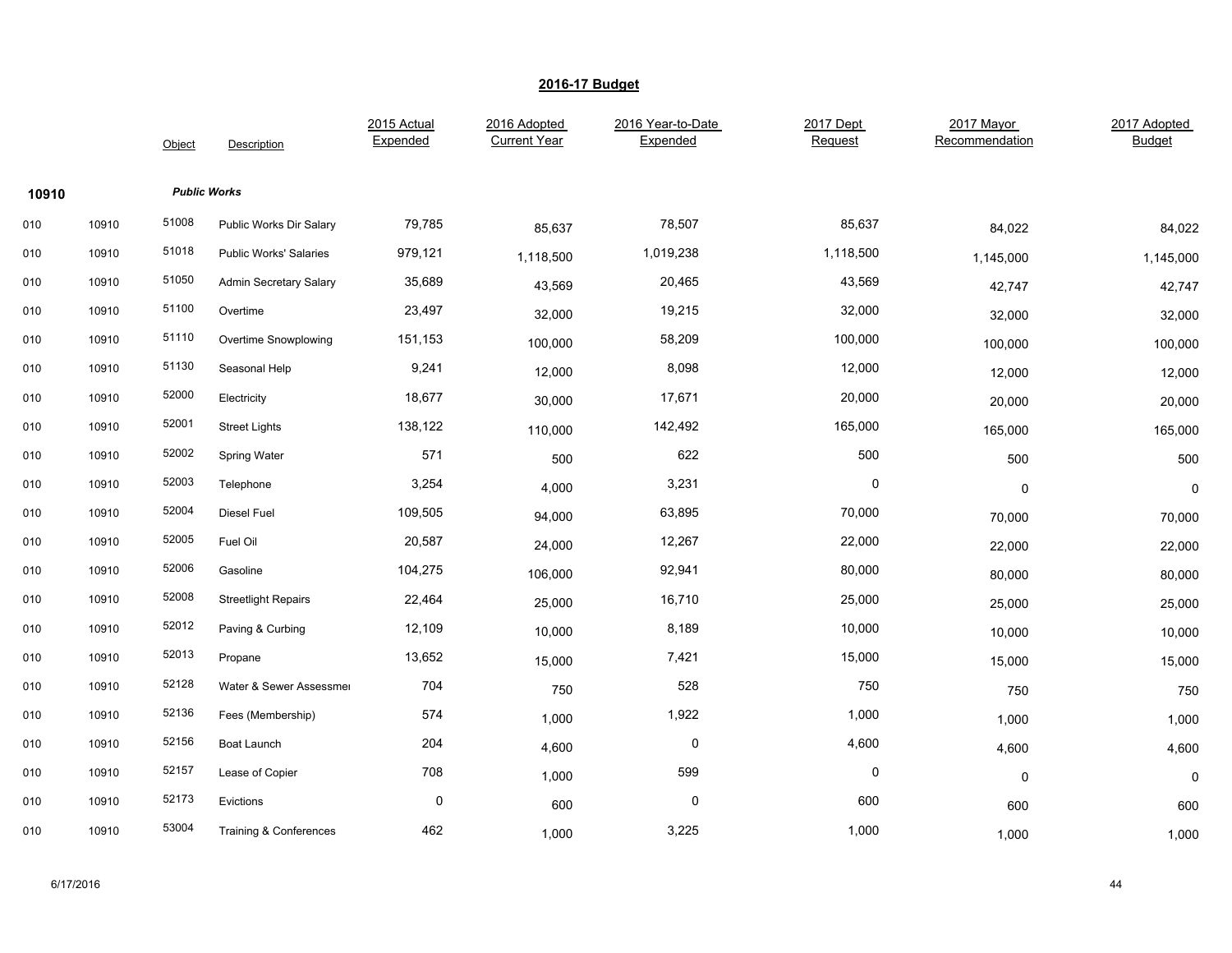|     |       | Object | Description                         | 2015 Actual<br>Expended | 2016 Adopted<br><b>Current Year</b> | 2016 Year-to-Date<br>Expended | 2017 Dept<br>Request | 2017 Mayor<br>Recommendation | 2017 Adopted<br>Budget |
|-----|-------|--------|-------------------------------------|-------------------------|-------------------------------------|-------------------------------|----------------------|------------------------------|------------------------|
| 010 | 10910 | 53008  | Advertising                         | $\pmb{0}$               | 500                                 | 290                           | 500                  | 500                          | 500                    |
| 010 | 10910 | 53011  | Vehicle Expenses-Trucks             | 78,024                  | 45,000                              | 63,477                        | 55,000               | 55,000                       | 55,000                 |
| 010 | 10910 | 53012  | Vehicle Expenses-Public S           | 19,046                  | 22,000                              | 10,457                        | 22,000               | 22,000                       | 22,000                 |
| 010 | 10910 | 53013  | Vehicle Expenses-Other              | 13,321                  | 12,000                              | 17,003                        | 15,000               | 15,000                       | 15,000                 |
| 010 | 10910 | 53014  | Printing                            | 147                     | 500                                 | 817                           | 500                  | 500                          | 500                    |
| 010 | 10910 | 53015  | Uniforms                            | 10,359                  | 10,400                              | 11,659                        | 12,000               | 12,000                       | 12,000                 |
| 010 | 10910 | 53017  | <b>Plowing Supplies</b>             | 35,990                  | 20,000                              | 10,998                        | 20,000               | 20,000                       | 20,000                 |
| 010 | 10910 | 53018  | Sand & Salt                         | 319,136                 | 270,000                             | 195,208                       | 270,000              | 270,000                      | 270,000                |
| 010 | 10910 | 53019  | <b>Misc Supplies</b>                | 4,273                   | 4,000                               | 4,948                         | 4,000                | 4,000                        | 4,000                  |
| 010 | 10910 | 53021  | <b>Equipment Maint &amp; Repair</b> | 15,731                  | 16,000                              | 20,019                        | 16,000               | 16,000                       | 16,000                 |
| 010 | 10910 | 53024  | <b>Reference Materials</b>          | 127                     | 1,000                               | 285                           | 1,000                | 1,000                        | 1,000                  |
| 010 | 10910 | 53027  | Mechanic Tools                      | 4,047                   | 2,500                               | 2,845                         | 2,500                | 2,500                        | 2,500                  |
| 010 | 10910 | 53029  | Maintenance & Upkeep                | 33,438                  | 27,000                              | 19,976                        | 27,000               | 27,000                       | 27,000                 |
| 010 | 10910 | 53034  | Signs & Markers                     | 7,906                   | 20,000                              | 2,771                         | 20,000               | 20,000                       | 20,000                 |
| 010 | 10910 | 53035  | Tires - Trucks                      | 12,299                  | 12,000                              | 11,417                        | 12,000               | 12,000                       | 12,000                 |
| 010 | 10910 | 53036  | Tires - Public Safety Vehic         | 8,809                   | 10,000                              | 3,944                         | 10,000               | 10,000                       | 10,000                 |
| 010 | 10910 | 53037  | Tires - Other                       | 11,308                  | 11,500                              | 2,183                         | 11,500               | 11,500                       | 11,500                 |
| 010 | 10910 | 53041  | Safety Equipment                    | 5,801                   | 6,000                               | 9,114                         | 8,000                | 8,000                        | 8,000                  |
| 010 | 10910 | 53042  | <b>Tree Removal</b>                 | 15,074                  | 25,000                              | 14,975                        | 50,000               | 50,000                       | 50,000                 |
| 010 | 10910 | 53043  | Vehicle Supplies                    | 35,740                  | 30,000                              | 27,365                        | 30,000               | 30,000                       | 30,000                 |
| 010 | 10910 | 53044  | Guardrails                          | 44                      | 8,000                               | 7,721                         | 8,000                | 8,000                        | 8,000                  |
| 010 | 10910 | 53045  | Road Striping                       | 12,400                  | 45,000                              | 13,061                        | 45,000               | 45,000                       | 45,000                 |
| 010 | 10910 | 53046  | Drainage                            | 8,694                   | 25,000                              | 10,578                        | 25,000               | 25,000                       | 25,000                 |
| 010 | 10910 | 53047  | Tools                               | 4,087                   | 3,000                               | 2,634                         | 3,000                | 3,000                        | 3,000                  |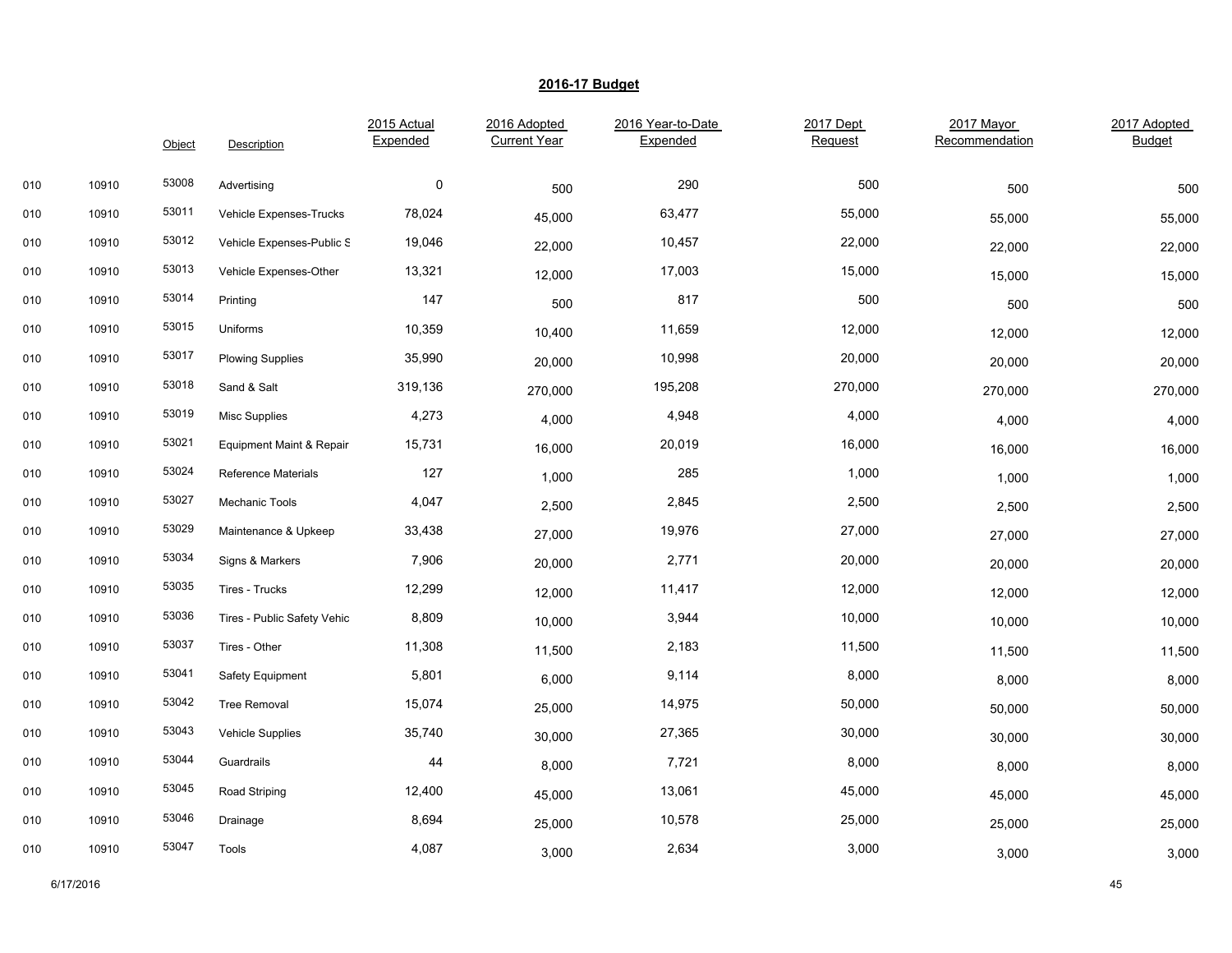|     |       | Object | Description                | 2015 Actual<br>Expended | 2016 Adopted<br><b>Current Year</b> | 2016 Year-to-Date<br>Expended | 2017 Dept<br>Request | 2017 Mayor<br>Recommendation | 2017 Adopted<br><b>Budget</b> |
|-----|-------|--------|----------------------------|-------------------------|-------------------------------------|-------------------------------|----------------------|------------------------------|-------------------------------|
|     |       |        |                            |                         |                                     |                               |                      |                              |                               |
| 010 | 10910 | 53050  | Physicals                  | 0                       | 500                                 | 0                             | 500                  | 500                          | 500                           |
| 010 | 10910 | 53055  | Cold Patch                 | 4,526                   | 2,000                               | 1,103                         | 2,000                | 2,000                        | 2,000                         |
| 010 | 10910 | 53060  | <b>Cellular Phone</b>      | 3,803                   | 3,500                               | 3,755                         | 3,500                | 3,500                        | 3,500                         |
| 010 | 10910 | 53100  | Maintenance-Fair Oaks      | 16,029                  | 25,980                              | 19,543                        | 40,000               | 40,000                       | 40,000                        |
| 010 | 10910 | 53101  | Maintenance-Police Comp    | 18,768                  | 14,000                              | 28,754                        | 40,000               | 40,000                       | 40,000                        |
| 010 | 10910 | 53102  | Maintenance - Public Work  | 29,277                  | 19,300                              | 10,244                        | 25,000               | 25,000                       | 25,000                        |
| 010 | 10910 | 53103  | Maintenance - Senior Ctr.  | 10,642                  | 7,000                               | 18,039                        | 20,000               | 20,000                       | 20,000                        |
| 010 | 10910 | 53104  | Maintenance - Town Hall    | 32,413                  | 60,000                              | 58,676                        | 60,000               | 60,000                       | 60,000                        |
| 010 | 10910 | 53106  | Maintenance - Pound        | 2,696                   | 1,000                               | 577                           | 1,000                | 1,000                        | 1,000                         |
| 010 | 10910 | 53108  | <b>Equipment Rental</b>    | 25,492                  | 28,000                              | 1,620                         | 28,000               | 28,000                       | 28,000                        |
| 010 | 10910 | 53206  | Maintenance-Soc Ser/OTH    | 2,192                   | 8,000                               | 12,226                        | 10,000               | 10,000                       | 10,000                        |
| 010 | 10910 | 54000  | Equipment                  | 977                     | 2,700                               | 1,978                         | 2,700                | 2,700                        | 2,700                         |
| 010 | 10910 | 54028  | Communication Equipmen     | 1,377                   | 1,000                               | 2,190                         | 1,000                | 1,000                        | 1,000                         |
| 010 | 10910 | 54029  | <b>Mechanics Equipment</b> | 3,000                   | 6,000                               | 5,923                         | 6,000                | 6,000                        | 6,000                         |
| 010 | 10910 | 54030  | <b>Cleaning Equipment</b>  | 2,258                   | 900                                 | 270                           | 900                  | 900                          | 900                           |
|     |       |        | <b>Public Works</b>        | 2,533,604               | 2,625,436                           | 2,204,087                     | 2,715,756            | 2,739,819                    | 2,739,819                     |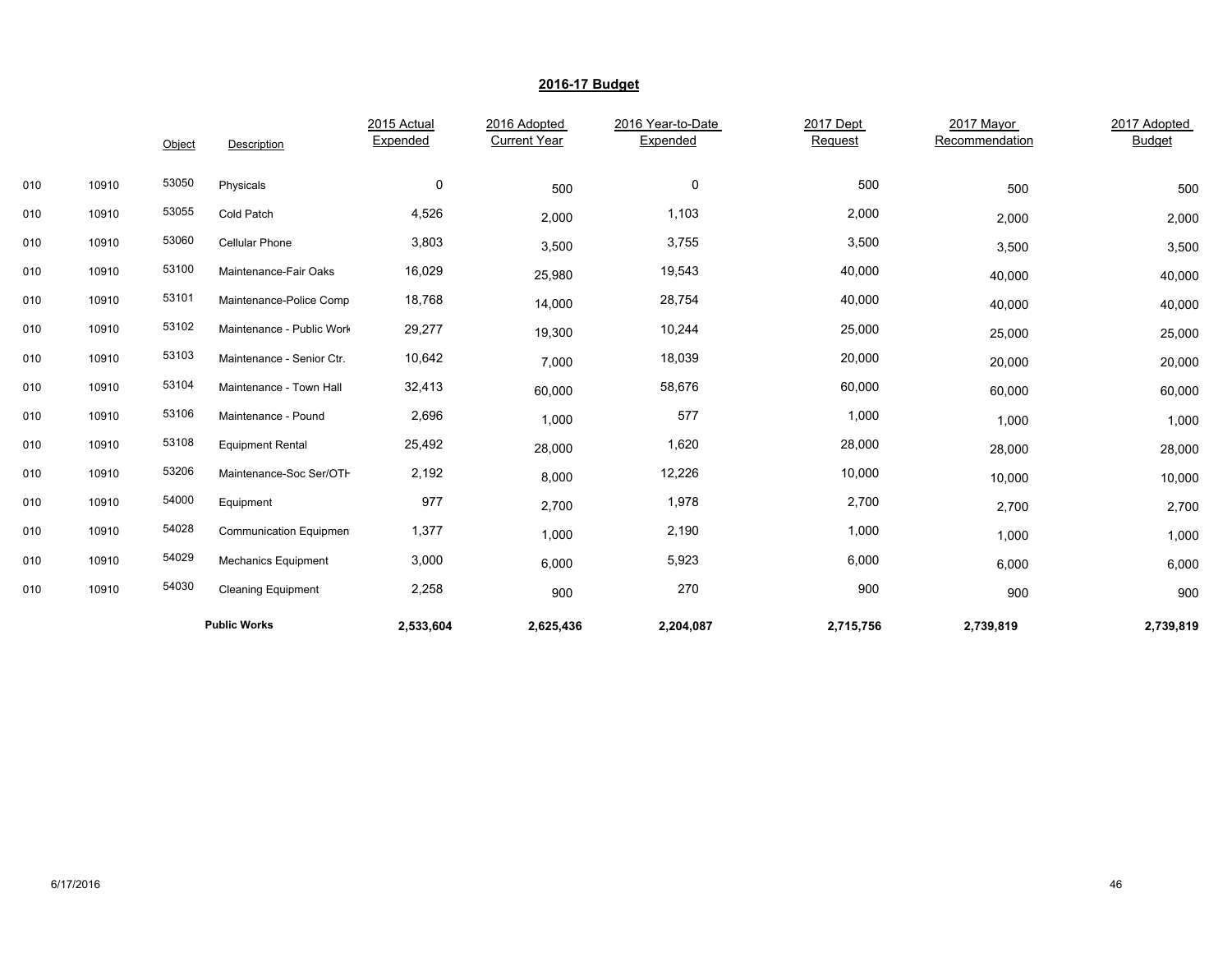|       |       | Object | Description                         | 2015 Actual<br>Expended | 2016 Adopted<br><b>Current Year</b> | 2016 Year-to-Date<br>Expended | 2017 Dept<br>Request | 2017 Mayor<br>Recommendation | 2017 Adopted<br><b>Budget</b> |
|-------|-------|--------|-------------------------------------|-------------------------|-------------------------------------|-------------------------------|----------------------|------------------------------|-------------------------------|
| 10920 |       |        | <b>Camp Oakdale</b>                 |                         |                                     |                               |                      |                              |                               |
| 010   | 10920 | 52000  | Electricity                         | 14,033                  | 17,000                              | 15,242                        | 17,000               | 17,000                       | 17,000                        |
| 010   | 10920 | 52002  | Spring Water                        | 160                     | 300                                 | 100                           | 300                  | 300                          | 300                           |
| 010   | 10920 | 52003  | Telephone                           | 480                     | 550                                 | 487                           | 0                    | 0                            | $\mathbf 0$                   |
| 010   | 10920 | 52011  | <b>Building Maintenance</b>         | 7,617                   | 3,500                               | 1,953                         | 3,500                | 3,500                        | 3,500                         |
| 010   | 10920 | 52013  | Propane                             | 1,867                   | 2,500                               | 299                           | 2,500                | 2,500                        | 2,500                         |
| 010   | 10920 | 52129  | <b>Outside Contractors</b>          | 5,659                   | 5,000                               | 3,767                         | 5,000                | 5,000                        | 5,000                         |
| 010   | 10920 | 52151  | <b>Field Maintenance</b>            | 26,405                  | 35,000                              | 25,297                        | 35,000               | 35,000                       | 35,000                        |
| 010   | 10920 | 53004  | Training & Conferences              | 270                     | 500                                 | $\pmb{0}$                     | 500                  | 500                          | 500                           |
| 010   | 10920 | 53019  | <b>Misc Supplies</b>                | 1,746                   | 1,000                               | 1,743                         | 1,000                | 1,000                        | 1,000                         |
| 010   | 10920 | 53021  | <b>Equipment Maint &amp; Repair</b> | 6,631                   | 5,500                               | 9,220                         | 7,500                | 7,500                        | 7,500                         |
| 010   | 10920 | 53029  | Maintenance & Upkeep                | 4,346                   | 6,100                               | 1,941                         | 6,100                | 6,100                        | 6,100                         |
| 010   | 10920 | 53053  | Refunds                             | 1,175                   | $\mathbf 0$                         | 0                             | 0                    | $\mathbf 0$                  | 0                             |
| 010   | 10920 | 53058  | <b>Sanitary Services</b>            | 3,250                   | 1,500                               | 2,990                         | 1,500                | 1,500                        | 1,500                         |
| 010   | 10920 | 54000  | Equipment                           | 894                     | 500                                 | 510                           | 500                  | 500                          | 500                           |
|       |       |        | <b>Camp Oakdale</b>                 | 74,533                  | 78,950                              | 63,550                        | 80,400               | 80,400                       | 80,400                        |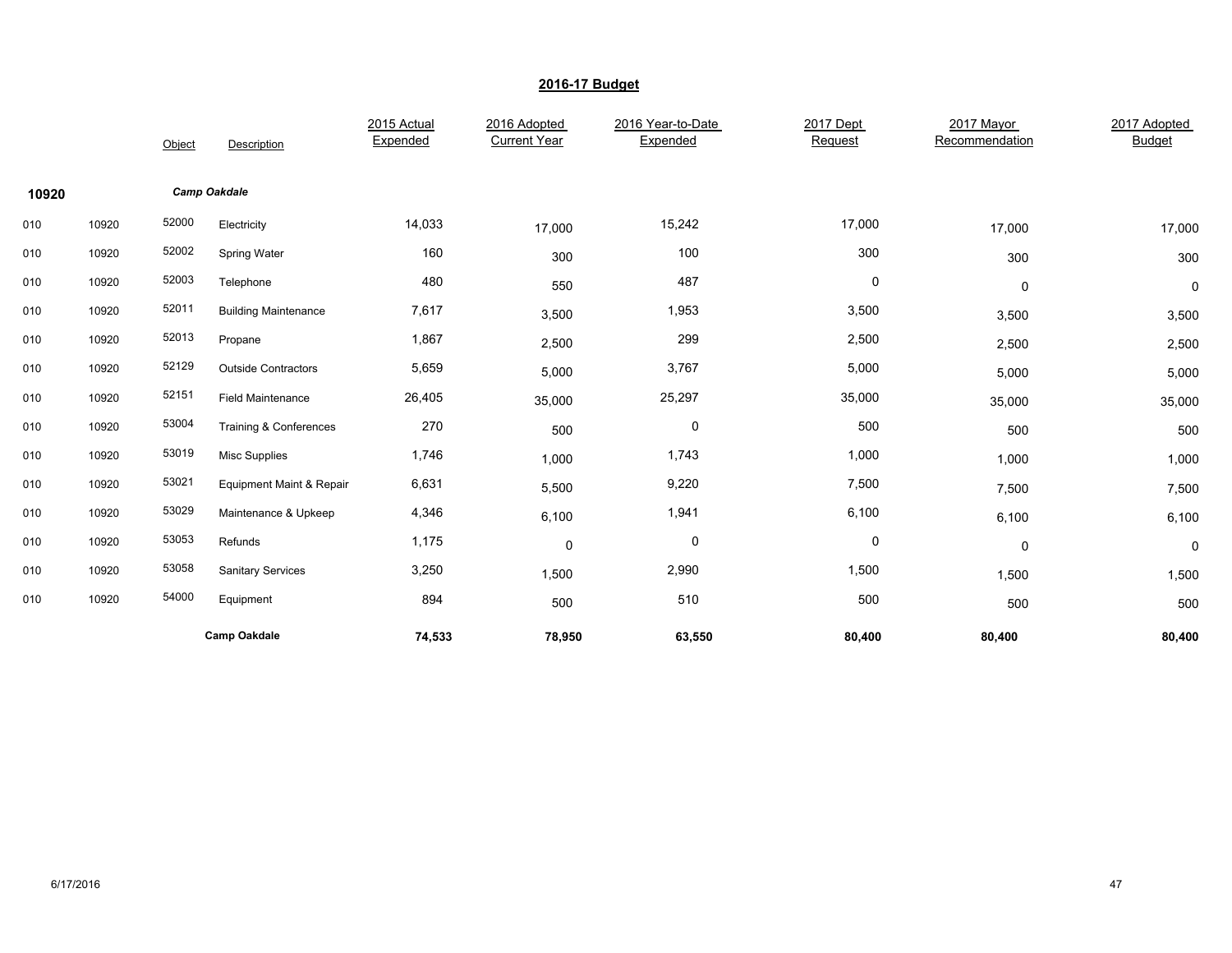|       |       | Object | Description                         | 2015 Actual<br>Expended | 2016 Adopted<br><b>Current Year</b> | 2016 Year-to-Date<br>Expended | 2017 Dept<br>Request | 2017 Mayor<br>Recommendation | 2017 Adopted<br><b>Budget</b> |
|-------|-------|--------|-------------------------------------|-------------------------|-------------------------------------|-------------------------------|----------------------|------------------------------|-------------------------------|
| 10930 |       |        | <b>Building Inspector</b>           |                         |                                     |                               |                      |                              |                               |
| 010   | 10930 | 51016  | Secretary Salary                    | 43,203                  | 44,960                              | 41,227                        | 44,960               | 44,111                       | 44,111                        |
| 010   | 10930 | 51059  | <b>Building Official</b>            | 69,538                  | 72,000                              | 65,260                        | 72,000               | 68,550                       | 68,550                        |
| 010   | 10930 | 51060  | Deputy Building Official            | 59,218                  | 61,626                              | 56,505                        | 61,626               | 60,464                       | 60,464                        |
| 010   | 10930 | 51100  | Overtime                            | 362                     | 1,000                               | 392                           | 1,000                | 1,000                        | 1,000                         |
| 010   | 10930 | 51130  | Temporary Help                      | 0                       | $\mathbf 0$                         | $\pmb{0}$                     | 11,000               | 11,000                       | 11,000                        |
| 010   | 10930 | 52136  | Fees (Membership)                   | 290                     | 450                                 | 310                           | 450                  | 450                          | 450                           |
| 010   | 10930 | 53004  | Training & Conferences              | 0                       | 200                                 | $\mathbf 0$                   | 200                  | 200                          | 200                           |
| 010   | 10930 | 53014  | Printing                            | 0                       | 250                                 | 90                            | 250                  | 250                          | 250                           |
| 010   | 10930 | 53021  | <b>Equipment Maint &amp; Repair</b> | 13                      | 300                                 | 0                             | 300                  | 300                          | 300                           |
| 010   | 10930 | 53024  | <b>Reference Materials</b>          | 0                       | 1,200                               | 0                             | 1,200                | 1,200                        | 1,200                         |
| 010   | 10930 | 53025  | <b>Inspection Supplies</b>          | 0                       | 500                                 | $\mathbf 0$                   | 500                  | 500                          | 500                           |
| 010   | 10930 | 53060  | <b>Cellular Phone</b>               | 1,109                   | 1,100                               | 896                           | 800                  | 800                          | 800                           |
| 010   | 10930 | 54000  | Equipment                           | 99                      | 400                                 | $\pmb{0}$                     | 400                  | 400                          | 400                           |
|       |       |        | <b>Building Inspector</b>           | 173,831                 | 183,986                             | 164,680                       | 194,686              | 189,225                      | 189,225                       |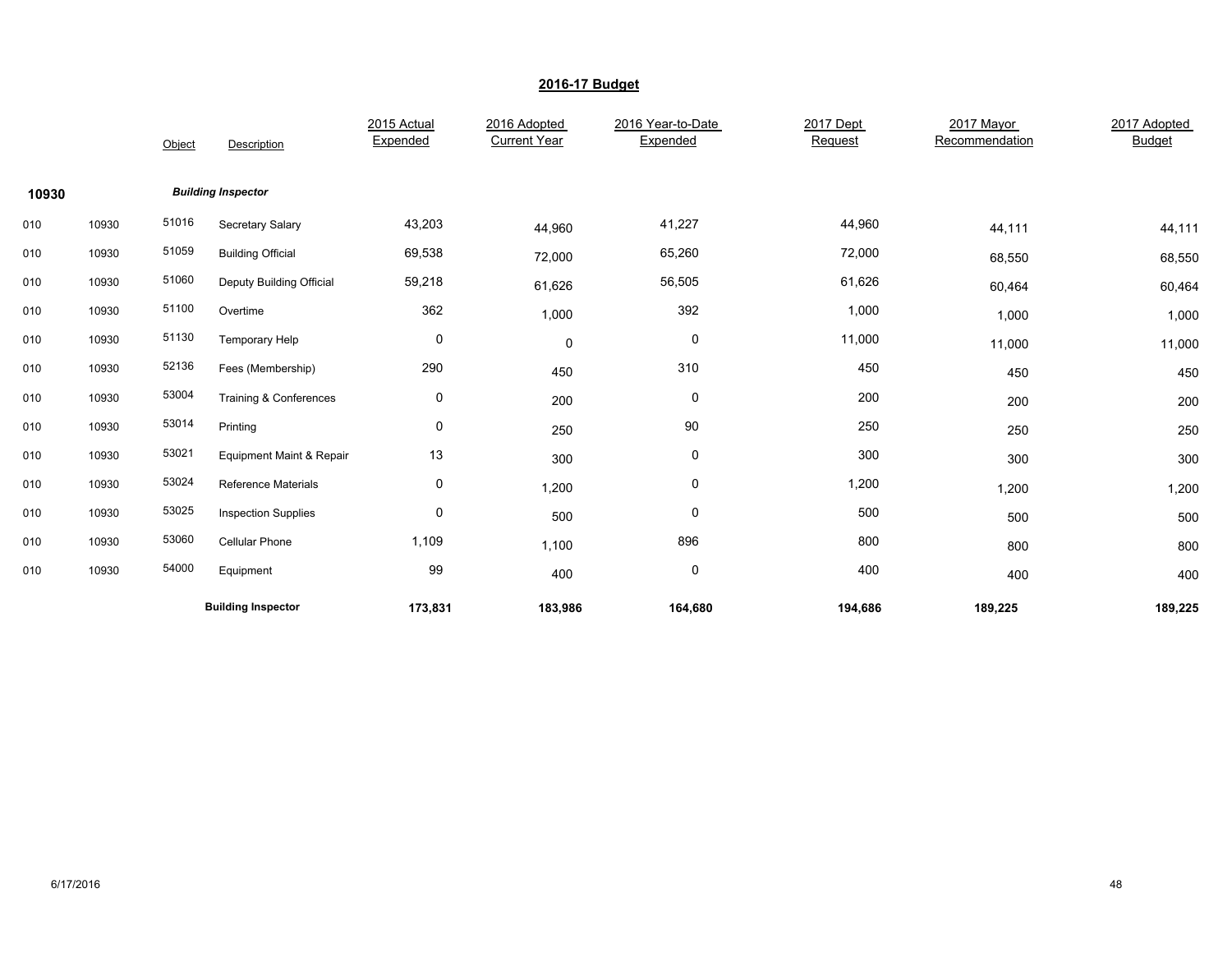|       |       | Object             | Description                     | 2015 Actual<br>Expended | 2016 Adopted<br><b>Current Year</b> | 2016 Year-to-Date<br>Expended | 2017 Dept<br>Request | 2017 Mayor<br>Recommendation | 2017 Adopted<br><b>Budget</b> |
|-------|-------|--------------------|---------------------------------|-------------------------|-------------------------------------|-------------------------------|----------------------|------------------------------|-------------------------------|
| 10940 |       | <b>Solid Waste</b> |                                 |                         |                                     |                               |                      |                              |                               |
| 010   | 10940 | 51100              | Overtime                        | 2,295                   | 2,000                               | 2,202                         | 2,000                | 2,000                        | 2,000                         |
| 010   | 10940 | 51131              | PT Landfill Operator            | 18,401                  | 24,000                              | 27,339                        | 24,000               | 24,000                       | 24,000                        |
| 010   | 10940 | 51139              | FT. Landfill                    | 104,047                 | 110,500                             | 83,161                        | 110,500              | 110,500                      | 110,500                       |
| 010   | 10940 | 52002              | Spring Water                    | 189                     | 300                                 | 370                           | 300                  | 300                          | 300                           |
| 010   | 10940 | 52003              | Telephone                       | 890                     | 1,200                               | 364                           | $\pmb{0}$            | 0                            | 0                             |
| 010   | 10940 | 52013              | Propane/heat                    | 608                     | 1,200                               | 359                           | 1,200                | 1,200                        | 1,200                         |
| 010   | 10940 | 52030              | Recycling                       | 247,297                 | 260,000                             | 247,297                       | 260,000              | 260,000                      | 260,000                       |
| 010   | 10940 | 52035              | Hazardous Waste Coll            | 585                     | 1,000                               | 595                           | 1,000                | 1,000                        | 1,000                         |
| 010   | 10940 | 52124              | <b>Tipping Fees SCRRRA</b>      | 501,525                 | 525,000                             | 437,603                       | 525,000              | 510,000                      | 510,000                       |
| 010   | 10940 | 52136              | Fees (Membership)               | 800                     | 500                                 | 0                             | 500                  | 500                          | 500                           |
| 010   | 10940 | 52145              | <b>Tipping Fees Bulky Waste</b> | 64,139                  | 70,000                              | 40,686                        | 70,000               | 70,000                       | 70,000                        |
| 010   | 10940 | 52155              | <b>Sanitary Facilities</b>      | 2,860                   | 3,500                               | 260                           | 3,500                | 3,500                        | 3,500                         |
| 010   | 10940 | 52157              | Lease of Copier                 | 830                     | 1,000                               | 599                           | $\pmb{0}$            | 0                            | $\pmb{0}$                     |
| 010   | 10940 | 53004              | Training & Conferences          | 111                     | 100                                 | 27                            | 100                  | 100                          | 100                           |
| 010   | 10940 | 53014              | Printing                        | 2,882                   | 2,500                               | 1,676                         | 2,500                | 2,500                        | 2,500                         |
| 010   | 10940 | 53015              | Uniforms                        | 886                     | 1,750                               | 710                           | 1,750                | 1,750                        | 1,750                         |
| 010   | 10940 | 53019              | <b>Misc Supplies</b>            | 1,897                   | 3,000                               | 648                           | 3,000                | 3,000                        | 3,000                         |
| 010   | 10940 | 53021              | Equipment Maint & Repair        | 3,862                   | 4,500                               | 760                           | 4,500                | 4,500                        | 4,500                         |
| 010   | 10940 | 53029              | Maintenance & Upkeep            | 5,048                   | 5,000                               | 2,683                         | 5,000                | 5,000                        | 5,000                         |
| 010   | 10940 | 53050              | Physicals                       | $\mathbf 0$             | 100                                 | $\pmb{0}$                     | 100                  | 100                          | 100                           |
| 010   | 10940 | 53068              | Testing                         | 19,500                  | 18,000                              | 11,240                        | 18,000               | 18,000                       | 18,000                        |
| 010   | 10940 | 54000              | Equipment                       | 3,952                   | 3,000                               | $\mathbf 0$                   | 3,000                | 3,000                        | 3,000                         |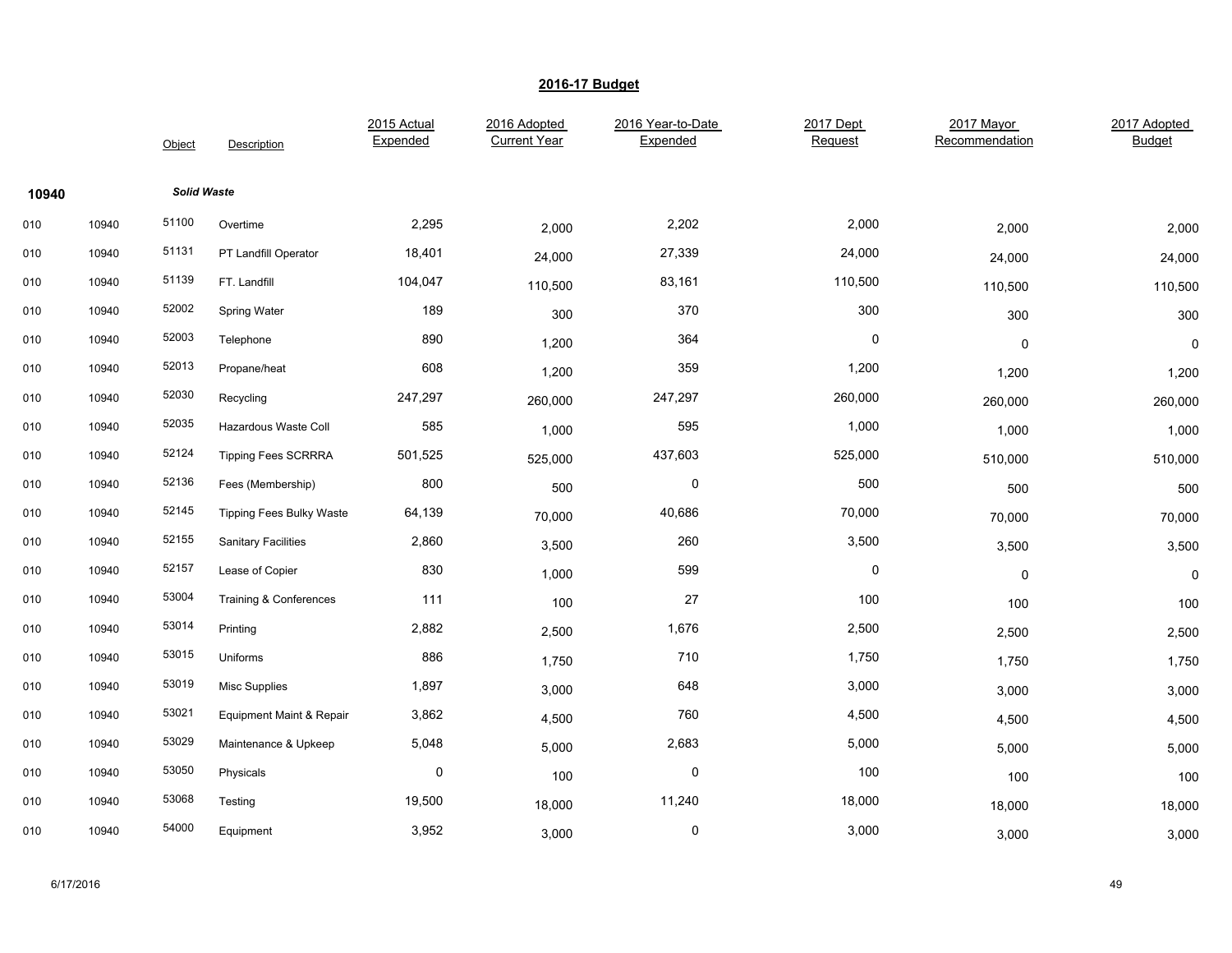|     |       | Object | <b>Description</b>          | 2015 Actual<br>Expended | 2016 Adopted<br>Current Year | 2016 Year-to-Date<br><b>Expended</b> | 2017 Dept<br>Request | 2017 Mayor<br>Recommendation | 2017 Adopted<br><b>Budget</b> |
|-----|-------|--------|-----------------------------|-------------------------|------------------------------|--------------------------------------|----------------------|------------------------------|-------------------------------|
| 010 | 10940 | 54143  | <b>Recycling Containers</b> |                         | 6,000                        |                                      | 6,000                | 6,000                        | 6,000                         |
|     |       |        | <b>Solid Waste</b>          | 982,603                 | 1,044,150                    | 858,579                              | 1,041,950            | 1,026,950                    | 1,026,950                     |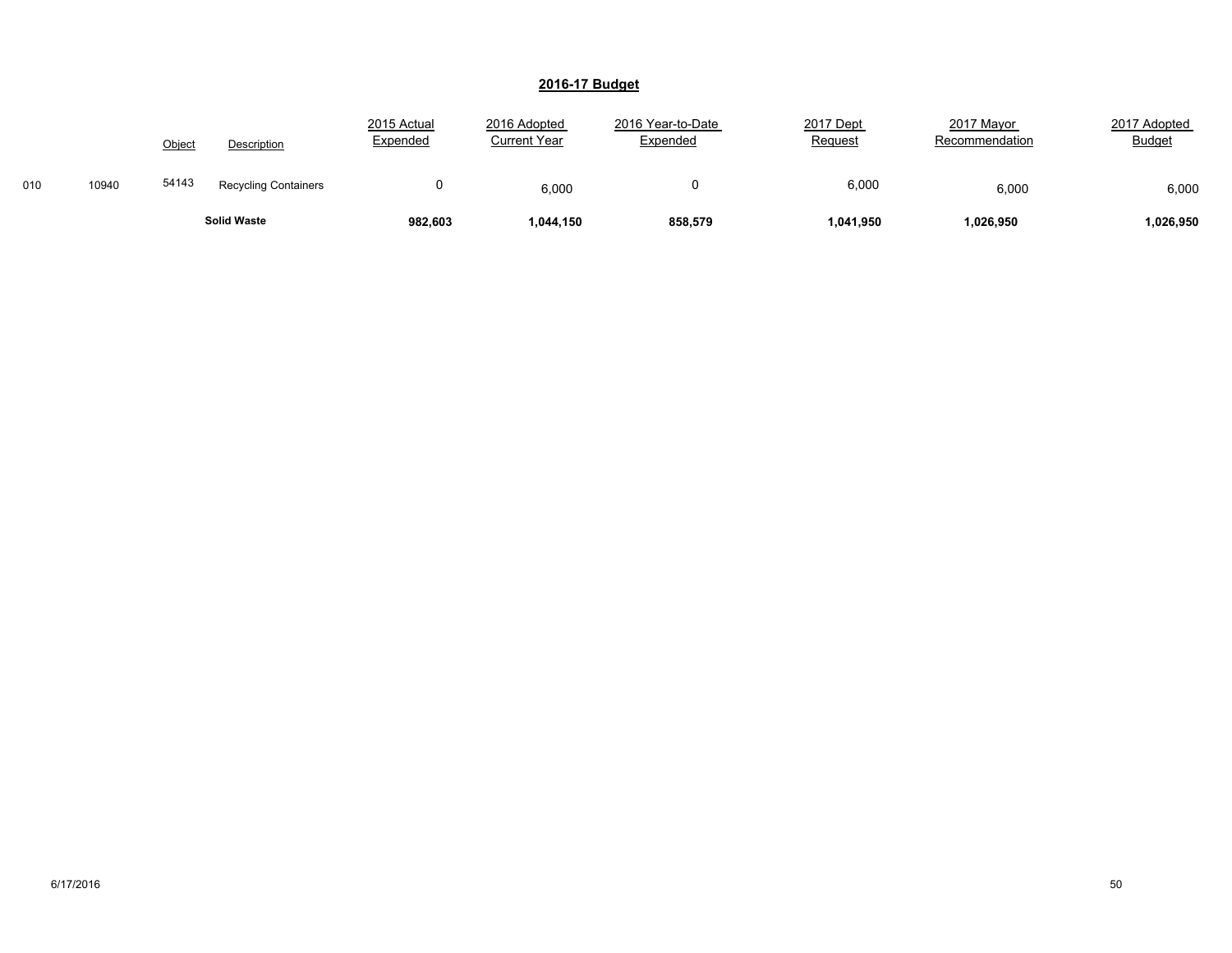|       |       | Object                    | Description               | 2015 Actual<br>Expended | 2016 Adopted<br><b>Current Year</b> | 2016 Year-to-Date<br>Expended | 2017 Dept<br>Request | 2017 Mayor<br>Recommendation | 2017 Adopted<br><b>Budget</b> |
|-------|-------|---------------------------|---------------------------|-------------------------|-------------------------------------|-------------------------------|----------------------|------------------------------|-------------------------------|
| 10950 |       | <b>Board of Education</b> |                           |                         |                                     |                               |                      |                              |                               |
| 010   | 10950 | 53051                     | Board of Ed Expenses      | 36,954,388              | 37,598,668                          | 30,454,052                    | 38,314,631           | 37,889,631                   | 37,698,668                    |
|       |       |                           | <b>Board of Education</b> | 36,954,388              | 37,598,668                          | 30,454,052                    | 38,314,631           | 37,889,631                   | 37,698,668                    |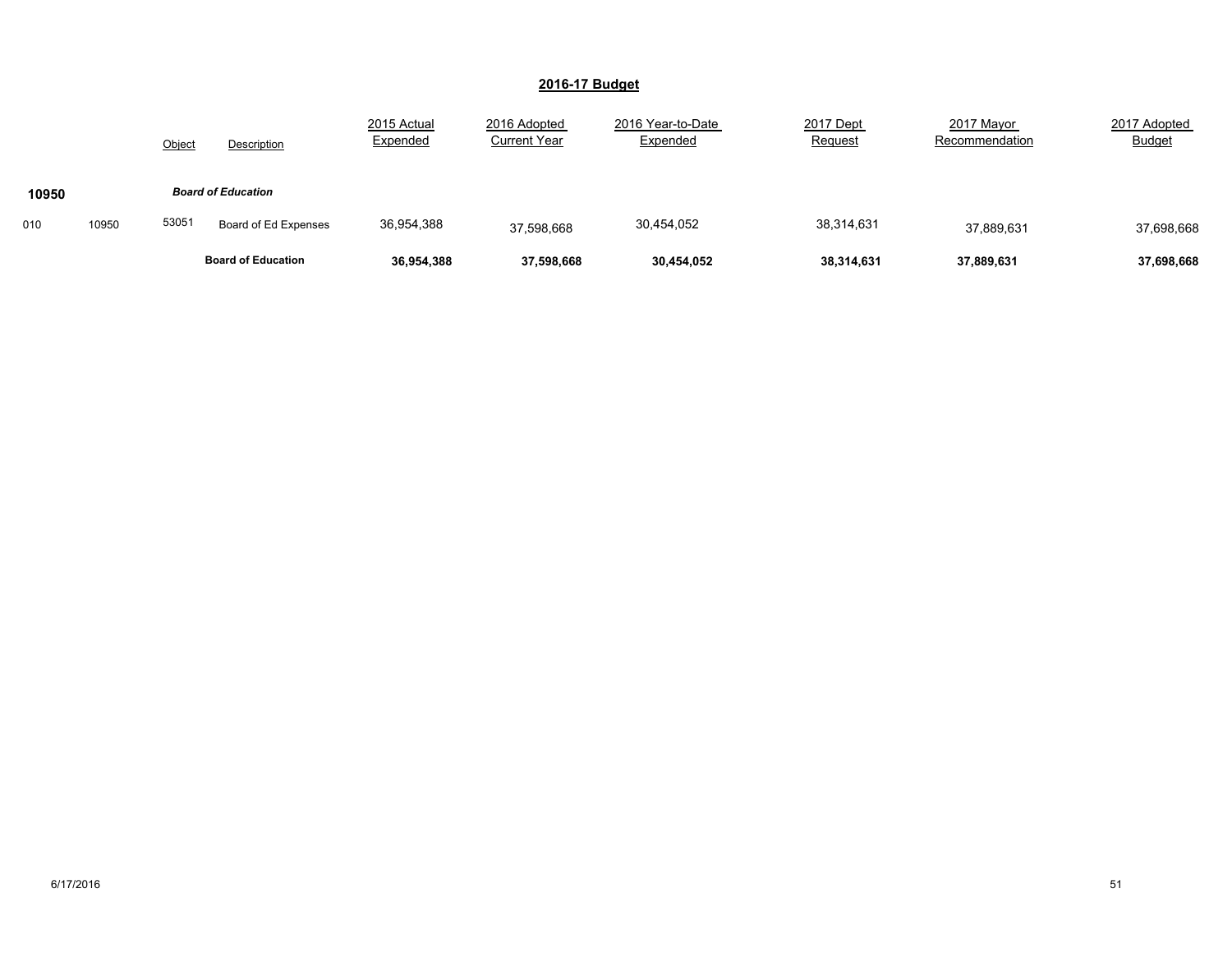|       |       | Object | Description                 | 2015 Actual<br>Expended | 2016 Adopted<br><b>Current Year</b> | 2016 Year-to-Date<br>Expended | 2017 Dept<br>Request | 2017 Mayor<br>Recommendation | 2017 Adopted<br><b>Budget</b> |
|-------|-------|--------|-----------------------------|-------------------------|-------------------------------------|-------------------------------|----------------------|------------------------------|-------------------------------|
| 10960 |       |        | <b>Capital Improvement</b>  |                         |                                     |                               |                      |                              |                               |
| 010   | 10960 | 52012  | Paving & Drainage           | 273,366                 | 172,524                             | 141,388                       | 0                    | 574,221                      | 574,221                       |
| 010   | 10960 | 54006  | Police Car Replacement      | 40,000                  | 104,285                             | 99,818                        | 0                    | 115,746                      | 33,036                        |
| 010   | 10960 | 54008  | <b>Basketball Courts</b>    | 0                       | 12,000                              | 0                             | 0                    | $\Omega$                     | $\Omega$                      |
| 010   | 10960 | 54009  | Fire Inspector Vehicle      | 0                       | 40,000                              | 37,793                        | 0                    | $\Omega$                     | $\mathbf 0$                   |
| 010   | 10960 | 54011  | Camp All Purpose Field      | 0                       | 70,000                              | 0                             | 0                    | 68,300                       | 0                             |
| 010   | 10960 | 54012  | Utility Vehicle Camp Oakda  | 0                       | 6,500                               | 6,500                         | 0                    | 29,000                       | 29,000                        |
| 010   | 10960 | 54015  | Radio Combiner              | 0                       | $\mathbf 0$                         | 0                             | 0                    | 200,000                      | 200,000                       |
| 010   | 10960 | 54038  | Board of Ed Vehicle         | 0                       | 66,000                              | 64,939                        | 0                    | 0                            | $\mathbf 0$                   |
| 010   | 10960 | 54040  | 40 Yd Container @ Trsf      | 1,030                   | $\mathbf 0$                         | $\pmb{0}$                     | 0                    | 9,500                        | 9,500                         |
| 010   | 10960 | 54042  | Fiber Optic Network         | 0                       | 26,100                              | 26,100                        | 0                    | 0                            | $\mathbf 0$                   |
| 010   | 10960 | 54047  | Roll-off Truck Tarping Syst | 0                       | $\mathbf 0$                         | 0                             | 0                    | 11,000                       | 11,000                        |
| 010   | 10960 | 54050  | CSP Portable/Mobile Radio   | 0                       | 85,000                              | 0                             | 0                    | 119,000                      | 119,000                       |
| 010   | 10960 | 54051  | Fair Oaks Rekey             | 0                       | 6,000                               | 0                             | 0                    | 0                            | $\mathbf 0$                   |
| 010   | 10960 | 54053  | Roof Repair-PW Office & C   | 0                       | $\mathbf 0$                         | 0                             | 0                    | 40,000                       | 40,000                        |
| 010   | 10960 | 54055  | Maynard Rd Improvements     | 0                       | 76,000                              | 75,526                        | 0                    | $\mathbf 0$                  | 0                             |
| 010   | 10960 | 54056  | Fair Oaks Field Improveme   | 0                       | 50,000                              | 0                             | 0                    | 0                            | 0                             |
| 010   | 10960 | 54059  | Mechanic Truck              | 0                       | 32,000                              | 0                             | 0                    | 0                            | 0                             |
| 010   | 10960 | 54064  | School Buses/Vans           | 0                       | 50,000                              | 0                             | 0                    | $\mathbf 0$                  | 0                             |
| 010   | 10960 | 54069  | <b>Construction Trailer</b> | 0                       | 6,500                               | 0                             | 0                    | $\mathbf 0$                  | ŋ                             |
| 010   | 10960 | 54072  | Mason Dump Truck            | 28,500                  | 38,000                              | 37,217                        | 0                    | 0                            | 0                             |
| 010   | 10960 | 54073  | Seal Coat Camp Oakdale I    | 0                       | 40,500                              | 31,824                        | 0                    | 0                            | $\Omega$                      |
| 010   | 10960 | 54074  | MOBILE SHELVING LOWI        | 22,525                  | 0                                   | 0                             | 0                    | 32,475                       | 32,475                        |